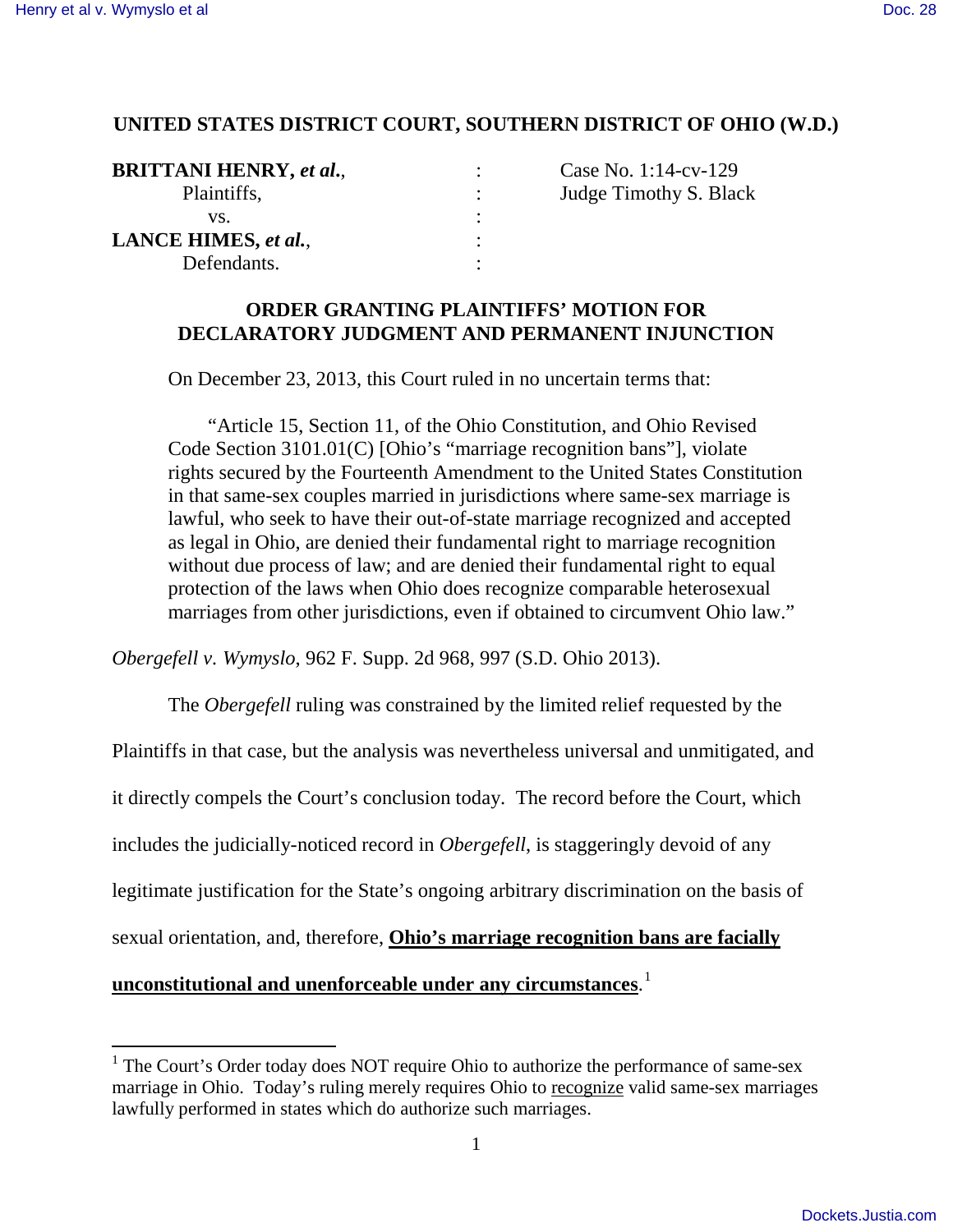It is this Court's responsibility to give meaning and effect to the guarantees of the federal constitution for all American citizens, and that responsibility is never more pressing than when the fundamental rights of some minority of citizens are impacted by the legislative power of the majority. As the Supreme Court explained over 70 years ago:

The very purpose of a Bill of Rights was to withdraw certain subjects from the vicissitudes of political controversy, to place them beyond the reach of majorities and officials and to establish them as legal principles to be applied by the courts. One's right to life, liberty, and property, to free speech, a free press, freedom of worship and assembly, and other **fundamental rights may not be submitted to vote; they depend on the outcome of no elections**.

*W. Virginia State Bd. of Educ. v. Barnette*, 319 U.S. 624, 638 (1943) (emphasis supplied).

This principle is embodied by the Court's decision today and by the **ten out of ten** 

**federal rulings since the Supreme Court's holding in** *United States v. Windsor —* **all**

**declaring unconstitutional and enjoining similar bans in states across the country**. [2](#page-1-0)

<span id="page-1-0"></span> 2 *See*, *e.g.*, *Kitchen v. Herbert*, 2013 WL 6697874, at \*30 (D. Utah Dec. 20, 2013) (permanently enjoining **Utah** anti-celebration provisions on due process and equal protection grounds); *Obergefell*, 962 F. Supp.2d at 997-98 (permanently enjoining as to plaintiffs enforcement of **Ohio** anti-recognition provisions on due process and equal protection grounds); *Bishop v. United States ex rel. Holder*, 2014 WL 116013, at \*33-34 (N.D. Okla. Jan. 14, 2014) (permanently enjoining **Oklahoma**'s anti-celebration provisions on equal protection grounds); *Bourke v. Beshear*, 2014 WL 556729, at \*1 (W.D. Ky. Feb. 12, 2014) (declaring **Kentucky**'s antirecognition provisions unconstitutional on equal protection grounds); *Bostic v. Rainey*, 2014 WL 561978, at \*23 (E.D. Va. Feb. 13, 2014) (finding **Virginia**'s anti-celebration and anti-recognition laws unconstitutional on due process and equal protection grounds, and preliminarily enjoining enforcement); *Lee v. Orr*, 2014 WL 683680 (N.D. Ill. Feb. 21, 2014) (declaring **Illinois** celebration ban unconstitutional on equal protection grounds); *De Leon v. Perry*, 2014 WL 715741, at \*1, 24 (W.D. Tex. Feb. 26, 2014) (preliminarily enjoining **Texas** anti-celebration and anti-recognition provisions on equal protection and due process grounds); *Tanco v. Haslam*, 2014 WL 997525, at \*6, 9 (M.D. Tenn. Mar. 14, 2014) (enjoining enforcement of **Tennessee** anti-recognition provisions on equal protection grounds); *DeBoer v. Snyder*, 2014 WL 1100794, at \*17 (E.D. Mich. Mar. 21, 2014) (permanently enjoining **Michigan** anti-celebration provisions on equal protection grounds); *Baskin v. Bogan* (S.D. Ind. April 10, 2014 (J. Young) (temporarily enjoining **Indiana**'s marriage recognition ban).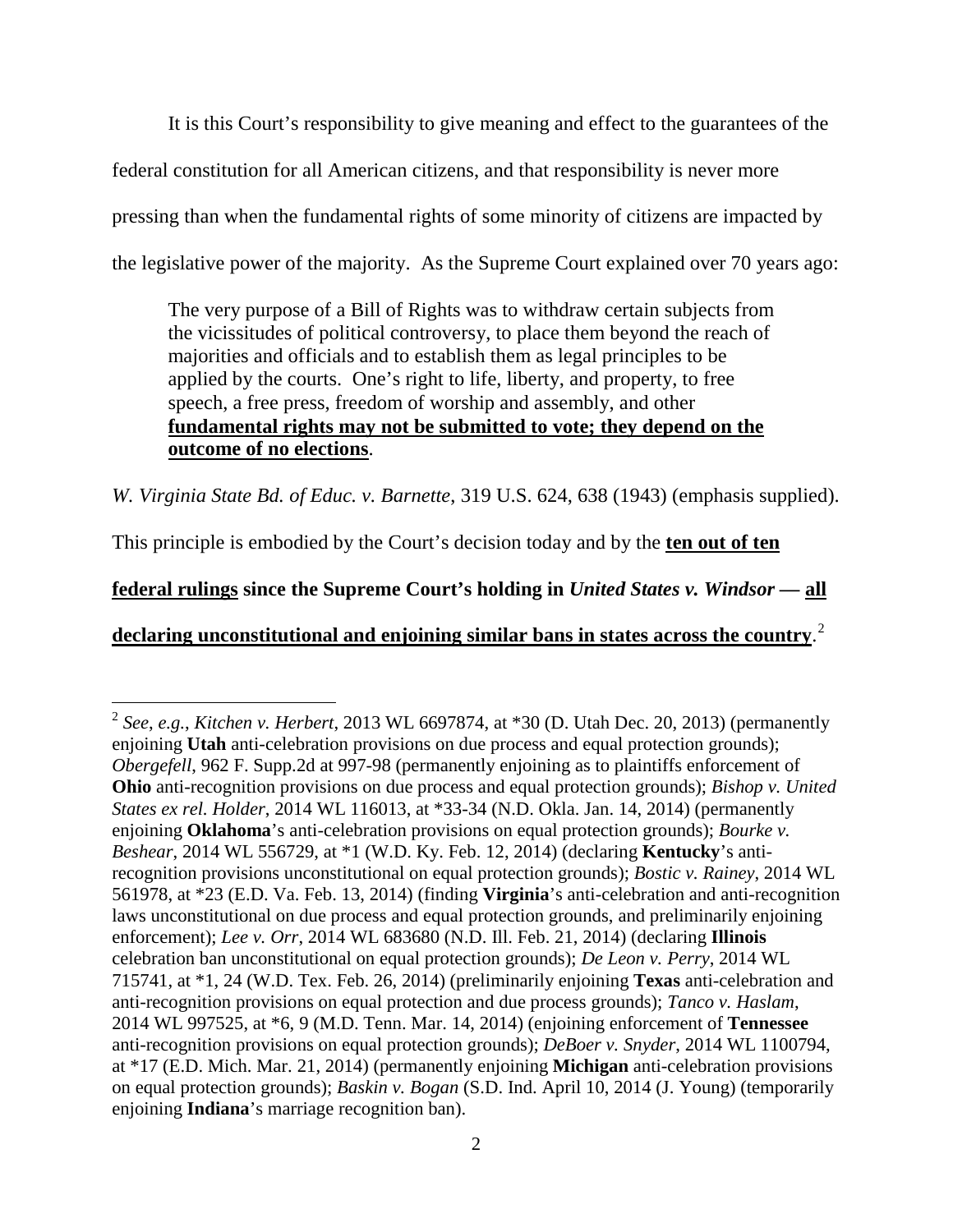The pressing and clear nature of the ongoing constitutional violations embodied by these kinds of state laws is evidenced by the fact the Attorney General of the United States and eight state attorneys general have refused to defend provisions similar to Ohio's marriage recognition bans. (Doc. 25 at 2).

This civil action is now before the Court on Plaintiffs' Motion for Declaratory Judgment and Permanent Injunction (Doc. 18) and the parties' responsive memoranda. (Docs. 20 and 25). Plaintiffs include four same-sex couples married in jurisdictions that provide for such marriages, including three female couples who are expecting children conceived via anonymous donors within the next few months and one male couple with an Ohio-born adopted son. All four couples are seeking to have the names of both parents recorded on their children's Ohio birth certificates. More specifically, Plaintiffs seek a declaration that Ohio's refusal to recognize valid same-sex marriages is unconstitutional, a permanent injunction prohibiting Defendants and their officers and agents from enforcing those bans or denying full faith and credit to decrees of adoption duly obtained by same-sex couples in other jurisdictions, and the issuance of birth certificates for the Plaintiffs' children listing both same-sex parents. (Doc. 18 at 1-2).

 $\overline{a}$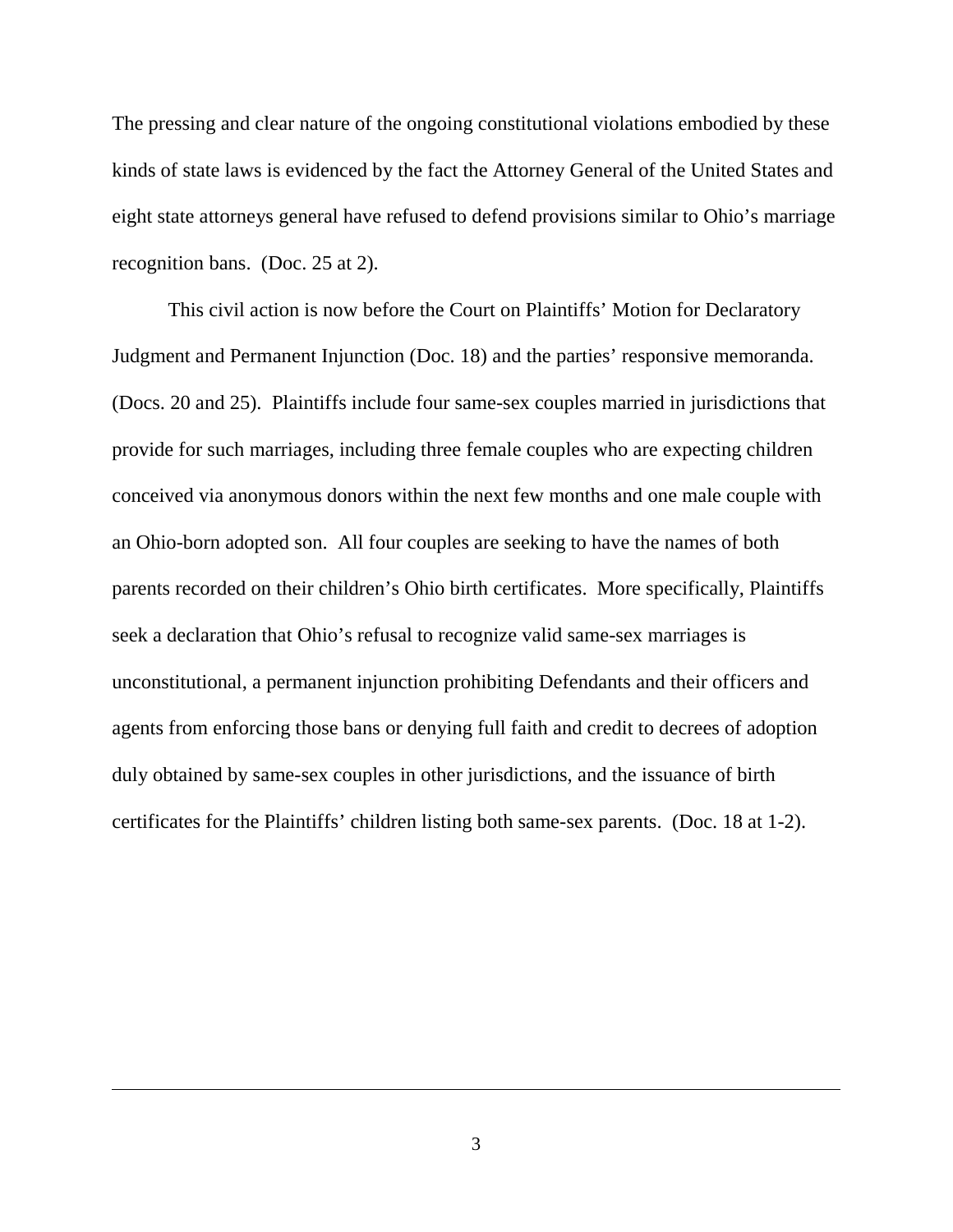## **I. ESTABLISHED FACTS**

# **A. Marriage Law in Ohio[3](#page-3-0)**

 The general rule in the United States for interstate marriage recognition is the "place of celebration rule," or *lex loci contractus*, which provides that marriages valid where celebrated are valid everywhere. Historically, Ohio has recognized marriages that would be invalid if performed in Ohio, but are valid in the jurisdiction where celebrated. This is true even when such marriages clearly violate Ohio law and are entered into outside of Ohio with the purpose of evading Ohio law with respect to marriage. Ohio departed from this tradition in 2004 to adopt its marriage recognition ban. Prior to 2004, the Ohio legislature had never passed a law denying recognition to a specific type of marriage solemnized outside of the state.

 Ohio Revised Code Section 3101 was amended in 2004 to prohibit same-sex marriages in the state and to prohibit recognition of same-sex marriages from other states. Sub-section (C) provides the following:

(1) Any marriage between persons of the same sex is against the strong public policy of this state. Any marriage between persons of the same sex shall have no legal force or effect in this state and, if attempted to be entered into in this state, is void ab initio and shall not be recognized by this state.

(2) Any marriage entered into by persons of the same sex in any other jurisdiction shall be considered and treated in all respects as having no legal force or effect in this state and shall not be recognized by this state.

<span id="page-3-0"></span> 3 *See Obergefell*, 962 F. Supp. 2d at 974-75.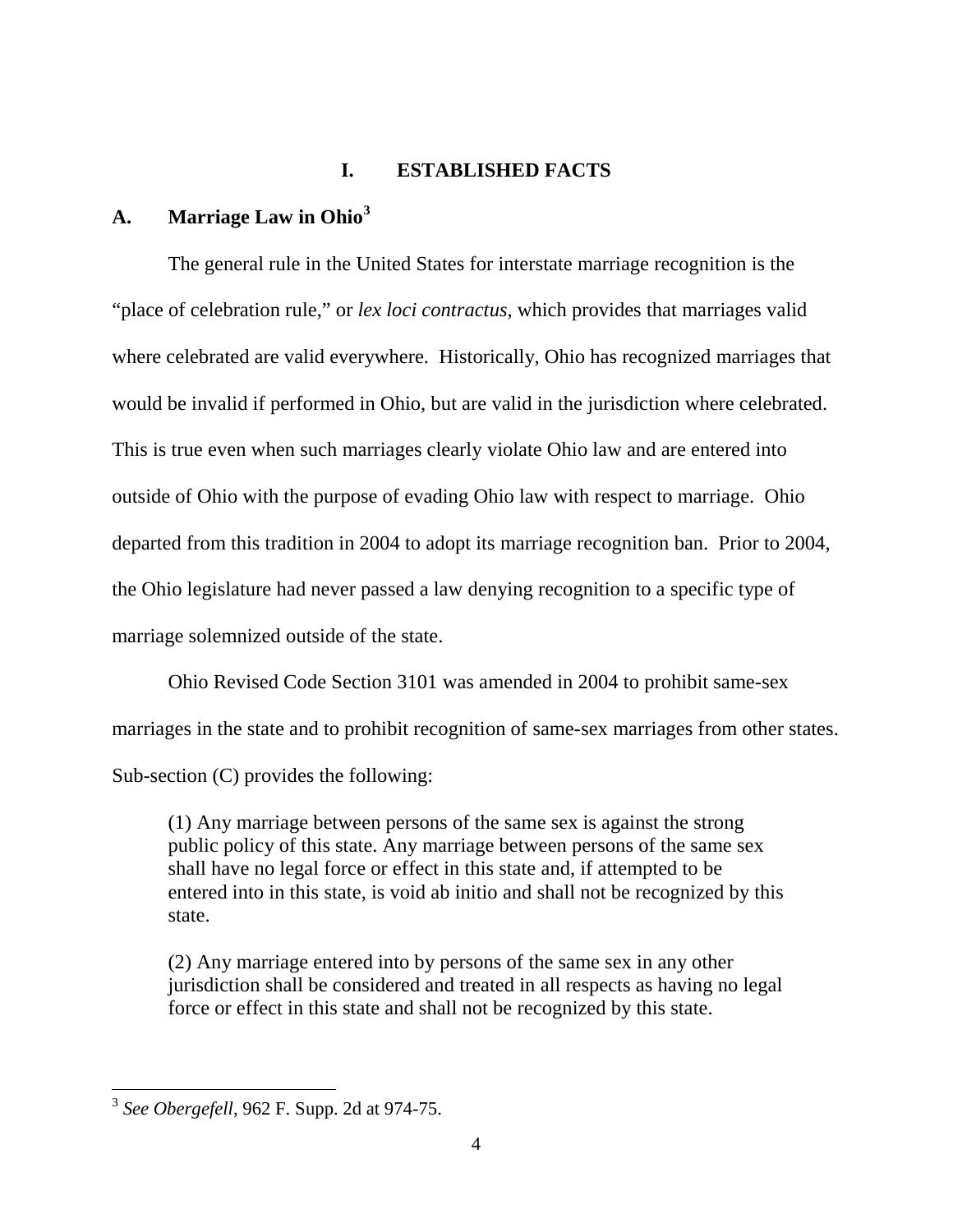(3) The recognition or extension by the state of the specific statutory benefits of a legal marriage to nonmarital relationships between persons of the same sex or different sexes is against the strong public policy of this state. Any public act, record, or judicial proceeding of this state, as defined in section 9.82 of the Revised Code, that extends the specific statutory benefits of legal marriage to nonmarital relationships between persons of the same sex or different sexes is void ab initio . . .

(4) Any public act, record, or judicial proceeding of any other state, country, or other jurisdiction outside this state that extends the specific benefits of legal marriage to nonmarital relationships between persons of the same sex or different sexes shall be considered and treated in all respects as having no legal force or effect in this state and shall not be recognized by this state.

Ohio Rev. Code Ann. § 3101.01.

Also adopted in 2004 was an amendment to the Ohio Constitution, which states:

Only a union between one man and one woman may be a marriage valid in or recognized by this state and its political subdivisions. This state and its political subdivisions shall not create or recognize a legal status for relationships of unmarried individuals that intends to approximate the design, qualities, significance or effect of marriage.

Ohio Const. art. XV, § 11.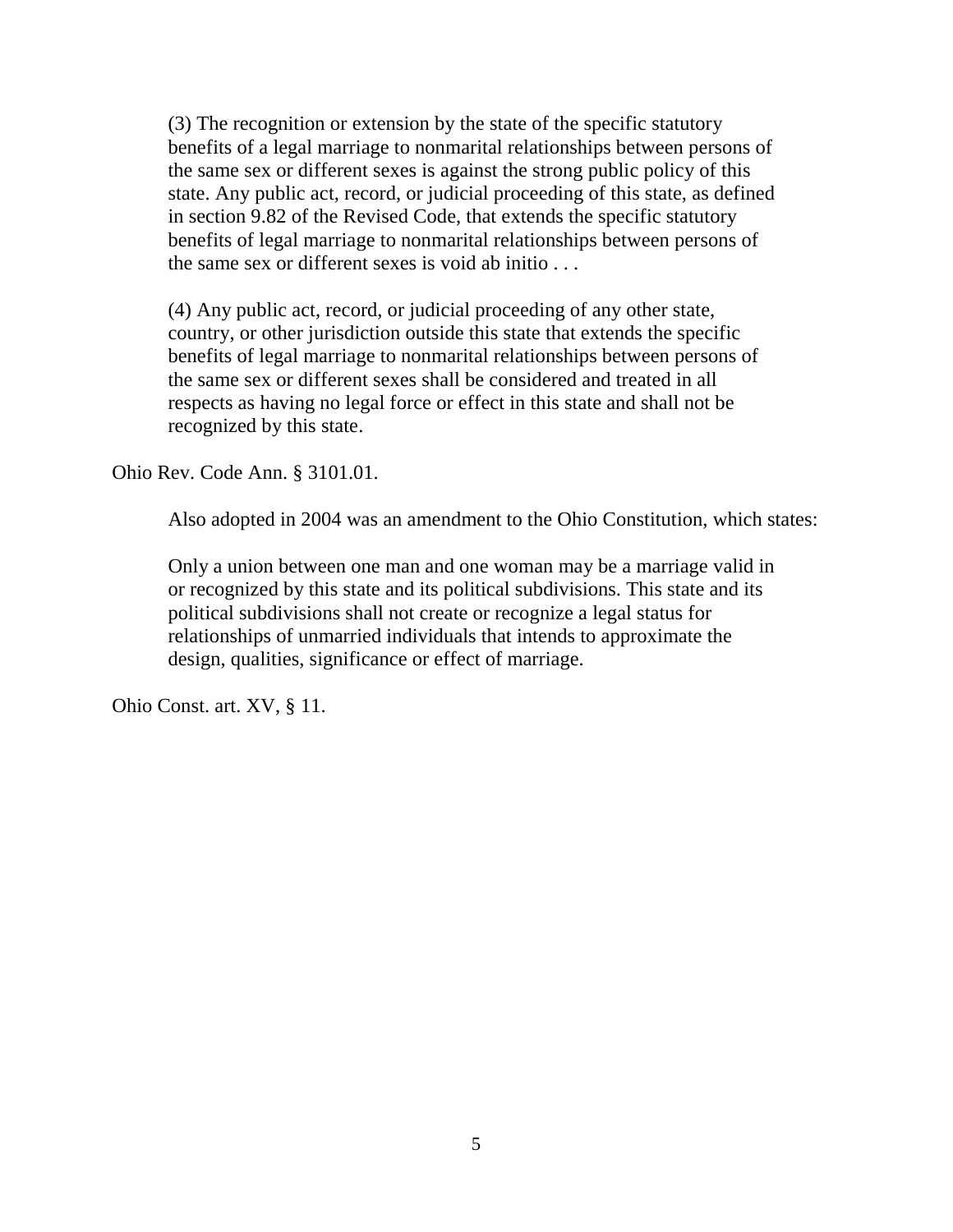## **B. Plaintiffs**

# **1. Henry/Rogers Family[4](#page-5-0)**

 Plaintiffs Brittani Henry and Brittni Rogers met in 2008. They have been in a loving, committed same-sex relationship since that time. On January 17, 2014, they were validly married in the state of New York, which state legally recognizes their marriage. Having established a home together and enjoying the support of their families, the couple decided they wanted to have children. Henry became pregnant through artificial insemination ("AI"), and she is due to deliver a baby boy in June 2014. The sperm donor is anonymous. Without action by this Court, Defendants Jones and Himes will list only one of these Plaintiffs as their son's parent on his birth certificate.

# **2. Yorksmith Family[5](#page-5-1)**

 Nicole and Pam Yorksmith met and fell in love in 2006. They were married on October 14, 2008 in California, which state legally recognizes their marriage. The Yorksmith family already includes a three-year-old son born in Cincinnati in 2010. He was conceived through AI using an anonymous sperm donor. Nicole is their son's birth mother, but Pam was fully engaged in the AI process, pregnancy, and birth. They share the ongoing role as parents. However, only Nicole is listed on their son's birth certificate because Defendants will not list the names of both same-sex married parents on the birth certificates of their children conceived through AI.

 4 *See* Doc. 4-2.

<span id="page-5-1"></span><span id="page-5-0"></span><sup>5</sup> *See* Doc. 4-3.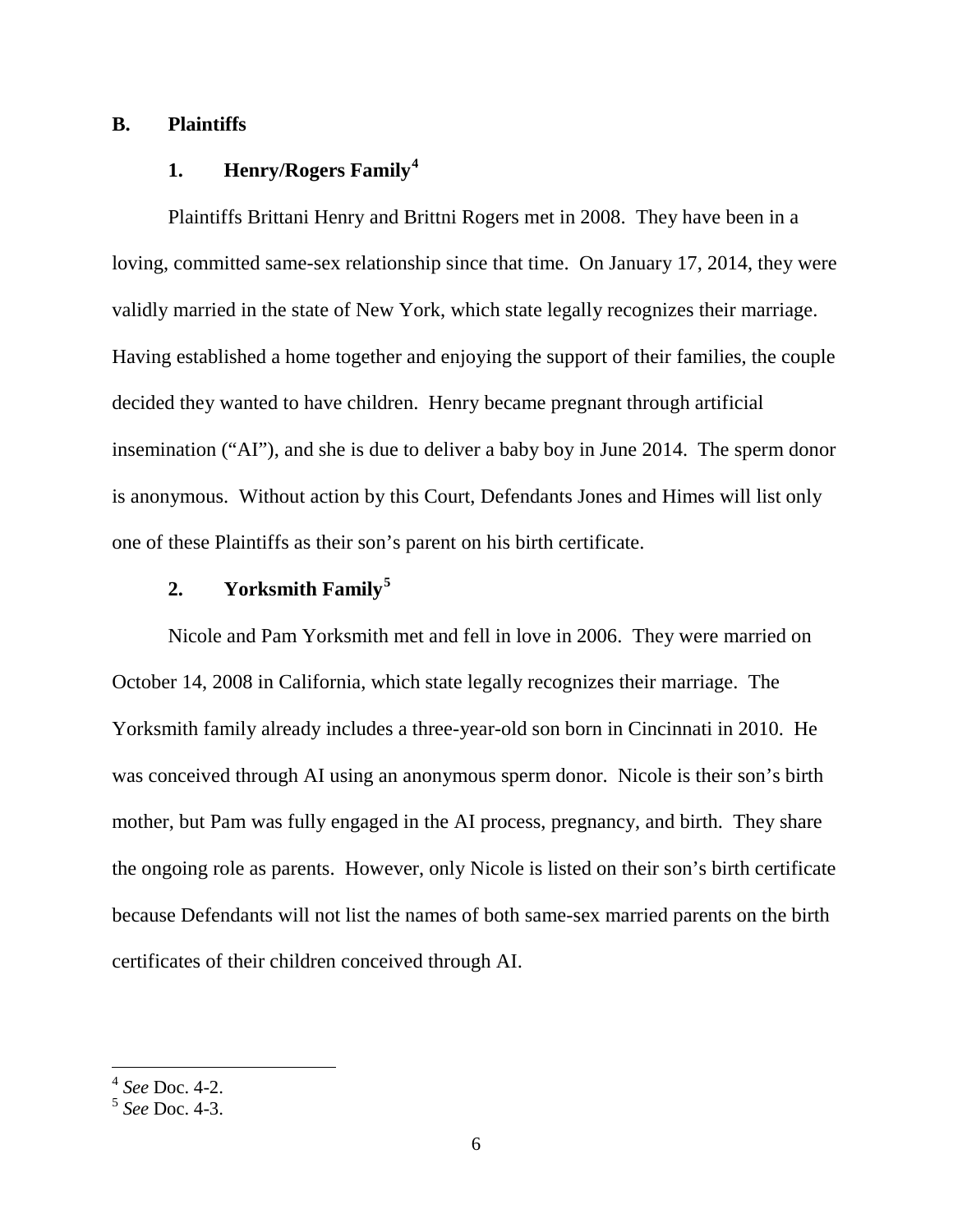Failing to have both parents listed on their son's birth certificate has caused the Yorksmith Family great concern. They have created documents attempting to ensure that Pam will be recognized with authority to approve medical care, deal with childcare workers and teachers, travel alone with their son, and otherwise address all the issues parents must resolve. Nicole and Pam allege that Defendants' denial of recognition of Pam's role as parent to their child is degrading and humiliating for the family.

 Now Nicole is pregnant with their second child. She expects to give birth in June in Cincinnati. Nicole and Pam are married and will continue to be a married couple when their second child is born, but Defendants have taken the position that they are prohibited under Ohio law from recognizing the California marriage and both married spouses on the birth certificate of the Yorksmiths' baby boy. Without action by this Court, Defendants Jones and Himes will list only one of these Plaintiffs as their son's parent on his birth certificate.

# **3. Noe/McCracken Family[6](#page-6-0)**

 Plaintiffs Kelly Noe and Kelly McCracken have been in a loving, committed same-sex relationship since 2009. From the beginning of their time together, they agreed that they would have children. They were married in 2011 in the state of Massachusetts, which legally recognizes their marriage. Noe became pregnant through AI using an anonymous sperm donor. She expects to deliver a baby in a Cincinnati hospital in June 2014. McCracken consented to and was a full participant in the decision to build their family using AI. Noe and McCracken are married now and will continue to be a married

<span id="page-6-0"></span> 6 *See* Doc. 4-4.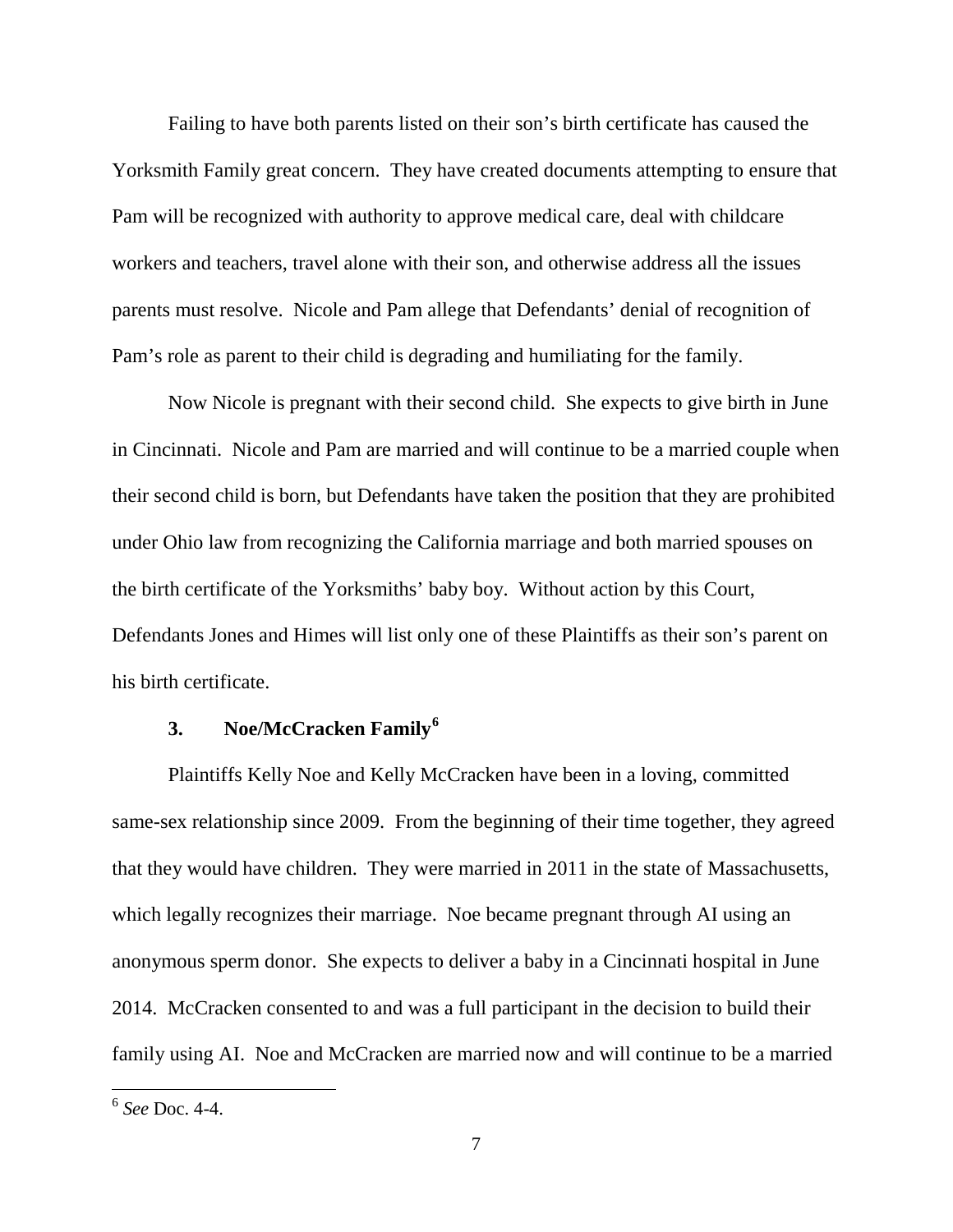couple when their child is born, but Defendants have taken the position that they are prohibited under Ohio law from recognizing the Massachusetts marriage and the marital presumption of parentage that should apply to this family for purposes of naming both parents on the baby's birth certificate. Without action by this Court, Defendants Jones and Himes will list only one of these Plaintiffs as a parent on the baby's birth certificate when the child is born.

# **4. Vitale/Talmas Family[7](#page-7-0)**

 Plaintiffs Joseph J. Vitale and Robert Talmas met in 1997. They live in New York City, where they work as corporate executives. Vitale and Talmas married on September 20, 2011 in New York, which state legally recognizes their marriage. The couple commenced work with Plaintiff Adoption S.T.A.R. to start a family through adoption. Adopted Child Doe was born in Ohio in 2013 and custody was transferred to Plaintiff Adoption S.T.A.R. shortly after birth. Vitale and Talmas immediately assumed physical custody and welcomed their son into their home. On January 17, 2014, an Order of Adoption of Adopted Child Doe was duly issued by the Surrogate's Court of the State of New York, County of New York, naming both Vitale and Talmas as full legal parents of Adopted Child Doe.

 Plaintiffs are applying to the Ohio Department of Health, Office of Vital Statistics, for an amended birth certificate listing Adopted Child Doe's adoptive name and naming Vitale and Talmas as his adoptive parents. Based on the experience of Plaintiff Adoption S.T.A.R. with other clients and their direct communications with Defendant Himes's staff

<span id="page-7-0"></span> 7 *See* Doc. 4-5.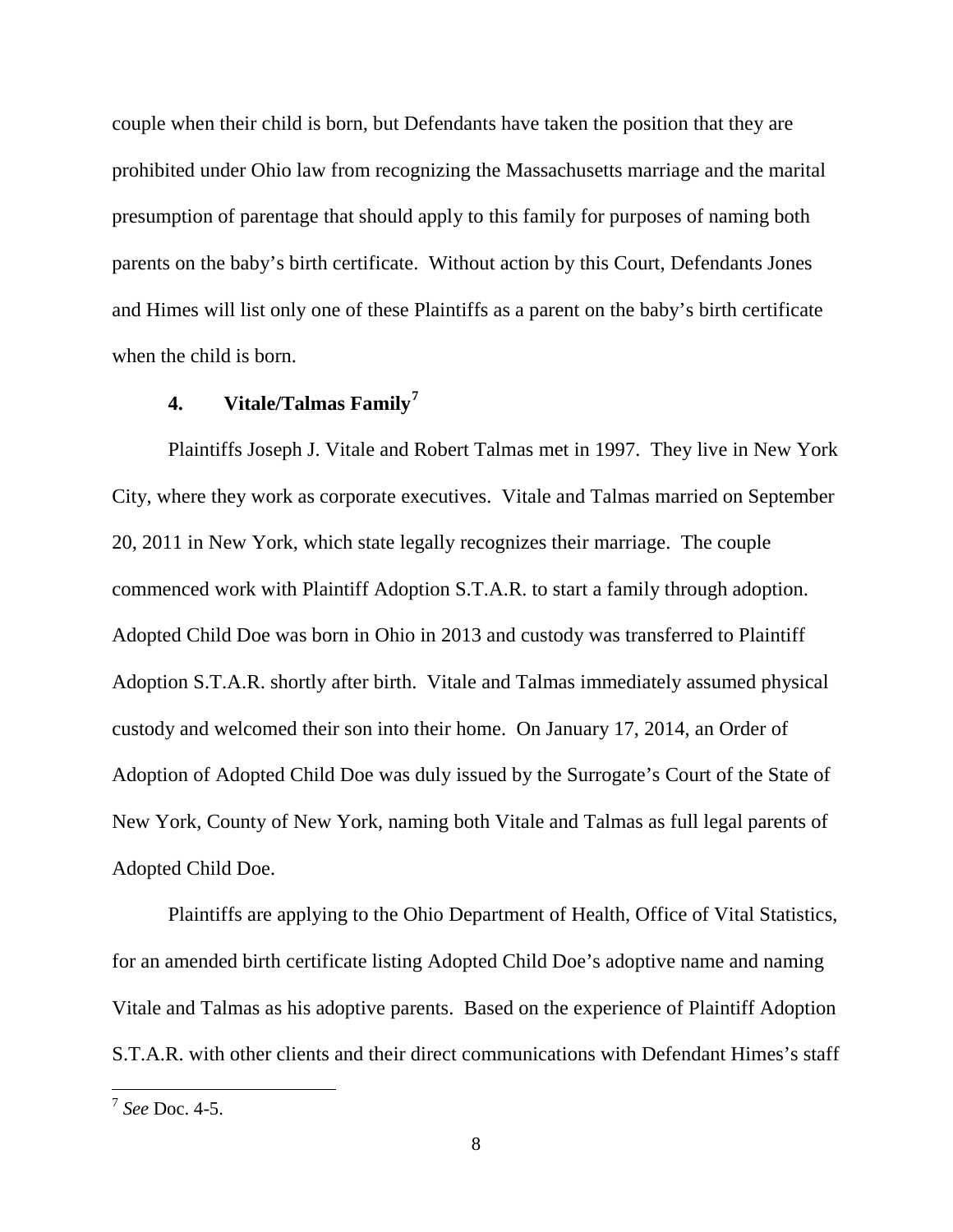at the Ohio Department of Health, Adopted Child Doe will be denied a birth certificate that lists both men as parents. On the other hand, heterosexual couples married in New York who secure an order of adoption from a New York court regarding a child born in Ohio have the child's adoptive name placed on his or her birth certificate along with the names of both spouses as the parents of the adoptive child as a matter of course.

 Without action by this Court, Defendant Himes will allow only one of these Plaintiffs to be listed as the parent on the birth certificate of Adopted Child Doe. Vitale and Talmas object to being forced to choose which one of them to be recognized as their son's parent and to allowing this vitally important document to misrepresent the status of their family. They do not wish to expose their son to the life-long risks and harms they allege are attendant to having only one of his parents listed on his birth certificate.

# **5. Adoption S.T.A.R.[8](#page-8-0)**

Plaintiffs allege that prior to Governor Kasich, Attorney General DeWine, and prior-Defendant Wymyslo taking office in January, 2011, the Ohio Department of Health provided same-sex married couples such as Plaintiffs Vitale and Talmas with birth certificates for their adopted children, consistent with those requested in the Complaint. (Doc. 1). Defendant Himes has changed that practice, and now denies married same-sex couples with out-of-state adoption decrees amended birth certificates for their Ohio-born children naming both adoptive parents. (*See* Docs. 4-6, 4-7, and 4-8).

 As a result of Ohio's practice of not amending birth certificates for the adopted children of married same-sex parents, Plaintiff Adoption S.T.A.R. alleges it has been

<span id="page-8-0"></span> 8 *See* Doc. 4-6.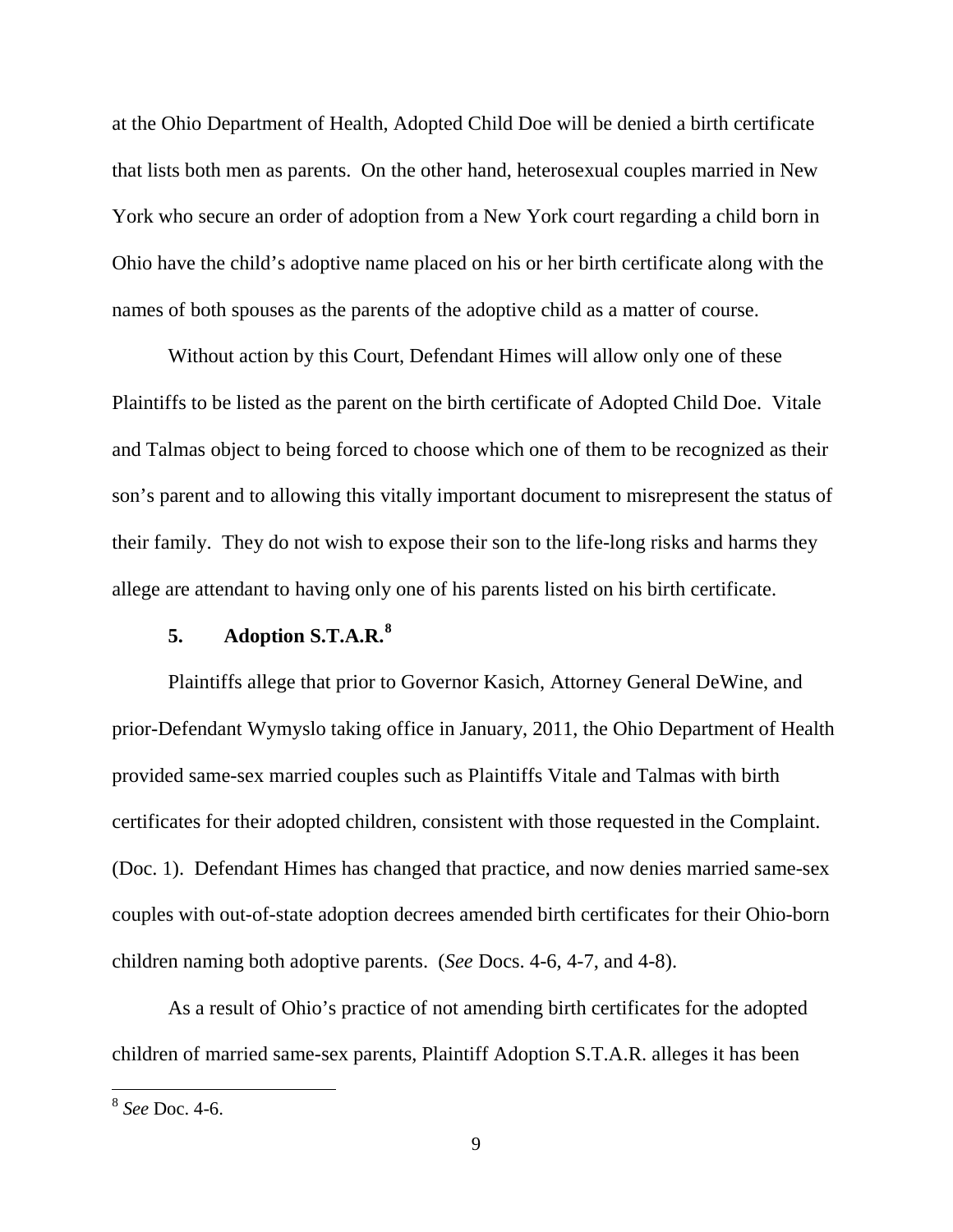forced to change its placement agreements to inform potential same-sex adoptive parents that they will not be able to receive an accurate amended birth certificate for adopted children born in Ohio. Adoption S.T.A.R. alleges it has expended unbudgeted time and money to change its agreements and advise same-sex adoptive parents of Ohio's discriminatory practice. It alleges it has devoted extra time and money to cases like that of Plaintiffs Vitale and Talmas involving same-sex married couples who adopt children born in Ohio through court actions in other states. Adoption S.T.A.R. alleges that the process to seek an accurate birth certificate for Adopted Child Doe – including participation in this lawsuit – is expected to be a protracted effort that will cause the expenditure of extra time and money.

 Adoption S.T.A.R. has served same-sex married couples in previous adoption cases and is currently serving other same-sex married couples in various stages of the adoption process in other states for children born in Ohio. Adoption S.T.A.R. alleges it will serve additional same-sex married couples in this capacity in the future. Adoption S.T.A.R. alleges that its clients' inability to secure amended birth certificates from Defendant Himes accurately listing both same-sex married persons as the legal parents of their adopted children imposes a significant burden on the agency's ability to provide adequate and equitable adoption services to its clients, results in incomplete adoptions and loss of revenue, and frustrates the very purpose of providing adoption services to its clients in the first place.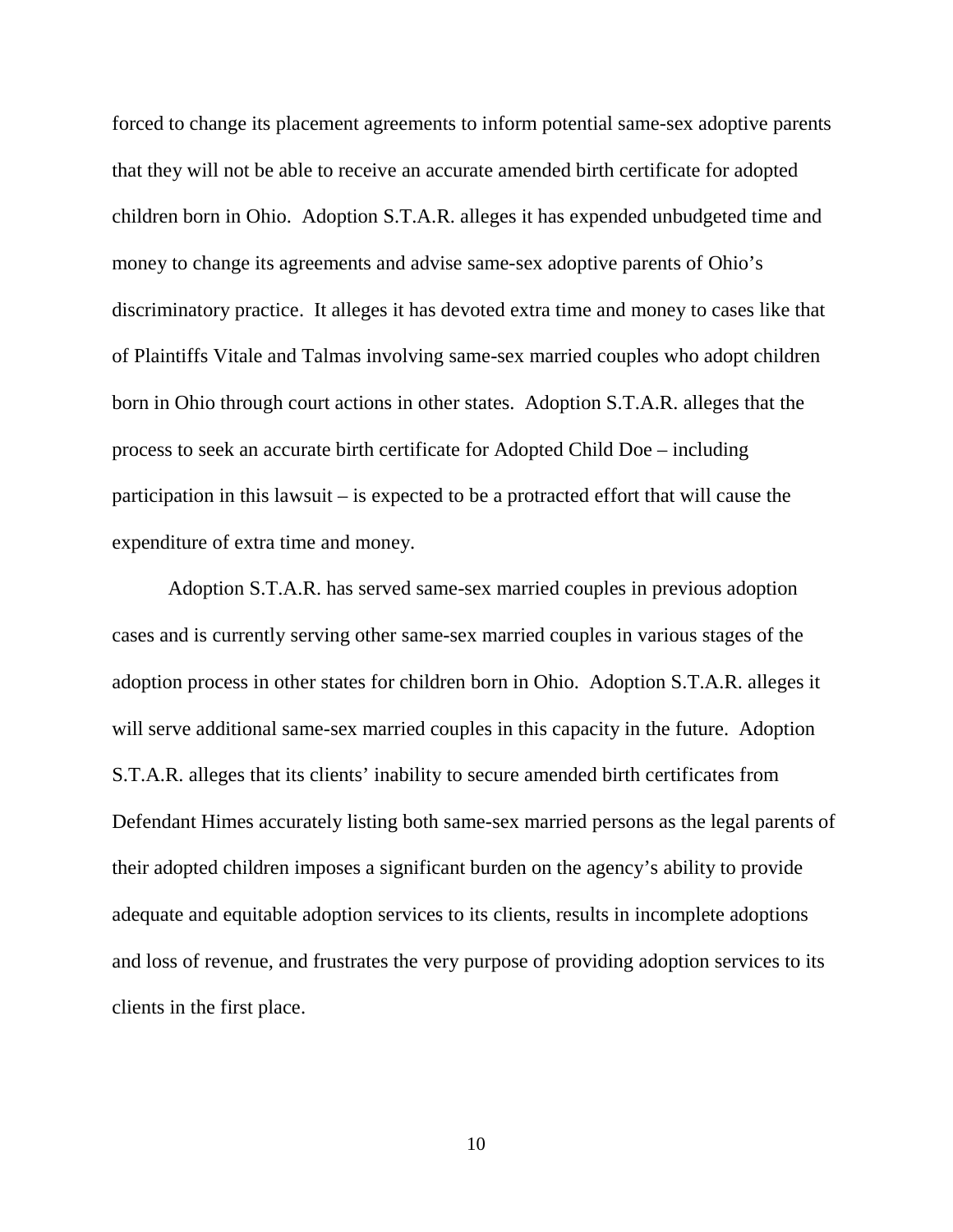#### **II. STANDARD OF REVIEW**

 Plaintiffs go beyond the as-applied challenge pursued in *Obergefell* and now seek a declaration that Ohio's marriage recognition ban is facially unconstitutional, invalid, and unenforceable. (Doc. 18 at 15). In other words, Plaintiffs allege that "no set of circumstances exists under which the [challenged marriage recognition ban] would be valid," and the ban should therefore be struck down in its entirety. *United States v. Salerno*, 481 U.S. 739, 745 (1987); *see also De Leon v. Perry*, SA-13-CA-00982-OLG, 2014 WL 715741 (W.D. Tex. Feb. 26, 2014) (declaring that Texas's ban on same-sex marriages and marriage recognition "fails the constitutional facial challenge because… Defendants have failed to provide any – and the Court finds no – rational basis that banning same-sex marriage furthers a legitimate governmental interest").

 "A party is entitled to a permanent injunction if it can establish that it suffered a constitutional violation and will suffer continuing irreparable injury for which there is no adequate remedy at law." *Ohio Citizen Action v. City of Englewood*, 671 F.3d 564, 583 (6th Cir. 2012); *Women's Med. Prof'l Corp. v. Baird*, 438 F.3d 595, 602 (6th Cir. 2006) (citing *Kallstrom v. City of Columbus*, 136 F.3d 1055, 1067 (6th Cir. 1998)); *Obergefell*, 962 F. Supp. 2d at 977. It lies within the sound discretion of the district court to grant or deny a motion for permanent injunction. *eBay Inc. v. MercExchange, L.L.C.*, 547 U.S. 388, 391 (2006); *Obergefell*, 962 F. Supp. 2d at 977 (citing *Kallstrom*, 136 F.3d at 1067); *Wayne v. Vill. of Sebring*, 36 F.3d 517, 531 (6th Cir. 1994).

 The existence of another adequate remedy does not preclude a declaratory judgment that is otherwise appropriate. Fed. R. Civ. P. 57. In the Sixth Circuit, "[t]he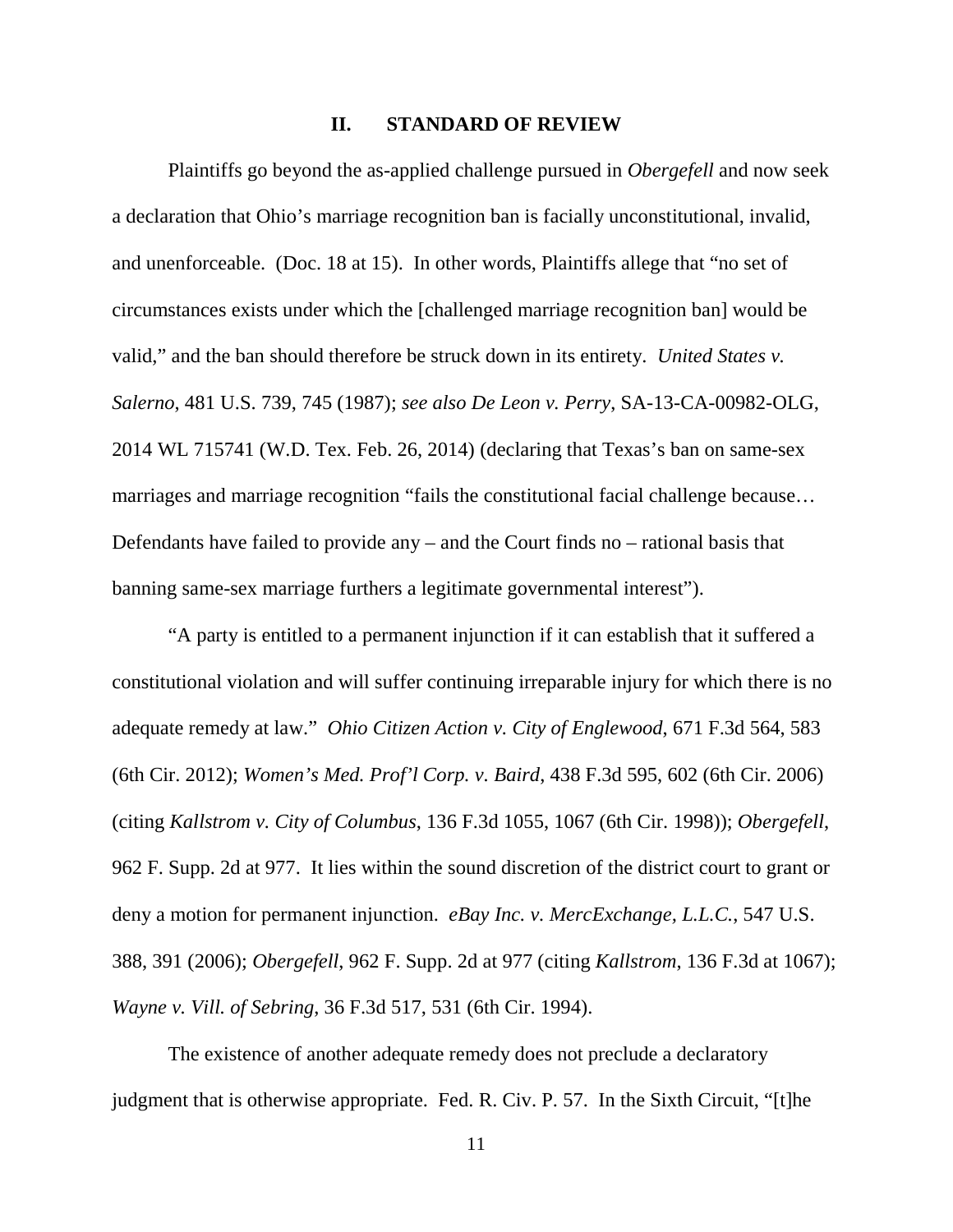two principal criteria guiding the policy in favor of rendering declaratory judgments are (1) when the judgment will serve a useful purpose in clarifying and settling the legal relations in issue, and (2) when it will terminate and afford relief from the uncertainty, insecurity, and controversy giving rise to the proceeding." *Savoie v. Martin*, 673 F.3d 488, 495-96 (6th Cir. 2012) (quoting *Grand Trunk W. R.R. Co. v. Consol. Rail Corp*., 746 F.2d 323, 326 (6th Cir. 1984)); *see also Obergefell*, 962 F. Supp. 2d at 977. Both circumstances arise here.

#### **III. ANALYSIS**

 This Court has already held in *Obergefell* that Ohio's refusal to recognize the outof-state marriages of same-sex couples violates the Fourteenth Amendment due process "right not to be deprived of one's already-existing legal marriage and its attendant benefits and protections." 962 F. Supp. 2d at 978. In the birth certificate context, much like in the death certificate context, the marriage recognition ban denies same-sex married couples the "attendant benefits and protections" associated with state marriage recognition and documentation. This Court further held in *Obergefell* that the marriage recognition ban "violate[s] Plaintiffs' constitutional rights by denying them equal protection of the laws." *Id*. at 983. Finally, this Court declared the marriage recognition ban unconstitutional and unenforceable in the death certificate context.

 The Court's analysis in *Obergefell* controls here, and compels not only the conclusion that the marriage recognition ban is unenforceable in the birth certificate context, but that it is facially unconstitutional and unenforceable in any context whatsoever.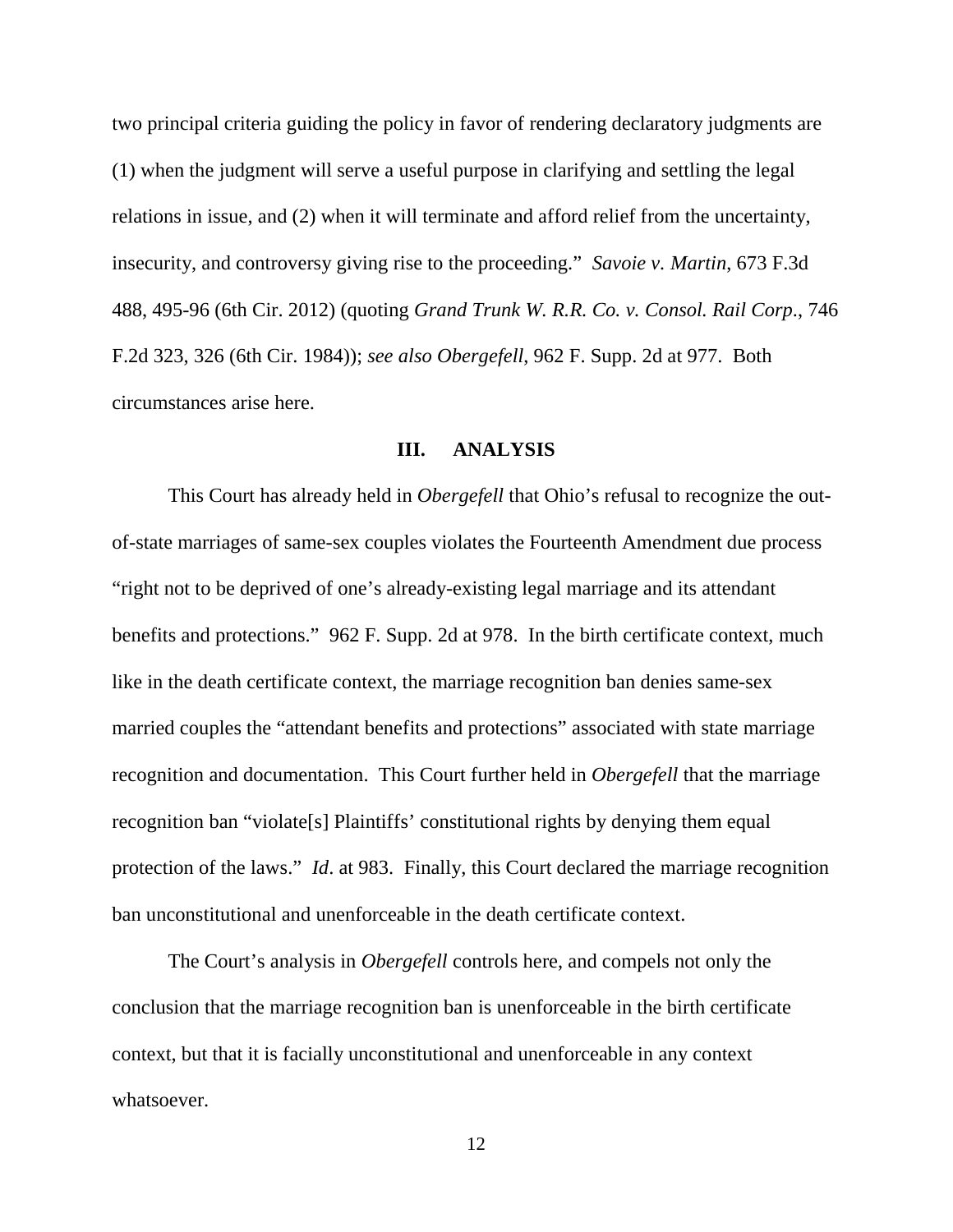#### **A. Facial Challenge**

 Despite the limited relief pursued by the Plaintiffs in that case, this Court's conclusion in *Obergefell* clearly and intentionally expressed the facial invalidity of Ohio's marriage recognition ban, not only as applied to the Plaintiffs and the issue of death certificates, but in any application to any married same-sex couple. 962 F. Supp. 2d at 997. Ohio's marriage recognition ban embodies an unequivocal, purposeful, and explicitly discriminatory classification, singling out same-sex couples alone, for disrespect of their out-of-state marriages and denial of their fundamental liberties. This classification, relegating lesbian and gay married couples to a second-class status in which *only their marriages* are deemed void in Ohio, is the core constitutional violation all of the Plaintiffs challenge.

#### **The United States Constitution "neither knows nor tolerates classes among**

**citizens."** *Romer v. Evans*, 517 U.S. 620, 623 (1996) (emphasis supplied). There can be no circumstance under which this discriminatory classification is constitutional, as it was intended to, and on its face does, stigmatize and disadvantage same-sex couples and their families, denying only to them protected rights to recognition of their marriages and violating the guarantee of equal protection. Indeed, this Court already held as much in *Obergefell*, finding that Ohio enacted the marriage recognition bans with discriminatory animus and without a single legitimate justification. 962 F. Supp. 2d at 995.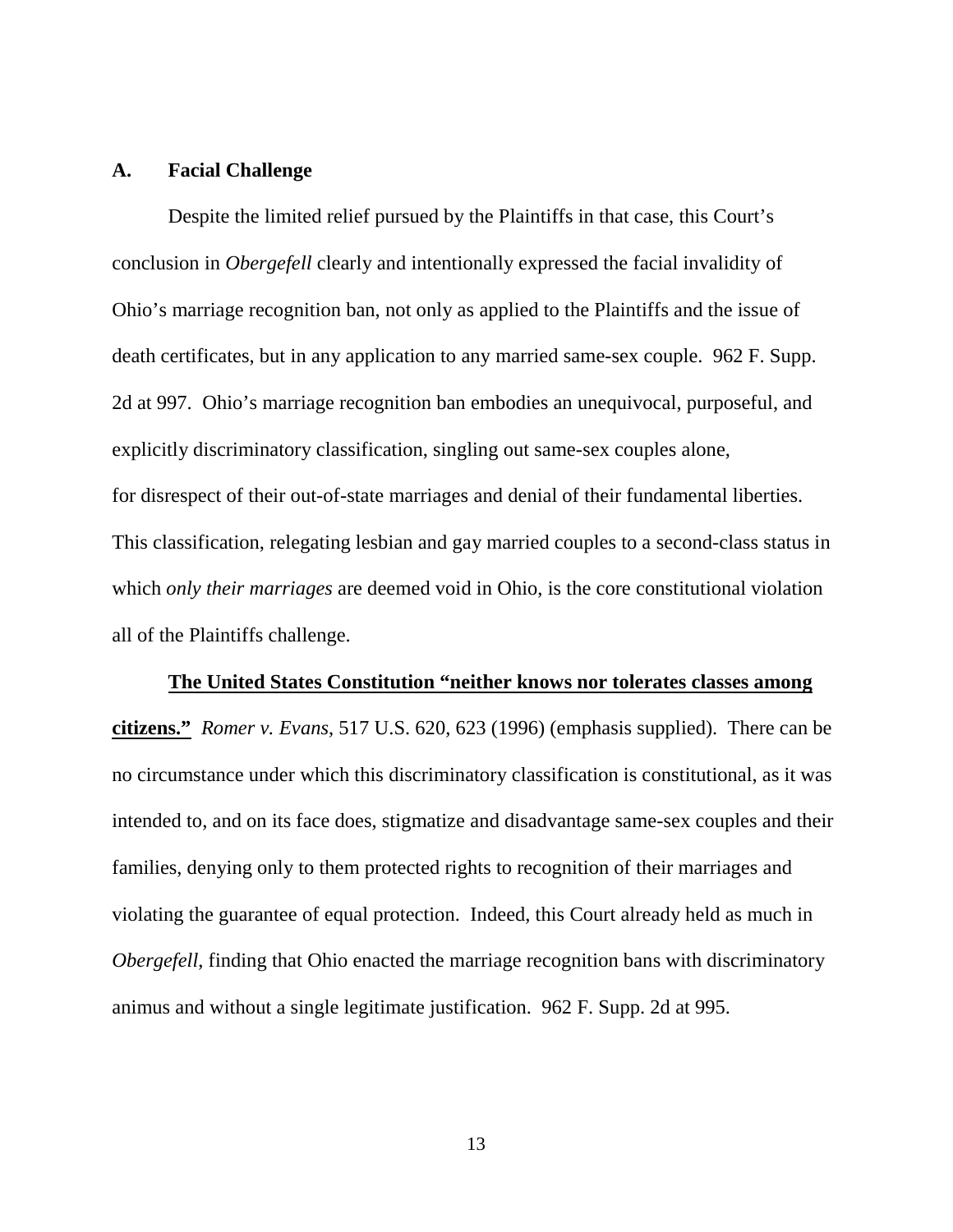As noted, following the Supreme Court's ruling in *Windsor v. United States*, 133 S. Ct. 2675 (2013), a spate of federal courts from across the nation has issued rulings similar to *Obergefell*, holding that a state's ban on the right of same-sex couples to marry or to have their out-of-state marriages recognized violates the constitutional due process and equal protection rights of these families. There is a growing national judicial consensus that state marriage laws treating heterosexual and same-sex couples differently violate the Fourteenth Amendment, and it is this Court's responsibility to act decisively to protect rights secured by the United States Constitution.

 The Supreme Court explained in *Citizens United v. Federal Election Commission* that "the distinction between facial and as-applied challenges is not so well defined that it has some automatic effect or that it must always control the pleadings and disposition in every case involving a constitutional challenge." 558 U.S. 310, 331 (2010). The distinction between the two "goes to the breadth of the remedy employed by the Court, not what must be pleaded in a complaint." *Id*. Even in a case explicitly framed only as an as-applied challenge (which this case is not), the Court has authority to facially invalidate a challenged law. "'[O]nce a case is brought, no general categorical line bars a court from making broader pronouncements of invalidity in properly 'as-applied' cases.'" *Id*. at 331 (quoting Richard H. Fallon, Jr., *As-Applied and Facial Challenges and Third-Party Standing*, 113 HARV. L. REV. 1321, 1339 (2000)).

 It is therefore well within the Court's discretion to find the marriage ban facially unconstitutional and unenforceable in all circumstances on the record before it, and given the Court's extensive and comprehensive analysis in *Obergefell* pointing to the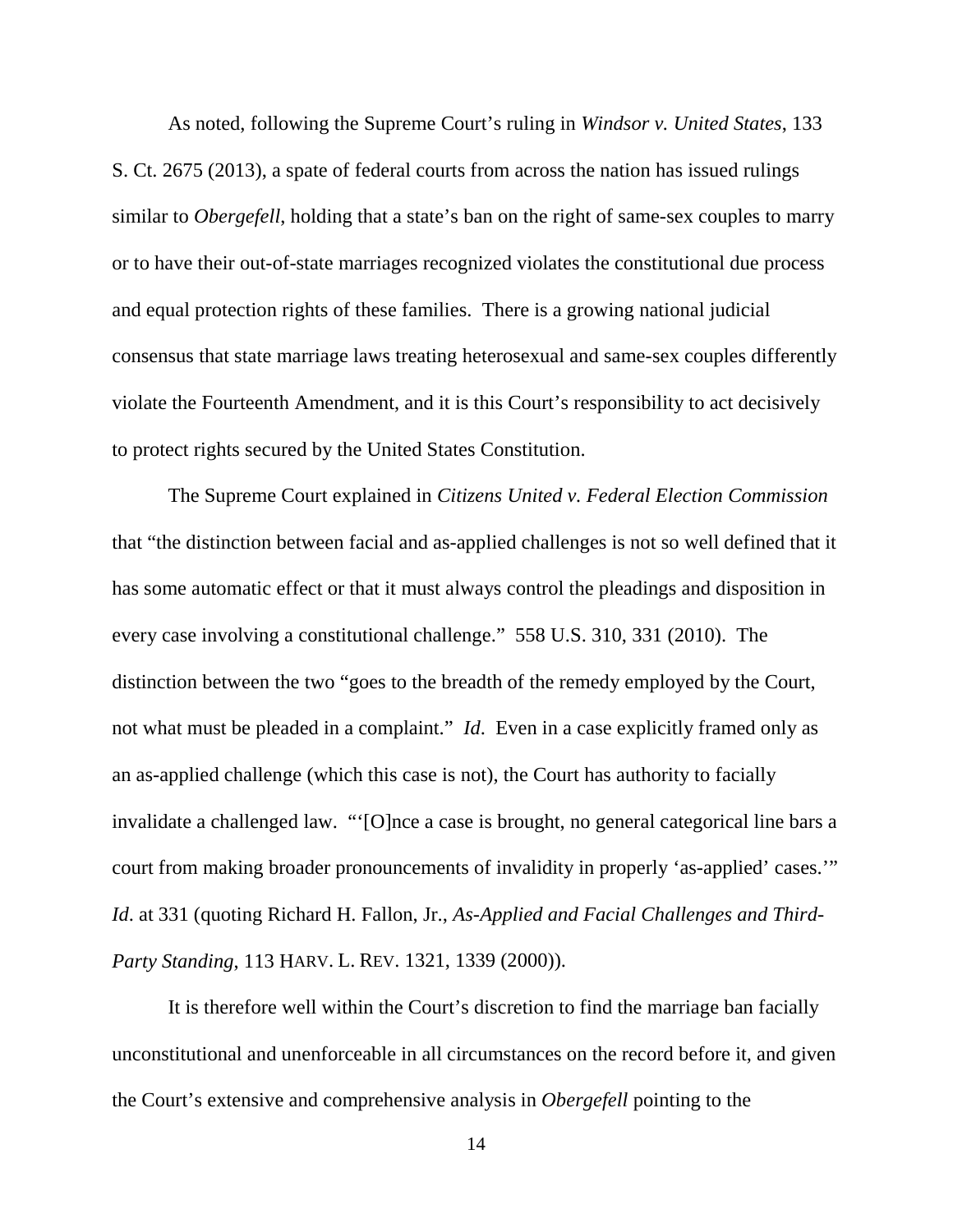appropriateness of just such a conclusion, Defendants have been on notice of the likely facial unconstitutionality of the marriage ban since before this case was ever filed.

## **B. Due Process Clause**

 The Due Process Clause of the Fourteenth Amendment establishes that no state may "deprive any person of life, liberty, or property, without due process of law." U.S. Const. amend. XIV, § 1. The Due Process Clause protects "vital personal rights essential to the orderly pursuit of happiness by free men," more commonly referred to as "fundamental rights." *Loving v. Virginia*, 388 U.S. 1, 12 (1967). There are a number of fundamental rights and/or liberty interests protected by the Due Process clause that are implicated by the marriage recognition ban, including the right to marry, the right to remain married, $9$  and the right to parental autonomy.

## **1. Right to Marry**

"The freedom to marry has long been recognized" as a fundamental right protected by the Due Process Clause. *Loving*, 388 U.S. at 12 (1967).<sup>[10](#page-14-1)</sup> Some courts have not found that a right to same-sex marriage is implicated in the fundamental right to marry.

<span id="page-14-0"></span><sup>&</sup>lt;sup>9</sup> The concept of the right to remain married as a liberty interest protected by the Due Process Clause is advanced by Professor Steve Sanders in his article *The Constitutional Right to (Keep Your) Same-Sex Marriage*, 110 MICH. L. REV. 1421 (2011).

<span id="page-14-1"></span><sup>10</sup> *See also Turner v. Safley*, 482 U.S. 78, 95 (1987) ("The decision to marry is a fundamental right"); *Moore v. East Cleveland*, 431 U.S. 494, 503 (1977) ("[T]he Constitution protects the sanctity of the family precisely because the institution of the family is deeply rooted in this Nation's history and tradition"); *Griswold v. Connecticut*, 381 U.S. 479, 485-486 (1965) (intrusions into the "sacred precincts of marital bedrooms" offend rights "older than the Bill of Rights"); *id*. at 495-496 (Goldberg, J., concurring) (the law in question "disrupt[ed] the traditional relation of the family – a relation as old and as fundamental as our entire civilization"); *see generally Washington v. Glucksberg*, 521 U.S. 702, 727 n.19 (1997) (citing cases).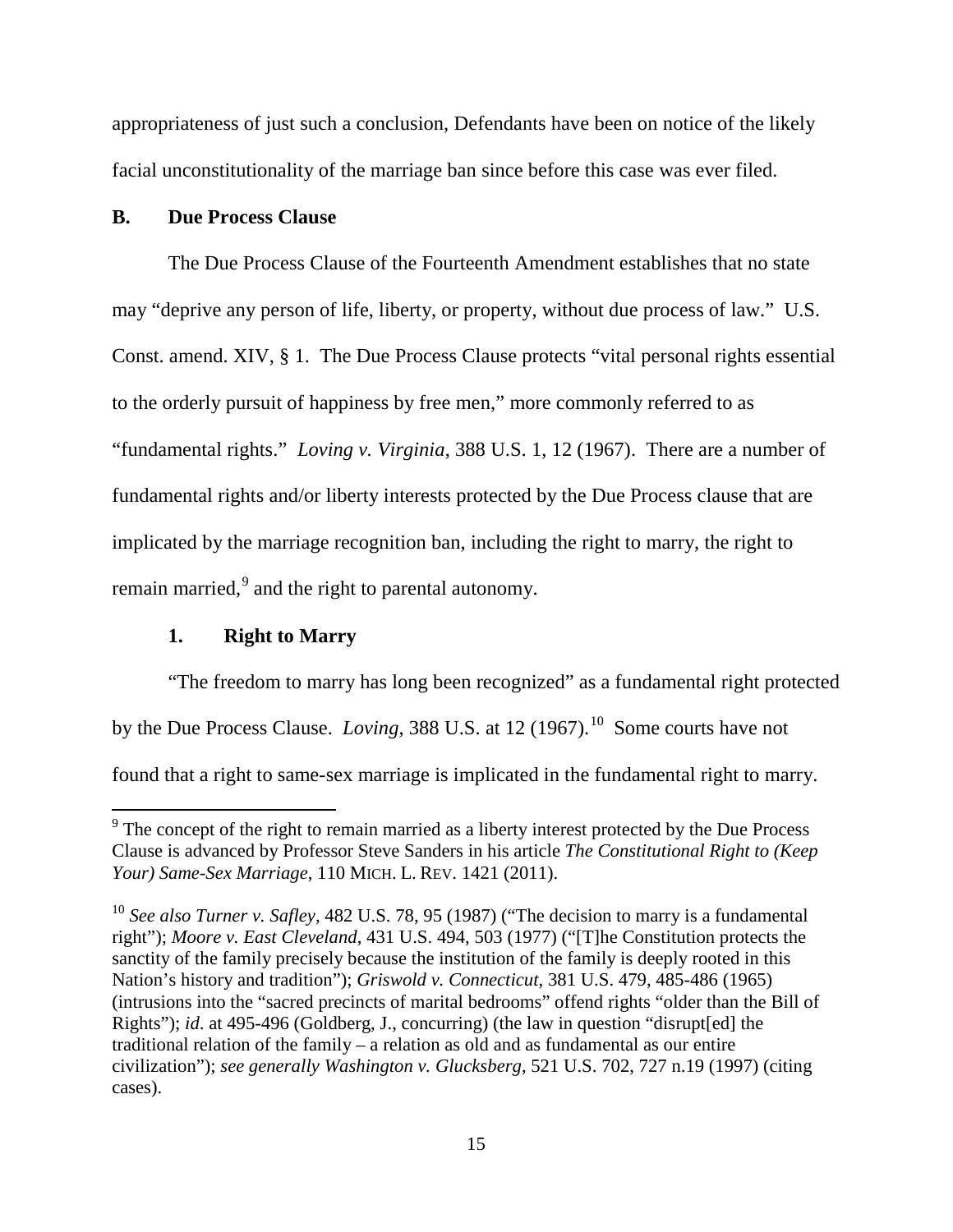*See, e.g., Jackson v. Abercrombie, 884 F. Supp. 2d 1065, 1094-98 (D. Haw. 2012).*<sup>[11](#page-15-0)</sup> However, neither the Sixth Circuit nor the Supreme Court have spoken on the issue, and this Court finds no reasonable basis on which to exclude gay men, lesbians, and others who wish to enter into same-sex marriages from this culturally foundational institution.

 First, while states have a legitimate interest in regulating and promoting marriage, the fundamental right to marry belongs to the individual. Accordingly, "**the regulation of constitutionally protected decisions, such as where a person shall reside or whom he or she shall marry, must be predicated on legitimate state concerns other than disagreement with the choice the individual has made.**" *Hodgson v. Minnesota*, 497 U.S. 417, 435 (1990) (emphasis supplied); *see also Loving*, 388 U.S. at 12 ("Under our Constitution, the freedom to marry, or not marry, a person of another race resides with the individual and cannot be infringed by the State"); *Roberts v. U.S. Jaycees*, 468 U.S. 609, 620 (1984) ("[T]he Constitution undoubtedly imposes constraints on the State's power to control the selection of one's spouse …").

 The Supreme Court has consistently refused to narrow the scope of the fundamental right to marry by reframing a plaintiff's asserted right to marry as a more limited right that is about the characteristics of the couple seeking marriage. In individual cases regarding parties to potential marriages with a wide variety of

 $\overline{a}$ 

<span id="page-15-0"></span><sup>11</sup> *See also Wilson v. Ake*, 354 F. Supp. 2d 1298, 1306-07 (M.D. Fla. 2005) ("No federal court has recognized that [due process] . . . includes the right to marry a person of the same sex") (internal citation omitted); *Conaway v. Deane*, 932 A.2d 571, 628 (Md. App. 2007) ("[V]irtually every court to have considered the issue has held that same-sex marriage is not constitutionally protected as fundamental in either their state or the Nation as a whole"); *Hernandez v. Robles*, 885 N.E.2d 1, 9 (N.Y. 2006) ("The right to marry is unquestionably a fundamental right . . . The right to marry someone of the same sex, however, is not "deeply rooted," it has not even been asserted until relatively recent times").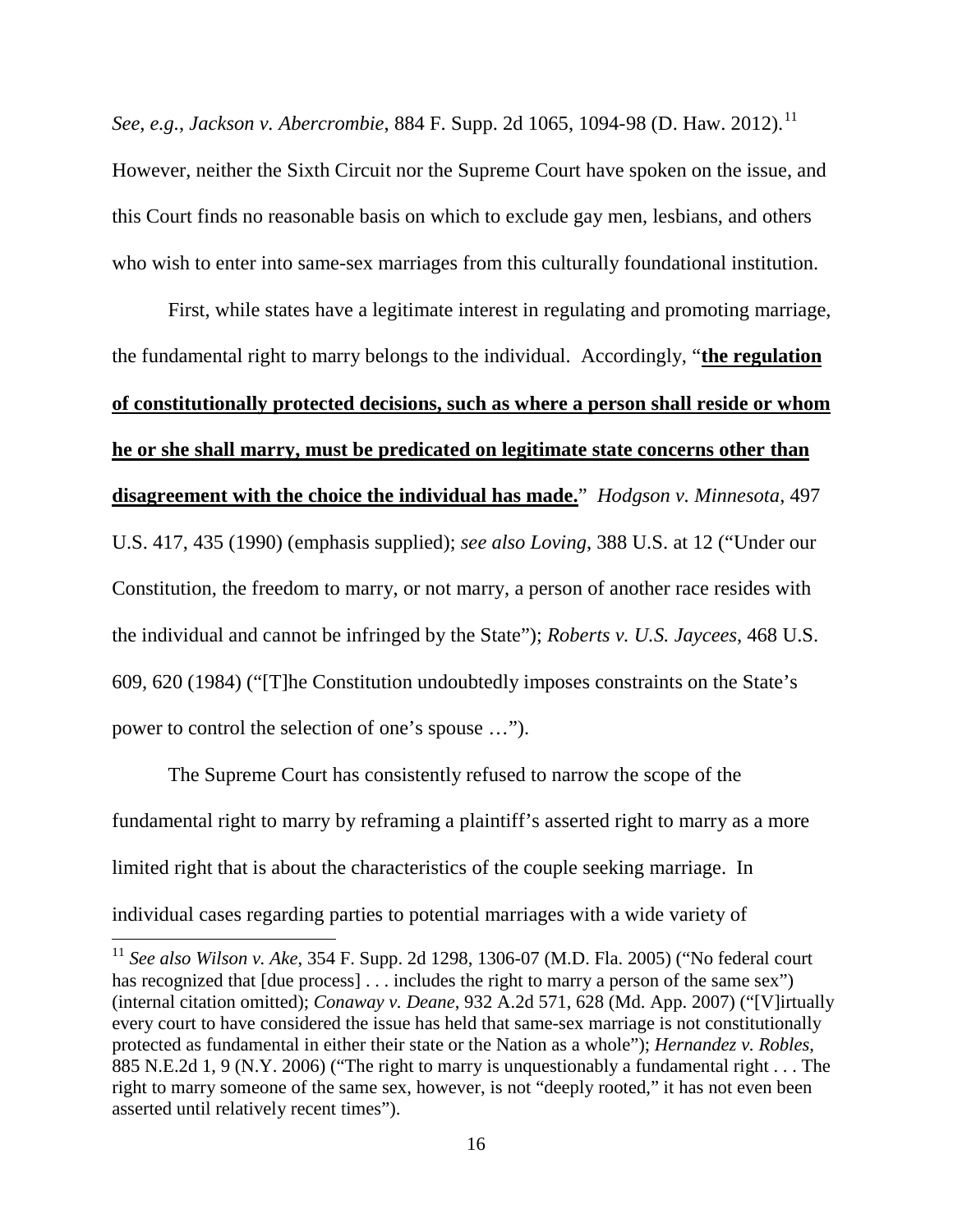characteristics, the Court consistently describes a general "fundamental right to marry" rather than "the right to interracial marriage," "the right to inmate marriage," or "the right of people owing child support to marry." *See Golinski v. U.S. Office of Pers. Mgmt*., 824 F. Supp. 2d 968, 982 n.5 (N.D. Cal. 2012) (citing *Loving*, 388 U.S. at 12; *Turner*, 482 U.S. at 94-96; *Zablocki v. Redhail*, 434 U.S. 374, 383-86 (1978); *accord In re Marriage Cases*, 183 P.3d 384, 421 n.33 (Cal. 2008) (*Turner* "did not characterize the constitutional right at issue as 'the right to inmate marriage'").

 In *Lawrence v. Texas*, 549 U.S. 558 (2003), the Supreme Court held that the right of consenting adults (including same-sex couples) to engage in private, sexual intimacy is protected by the Fourteenth Amendment's protection of liberty, notwithstanding the historical existence of sodomy laws and their use against gay people. For the same reasons, the fundamental right to marry is "deeply rooted in this Nation's history and tradition" for purposes of constitutional protection even though same-sex couples have not historically been allowed to exercise that right. "[H]istory and tradition are the starting point but not in all cases the ending point of the substantive due process inquiry." *Id.* at 572 (citation omitted). While courts use history and tradition to identify the interests that due process protects, they do not carry forward historical limitations, either traditional or arising by operation of prior law, on which Americans may exercise a right, once that right is recognized as one that due process protects.

 "Fundamental rights, once recognized, cannot be denied to particular groups on the ground that these groups have historically been denied those rights." *In re Marriage Cases*, 183 P.3d at 430 (quotation omitted). For example, when the Supreme Court held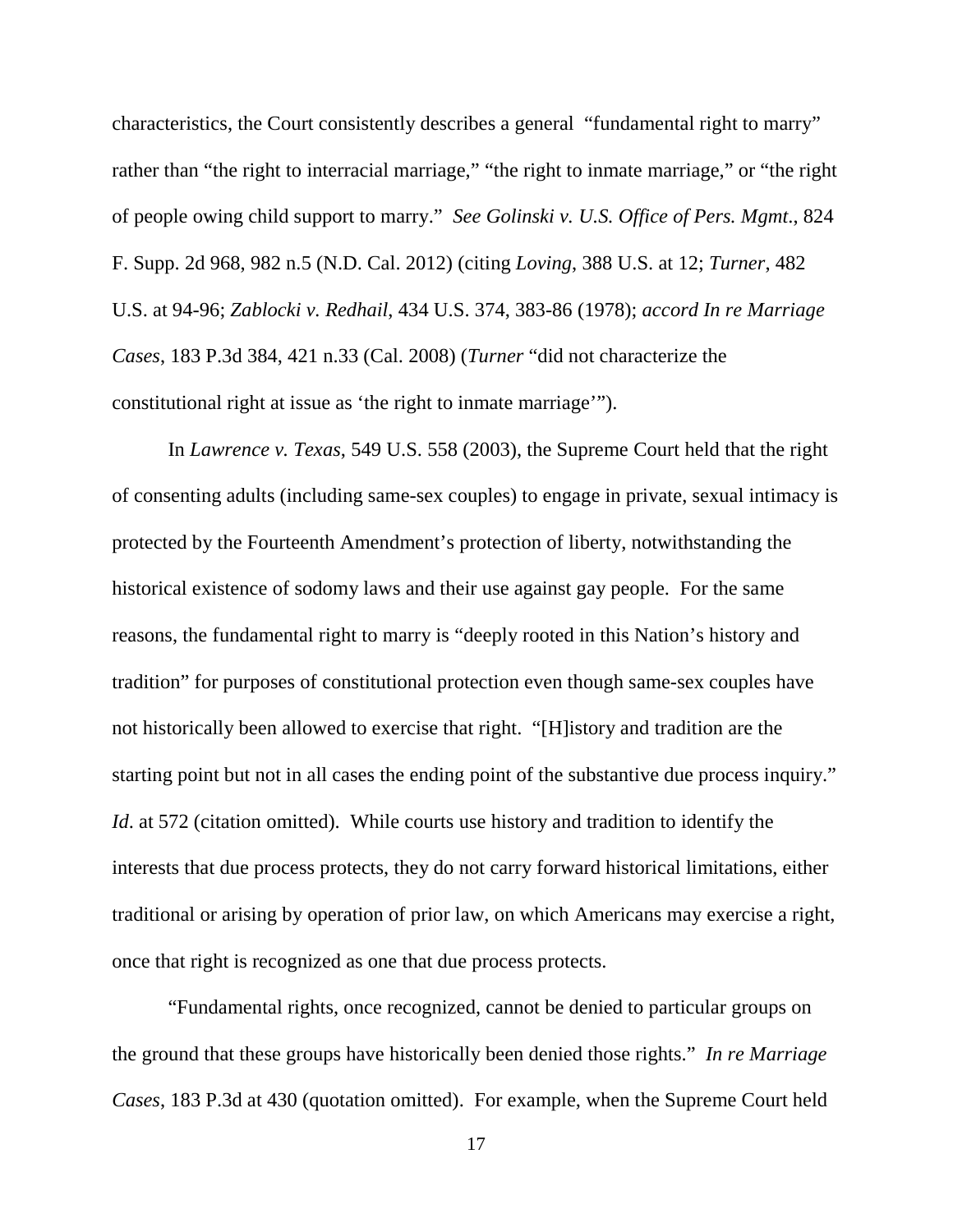that anti-miscegenation laws violated the fundamental right to marry in *Loving*, it did so despite a long tradition of excluding interracial couples from marriage. *Planned Parenthood v. Casey*, 505 U.S. 833, 847-48 (1992) ("[I]nterracial marriage was illegal in most States in the 19th century, but the Court was no doubt correct in finding it to be an aspect of liberty protected against state interference by the substantive component of the Due Process Clause in *Loving* …"); *Lawrence*, 539 U.S. at 577-78 ("[N]either history nor tradition could save a law prohibiting miscegenation from constitutional attack") (citation omitted). Indeed, the fact that a form of discrimination has been "traditional" is a reason to be more skeptical of its rationality and cause for courts to be especially vigilant.

 Cases subsequent to *Loving* have similarly confirmed that **the fundamental right to marry is available even to those who have not traditionally been eligible to exercise that right.** *See Boddie v. Connecticut*, 401 U.S. 371, 376 (1971) (states may not

require indigent individuals to pay court fees in order to obtain a divorce, since doing so unduly burdened their fundamental right to marry again); *see also Zablocki*, 434 U.S. at 388-90 (state may not condition ability to marry on fulfillment of existing child support obligations). Similarly, the right to marry as traditionally understood in this country did not extend to people in prison. *See* Virginia L. Hardwick, *Punishing the Innocent: Unconstitutional Restrictions on Prison Marriage and Visitation*, 60 N.Y.U. L. Rev. 275, 277-79 (1985). Nevertheless, in *Turner*, 482 U.S. at 95-97, the Supreme Court held that a state cannot restrict a prisoner's ability to marry without sufficient justification. When analyzing other fundamental rights and liberty interests in other contexts, the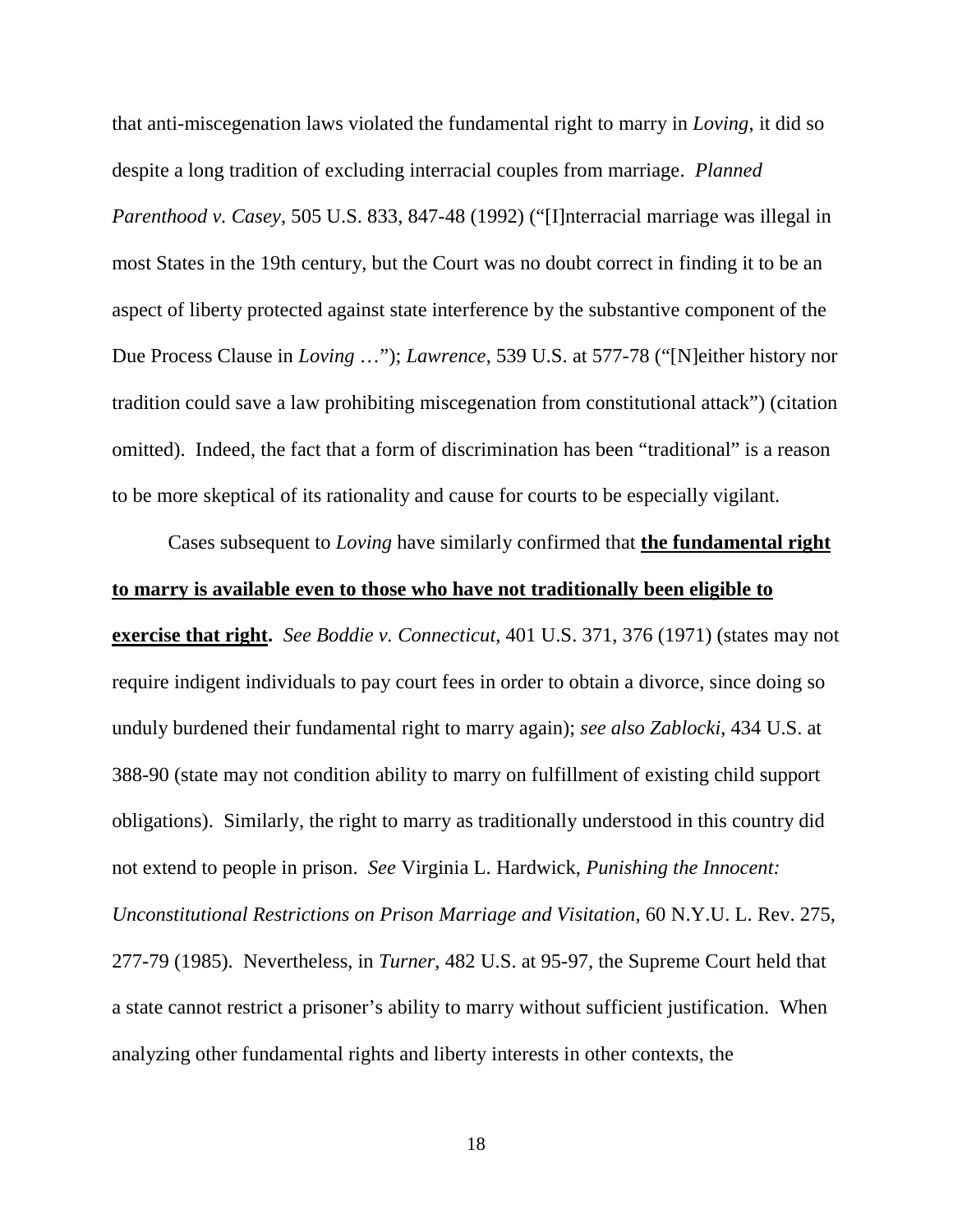Supreme Court has consistently adhered to the principle that **a fundamental right**, once recognized, properly **belongs to everyone**. [12](#page-18-0)

 Consequently, based on the foregoing, the right to marriage is a fundamental right that is denied to same-sex couples in Ohio by the marriage recognition bans.

## **2. Right of Marriage Recognition**

 $\overline{a}$ 

 Defendants also violate the married Plaintiffs' right to remain married by enforcing the marriage bans, which right this Court has already identified as "a fundamental liberty interest appropriately protected by the Due Process Clause of the United States Constitution." *Obergefell*, 962 F. Supp. 2d at 978. "When a state effectively terminates the marriage of a same-sex couple married in another jurisdiction, it intrudes into the realm of private marital, family, and intimate relations specifically protected by the Supreme Court." *Id*. at 979; *see also Windsor*, 133 S. Ct. at 2694 (When one jurisdiction refuses recognition of family relationships legally established in another, "the differentiation demeans the couple, whose moral and sexual choices the Constitution protects … and whose relationship the State has sought to dignify").

<span id="page-18-0"></span><sup>12</sup> *See, e.g., Youngberg v. Romeo*, 457 U.S. 307, 315-16 (1982) (an individual involuntarily committed to a custodial facility because of a disability retained liberty interests including a right to freedom from bodily restraint, thus departing from a longstanding historical tradition in which people with serious disabilities were not viewed as enjoying such substantive due process rights and were routinely subjected to bodily restraints in institutions); *Eisenstadt v. Baird*, 405 U.S. 438 (1972) (striking down a ban on distributing contraceptives to unmarried persons, building on a holding in *Griswold*, 381 U.S. at 486, that states could not prohibit the use of contraceptives by married persons); *Lawrence*, 539 U.S. at 566-67 (lesbian and gay Americans could not be excluded from the existing fundamental right to sexual intimacy, even though historically they had often been prohibited from full enjoyment of that right).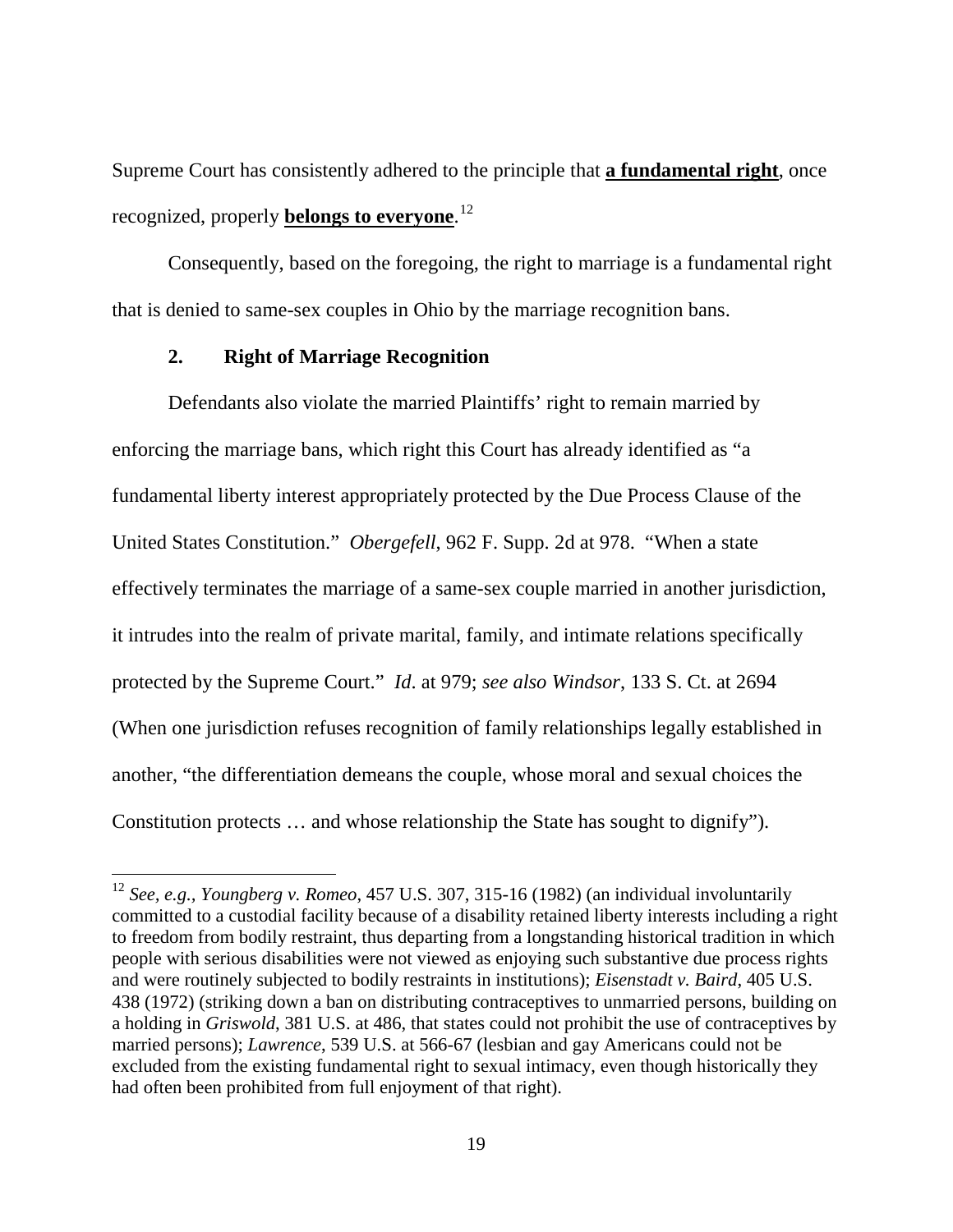**As the Supreme Court has held: this differential treatment "humiliates tens of thousands of children now being raised by same-sex couples,"** which group includes Adopted Child Doe and the children who will be born to the Henry/Rogers, Yorksmith, and Noe/McCracken families. *Windsor*, 133 S. Ct. at 2694.

## **3. Right to Parental Authority**

 Finally, the marriage recognition bans also implicate the parenting rights of samesex married couples with children. The Constitution accords parents significant rights in the care and control of their children. *See Parham v. J.R*., 442 U.S. 584, 602 (1979). Parents enjoy unique rights to make crucial decisions for their children, including decisions about schooling, religion, medical care, and with whom the child may have contact. *See, e.g., id*. (medical decisions); *Pierce v. Soc'y of Sisters*, 268 U.S. 510 (1925) (education and religion); *Meyer v. Nebraska*, 262 U.S. 390 (1923) (education); *Troxel v.Granville*, 530 U.S. 57 (2000) (visitation with relatives). U.S. Supreme Court rulings, reflected in state laws, make clear that these parental rights are fundamental and may be curtailed only under exceptional circumstances. *See Troxel*, 530 U.S. at 66; *Stanley v. Illinois*, 405 U.S. 645, 651-52 (1972); *see also, e.g., In re D.A*., 862 N.E.2d 829, 832 (Ohio 2007) (citing Ohio cases on parents' "paramount" right to custody of their children).

## **4. Level of Scrutiny**

 As a general matter, the Supreme Court applies strict scrutiny when a state law encroaches on a fundamental right, and thus such scrutiny is appropriate in the context of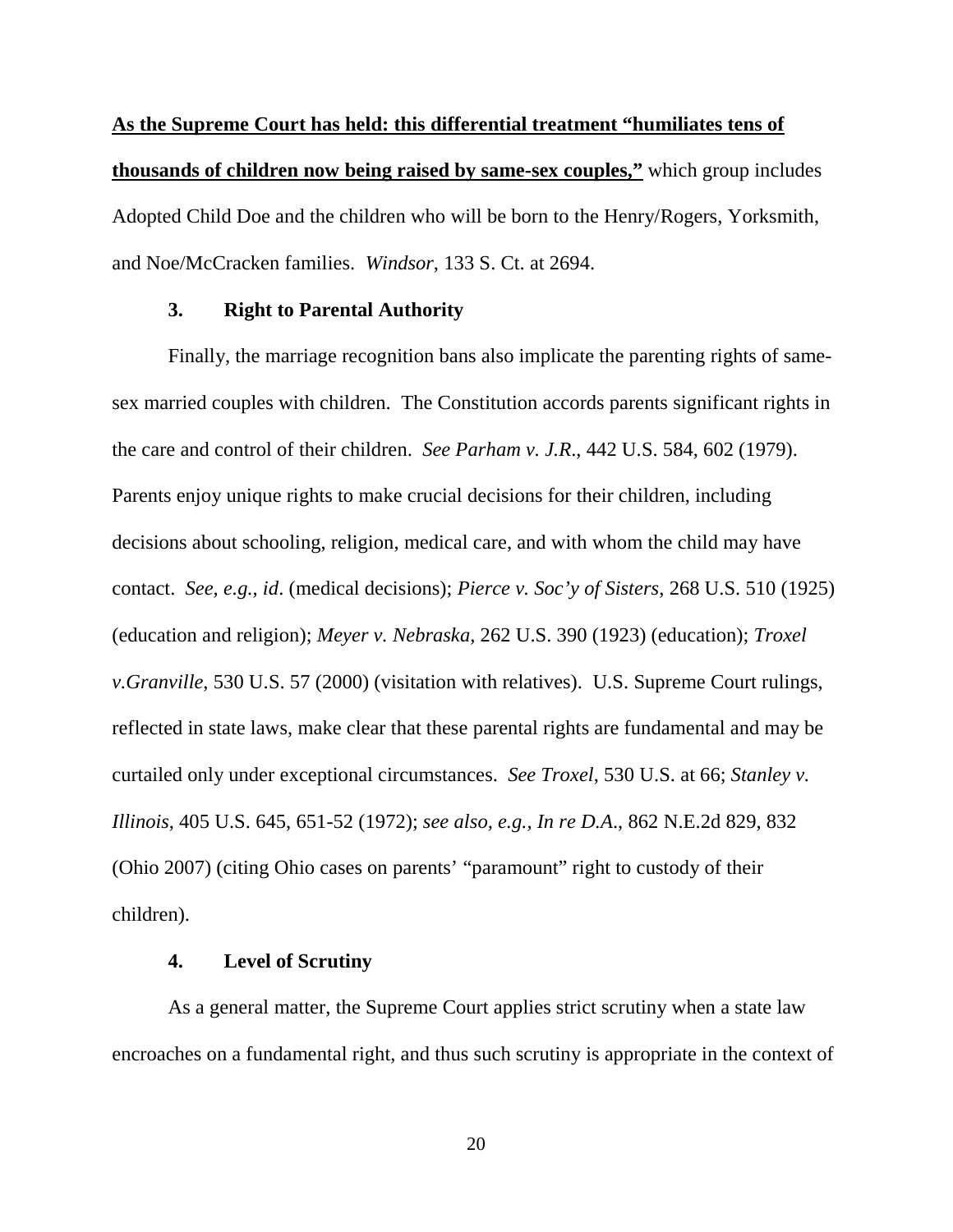the right to marry and the right to parental authority. *See*, *e.g.*, *Roe v. Wade*, 410 U.S. 113, 155 (1973).

 The right to marriage recognition has not been expressly recognized as "fundamental," however, and in the previously referenced set of cases establishing the highly-protected status of existing marriage, family, and intimate relationships, the Supreme Court has often applied an intermediate standard of review falling in between rational basis and strict scrutiny. *See*, *e.g.*, *Moore*, 431 U.S. at 113 (1977) (balancing the state interests advanced and the extent to which they are served by the challenged law against the burden on plaintiff's rights); *Zablocki*, 434 U.S. at 374 (same). As this Court held in *Obergefell*, "the balancing approach of intermediate scrutiny is appropriate in this similar instance where Ohio is intruding into – and in fact erasing – Plaintiffs' alreadyestablished marital and family relations." 962 F. Supp. 2d at 979.

#### **5. Burden on Plaintiffs**

When couples – including same-sex couples – enter into marriage, it generally involves long-term plans for how they will organize their finances, property, and family lives. "In an age of widespread travel and ease of mobility, it would create inordinate confusion and defy the reasonable expectations of citizens whose marriage is valid in one state to hold that marriage invalid elsewhere." *In re Estate of Lenherr*, 314 A.2d 255, 258 (Pa. 1974). Married couples moving from state to state have an expectation that their marriage and, more concretely, the property interests involved with it – including bank accounts, inheritance rights, property, and other rights and benefits associated with marriage – will follow them.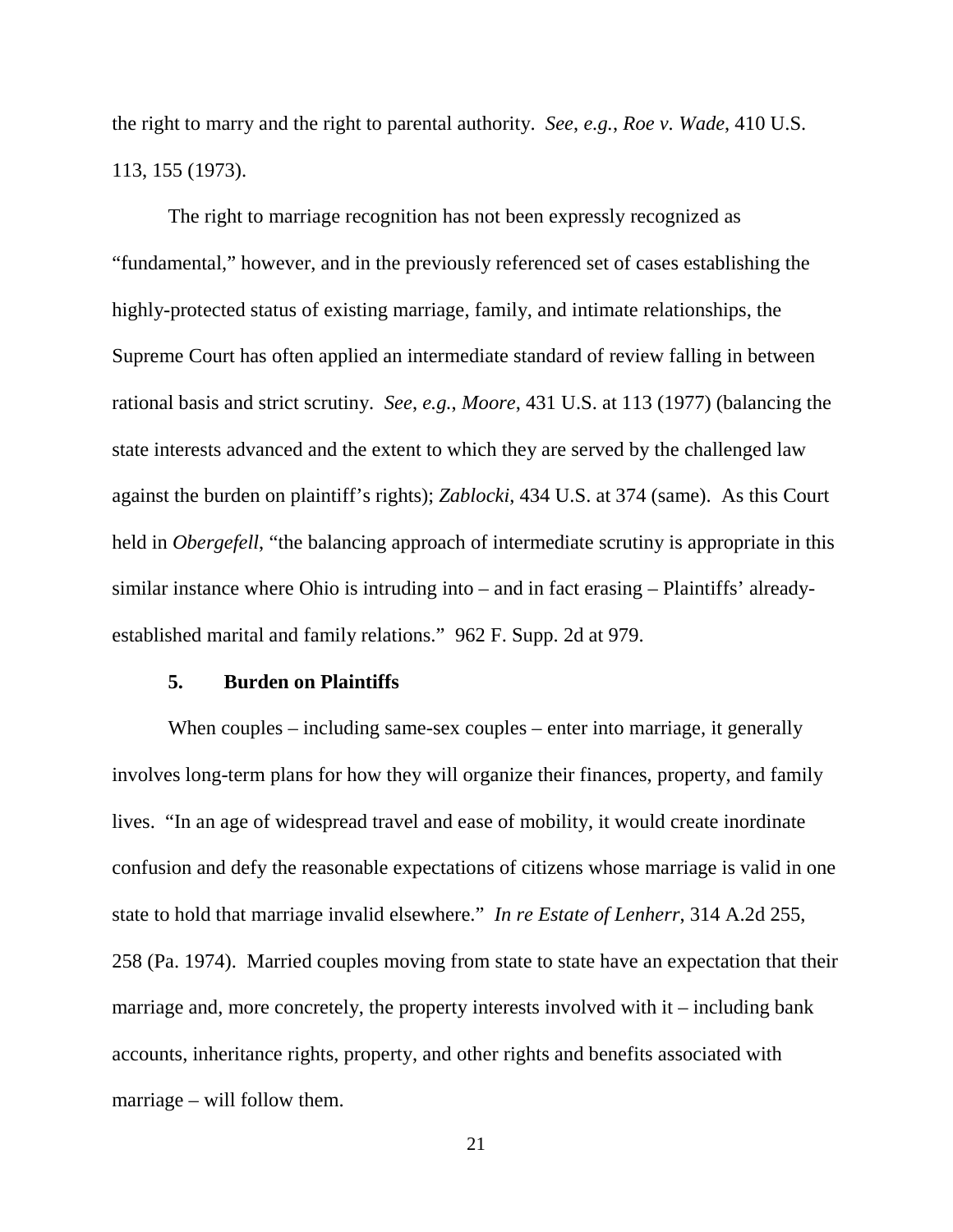**When a state effectively terminates the marriage of a same-sex couple married in another jurisdiction by refusing to recognize the marriage, that state unlawfully intrudes into the realm of private marital, family, and intimate relations specifically protected by the Supreme Court.** After *Lawrence*, same-sex relationships fall squarely within this sphere, and when it comes to same-sex couples, a state may not "seek to control a personal relationship," "define the meaning of the relationship," or "set its boundaries absent injury to a person or abuse of an institution the law protects." *Lawrence*, 539 U.S at 578.

 For example, when a parent's legal relationship to his or her child is terminated by the state, it must present clear and convincing evidence supporting its action to overcome the burden of its loss, *Santosky v. Kramer*, 455 U.S. 745, 753, 769 (1982); and, here, a similar legal familial relationship is terminated by Ohio's marriage recognition ban. Moreover, the official statutory and constitutional establishment of same-sex couples married in other jurisdictions as a disfavored and disadvantaged subset of relationships has a destabilizing and stigmatizing impact on those relationships. In striking down the statutory provision that had denied gay and lesbian couples federal recognition of their otherwise valid marriages in *Windsor*, the Supreme Court observed: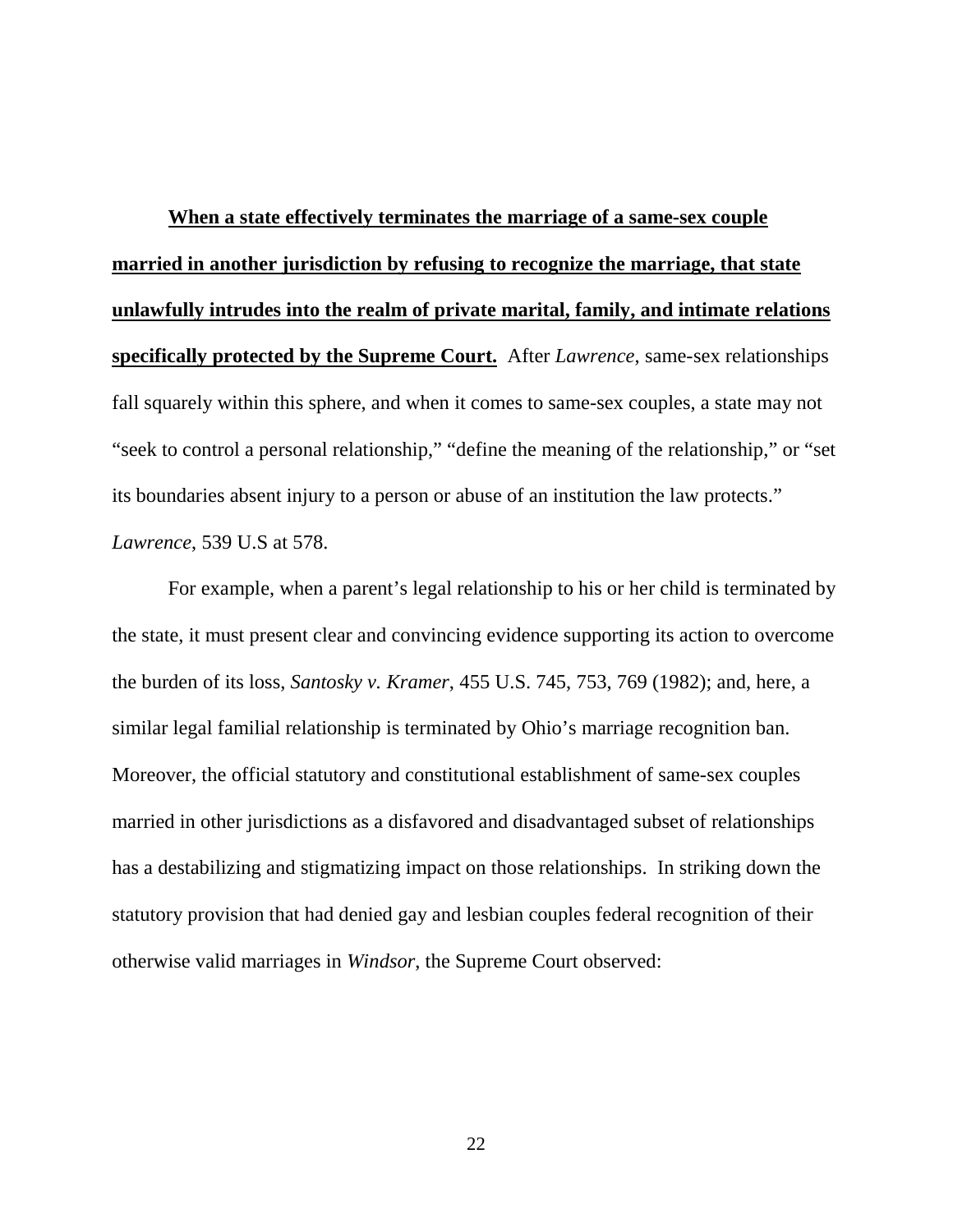[The relevant statute] tells those couples, and all the world, that their otherwise valid marriages are unworthy of . . . recognition. This places same-sex couples in an unstable position of being in a second-tier marriage. **The differentiation demeans the couple, whose moral and sexual choices the Constitution protects . . . And it humiliates tens of thousands of children now being raised by same-sex couples.** The law in question makes it even more difficult for the children to understand the integrity and closeness of their own family and its concord with other families in their community and in their daily lives.

#### 133 S. Ct. at 2694 (emphasis supplied).

 In the family law context, while opposite-sex married couples can invoke stepparent adoption procedures or adopt children together, same-sex married couples cannot. Ohio courts allow an individual gay or lesbian person to adopt a child, but not a same-sex couple. *Obergefell*, 962 F. Supp. 2d at 980. Same-sex couples are denied local and state tax benefits available to heterosexual married couples, denied access to entitlement programs (Medicaid, food stamps, welfare benefits, *etc*.) available to heterosexual married couples and their families, barred by hospital staff and/or relatives from their long-time partners' bedsides during serious and final illnesses due to lack of legallyrecognized relationship status, denied the remedy of loss of consortium when a spouse is seriously injured through the acts of another, denied the remedy of a wrongful death claim when a spouse is fatally injured through the wrongful acts of another, and evicted from their homes following a spouse's death because same-sex spouses are considered complete strangers to each other in the eyes of the law. *Id.*

**Identification on the child's birth certificate is the basic currency by which parents can freely exercise these protected parental rights and responsibilities.** It is also the only common governmentally-conferred, uniformly-recognized, readily-accepted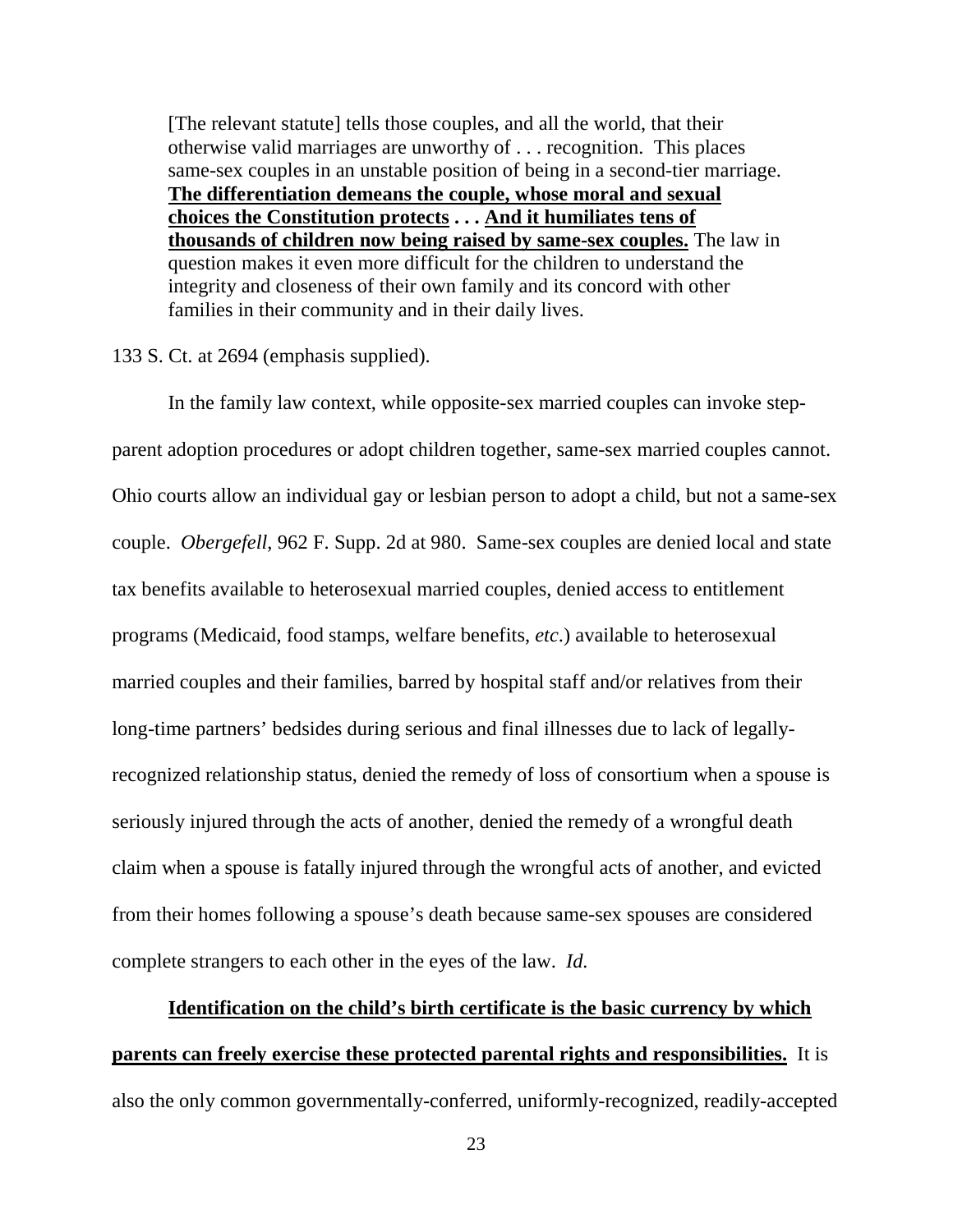record that establishes identity, parentage, and citizenship, and it is required in an array of legal contexts. **Obtaining a birth certificate that accurately identifies both parents of a child born using anonymous donor insemination or adopted by those parents is vitally important for multiple purposes.** The birth certificate can be critical to registering the child in school;<sup>[13](#page-23-0)</sup> determining the parents' (and child's) right to make medical decisions at critical moments; obtaining a social security card for the child;<sup>[14](#page-23-1)</sup> obtaining social security survivor benefits for the child in the event of a parent's death; establishing a legal parent-child relationship for inheritance purposes in the event of a parent's death;<sup>[15](#page-23-2)</sup> claiming the child as a dependent on the parent's insurance plan; claiming the child as a dependent for purposes of federal income taxes; and obtaining a passport for the child and traveling internationally.<sup>[16](#page-23-3)</sup> The inability to obtain an **accurate birth certificate saddles the child with the life-long disability of a government identity document that does not reflect the child's parentage and burdens the ability of the child's parents to exercise their parental rights and responsibilities.**  $\overline{a}$ 

<span id="page-23-0"></span><sup>13</sup> *See* Ohio Rev. Code Ann. § 3313.672(A)(1) (birth certificate generally must be presented at time of initial entry into public or nonpublic school

<span id="page-23-1"></span><sup>14</sup> *See* Social Security Administration, Social Security Numbers for Children, http:// www.ssa.gov/pubs/EN-05- 10023.pdf#nameddest=adoptiveparents (last visited Feb. 26, 2014).

<span id="page-23-2"></span><sup>15</sup> *See Sefcik v. Mouyos*, 869 N.E.2d 105, 108 (Ohio App. 2007) (noting that a child's birth certificate is *prima facie* evidence of parentage for inheritance purposes).

<span id="page-23-3"></span><sup>16</sup> *See Minors under Age 16*, U.S. Dept. of State, U.S. Passports & Int'l Travel, http://travel.state. gov/passport/get/minors/minors\_834.html (last visited Feb. 26 2014); *New U.S. Birth Certificate Requirement*, U.S. Dept of State, U.S. Passports & Int'l Travel, [http://travel.state.](http://travel.state/)gov/ passport/ passport 5401.html (last visited Feb. 26, 2014) (certified birth certificates listing full names of applicant's parent**s** must be submitted with passport application as evidence of citizenship).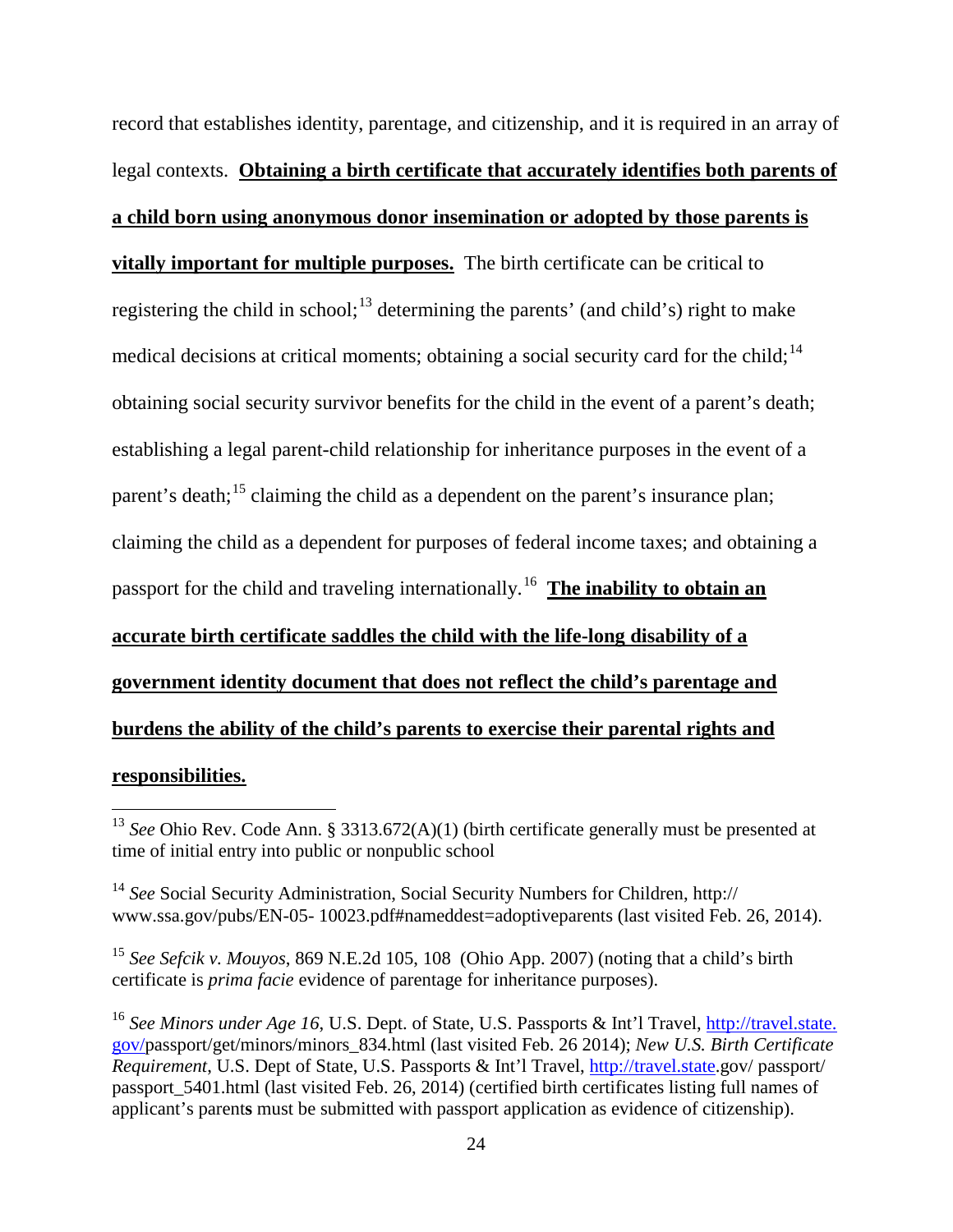The benefits of state-sanctioned marriage are extensive, and the injuries raised by Plaintiffs represent just a portion of the harm suffered by same-sex married couples due to Ohio's refusal to recognize and give legal effect to their lawful unions.

#### **6. Potential State Interests**

 Defendants advance a number of interests in support of Ohio's marriage recognition ban. (Doc. 20 at 32-36). Defendants cite "the decision to preserve uniformly the traditional definition of marriage without regard to contrary determinations by some other jurisdictions," "avoiding judicial intrusion upon a historically legislative function," "assur[ing] that it is the will of the people of Ohio … that controls," "approaching social change with deliberation and due care," and "[p]reserving the traditional definition of marriage," although they raise these interests in the context of a rational basis equal protection analysis. (*Id*.) Although strict scrutiny is implicated by more than one fundamental right threatened by the marriage recognition ban, even in the intermediate scrutiny context, these vague, speculative, and/or unsubstantiated state interests rise nowhere near the level necessary to counterbalance the specific, quantifiable, particularized injuries detailed above suffered by same-sex couples when their existing legal marriages and the attendant protections and benefits are denied to them by the state. In particular, the Court notes that **given that all practicing attorneys, as well as the vast majority of all citizens in this country, are fully aware that unconstitutional laws cannot stand, even when passed by popular vote, Defendants' repeated appeal to the purportedly sacred nature of the will of Ohio voters is particularly specious.**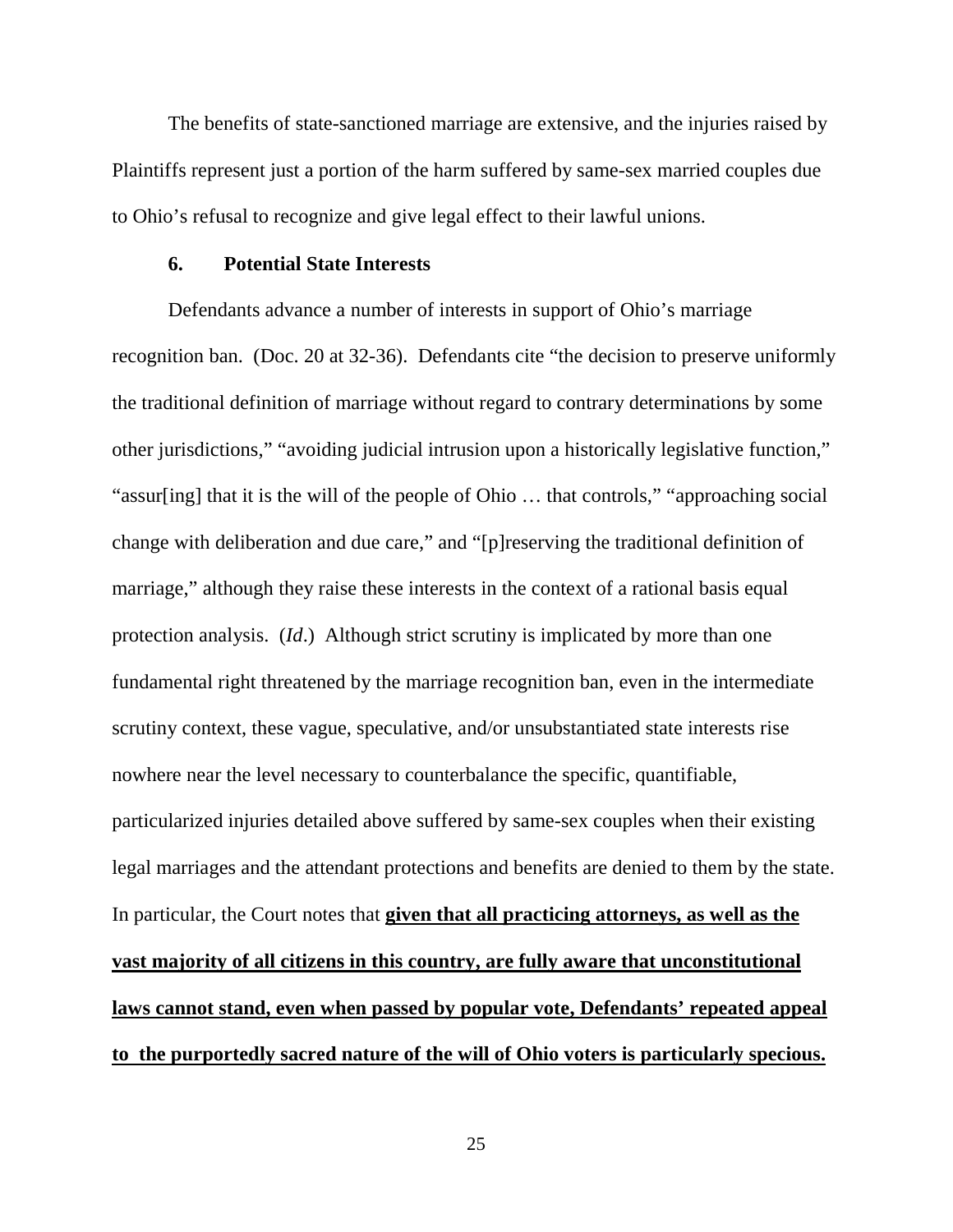The stated interest in "preserving the traditional definition of marriage" is not a legitimate justification for Ohio's arbitrary discrimination against gays based solely on their sexual orientation. As federal judge John G. Heyburn II eloquently explained in invalidating Kentucky's similar marriage recognition ban:

Many Kentuckians believe in "traditional marriage." Many believe what their ministers and scriptures tell them: that a marriage is a sacrament instituted between God and a man and a woman for society's benefit. They may be confused – even angry – when a decision such as this one seems to call into question that view. These concerns are understandable and deserve an answer.

Our religious beliefs and societal traditions are vital to the fabric of society. Though each faith, minister, and individual can define marriage for themselves, at issue here are laws that act outside that protected sphere. Once the government defines marriage and attaches benefits to that definition, it must do so constitutionally. It cannot impose a traditional or faith-based limitation upon a public right without a sufficient justification for it. Assigning a religious or traditional rationale for a law, does not make it constitutional when that law discriminates against a class of people without other reasons.

**The beauty of our Constitution is that is accommodates our individual faith's definition of marriage while preventing the government from unlawfully treating us differently. This is hardly surprising since it was written by people who came to America to find both freedom of religion and freedom from it.**

*Bourke v. Beshear*, 2014 WL 556729, at 10 (W.D. Ky. Feb. 12, 2014) (emphasis

supplied) (declaring Kentucky's anti-recognition provisions unconstitutional on equal

protection grounds).

Defendants argue that *Windsor* stressed that "regulation of domestic relations is an

area that has long been regarded as a virtually exclusive province of the States." 133 S.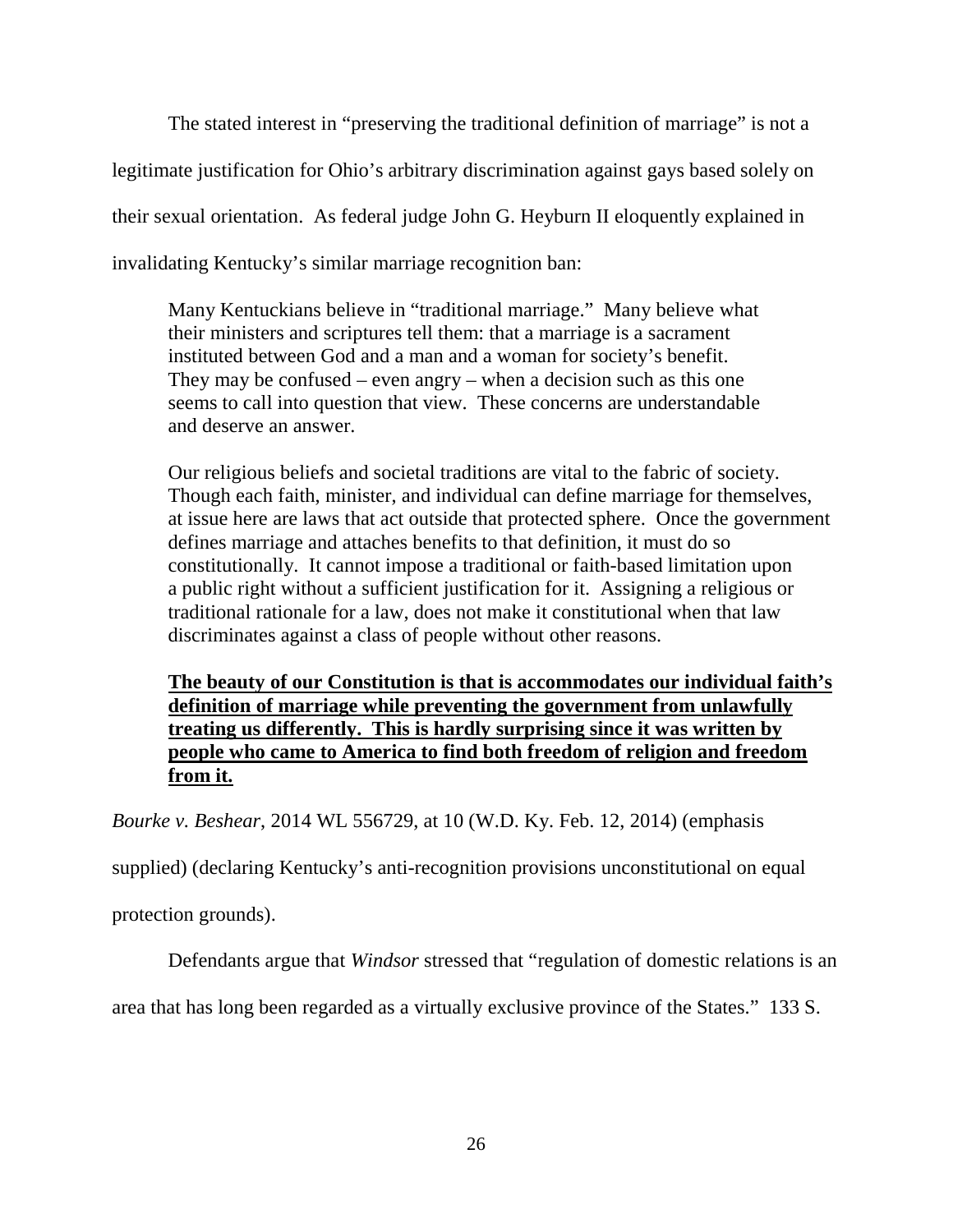Ct. at 2692. However, as this Court emphasized in *Obergefell*, this **state regulation of marriage is "subject to constitutional guarantees"** and "the fact that each state has the exclusive power to create marriages within its territory does not logically lead to the conclusion that states can nullify already-established marriages absent due process of law." 962 F. Supp. 2d at 981.

Quintessentially, as the Supreme Court has held, marriage confers "a dignity and status of immense import." *Windsor*, 133 U.S. at 2692. When a state uses "its historic and essential authority to define the marital relation in this way, its role and its power in making the decision enhance[s] the recognition, dignity, and protection of the class in their own community." *Id.* Here, based on the record, Defendants have again failed to provide evidence of any state interest compelling enough to counteract the harm Plaintiffs suffer when they lose this immensely important dignity, status, recognition, and protection, as such a state interest does not exist.

 Accordingly, Ohio's refusal to recognize same-sex marriages performed in other jurisdictions violates the substantive due process rights of the parties to those marriages because it deprives them of their rights to marry, to remain married, and to effectively parent their children, absent a sufficient articulated state interest for doing so.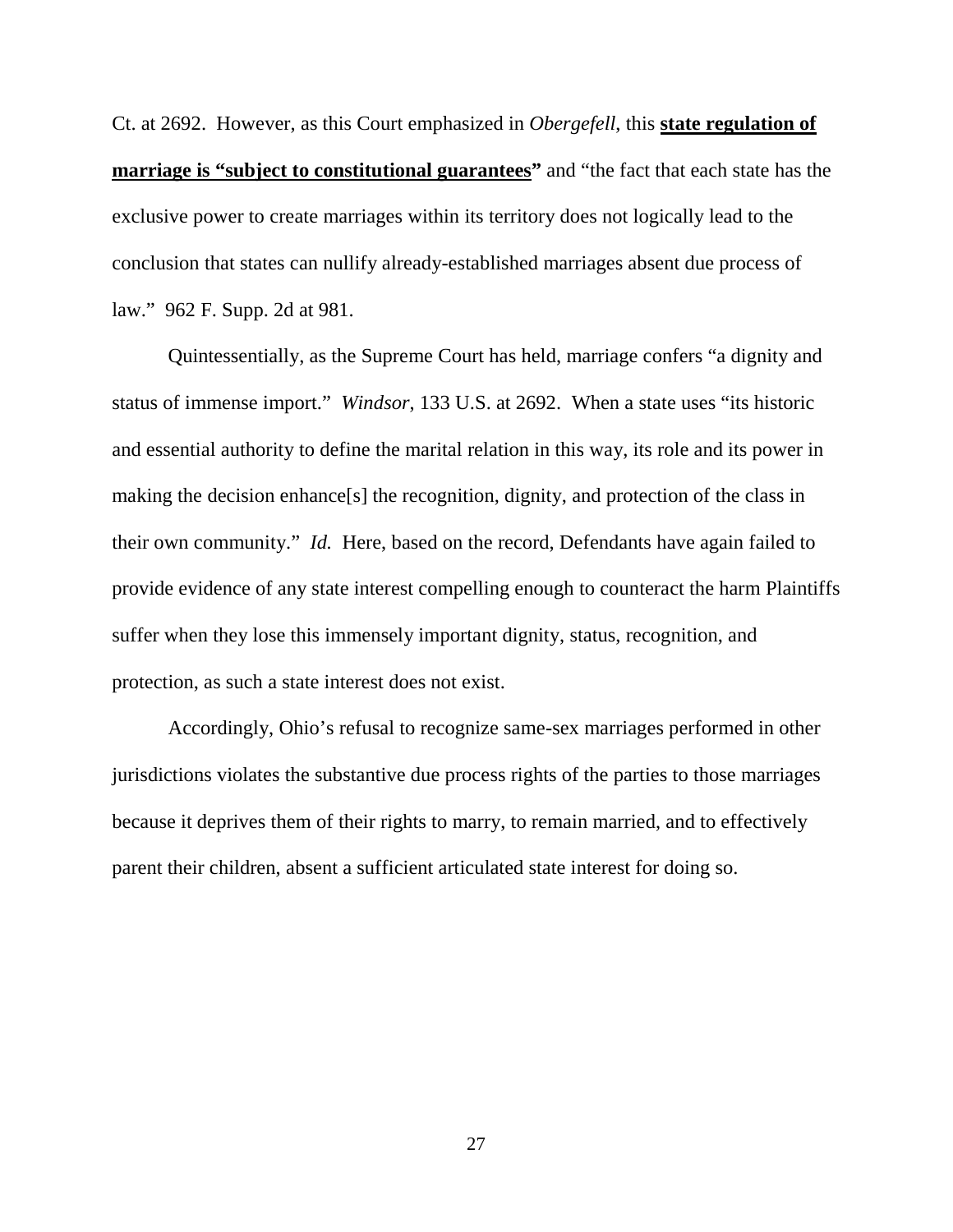## **C. Equal Protection Clause**

 This Court's analysis in *Obergefell* also compels the conclusion that Defendants violate Plaintiffs' right to equal protection by denying recognition to their marriages and the protections for families attendant to marriage. In *Obergefell*, this Court noted Ohio's long history of respecting out-of-state marriages if valid in the place of celebration, with only the marriages of same-sex couples singled out for differential treatment. 962 F. Supp. 2d at 983-84.

 Under Ohio law, if the Henry/Rogers, Yorksmith, and Noe/McCracken couples' marriages were accorded respect, both spouses in the couple would be entitled to recognition as the parents of their expected children. As a matter of statute, Ohio respects the parental status of the non-biologically related parent whose spouse uses AI to conceive a child born to the married couple. *See* Ohio Rev. Code § 3111.95 (providing that if "a married woman" uses "non-spousal artificial insemination" to which her spouse consented, the spouse "shall be treated in law and regarded as" the parent of the child, and the sperm donor shall have no parental rights); *see also* Ohio Rev. Code § 3111.03 (providing that a child born to a married couple is presumed the child of the birth mother's spouse).

An Ohio birth certificate is a legal document, not a medical record. Birth certificates for newborn babies are generated by Defendants through use of the Integrated Perinatal Health Information System ("IPHIS") with information collected at birth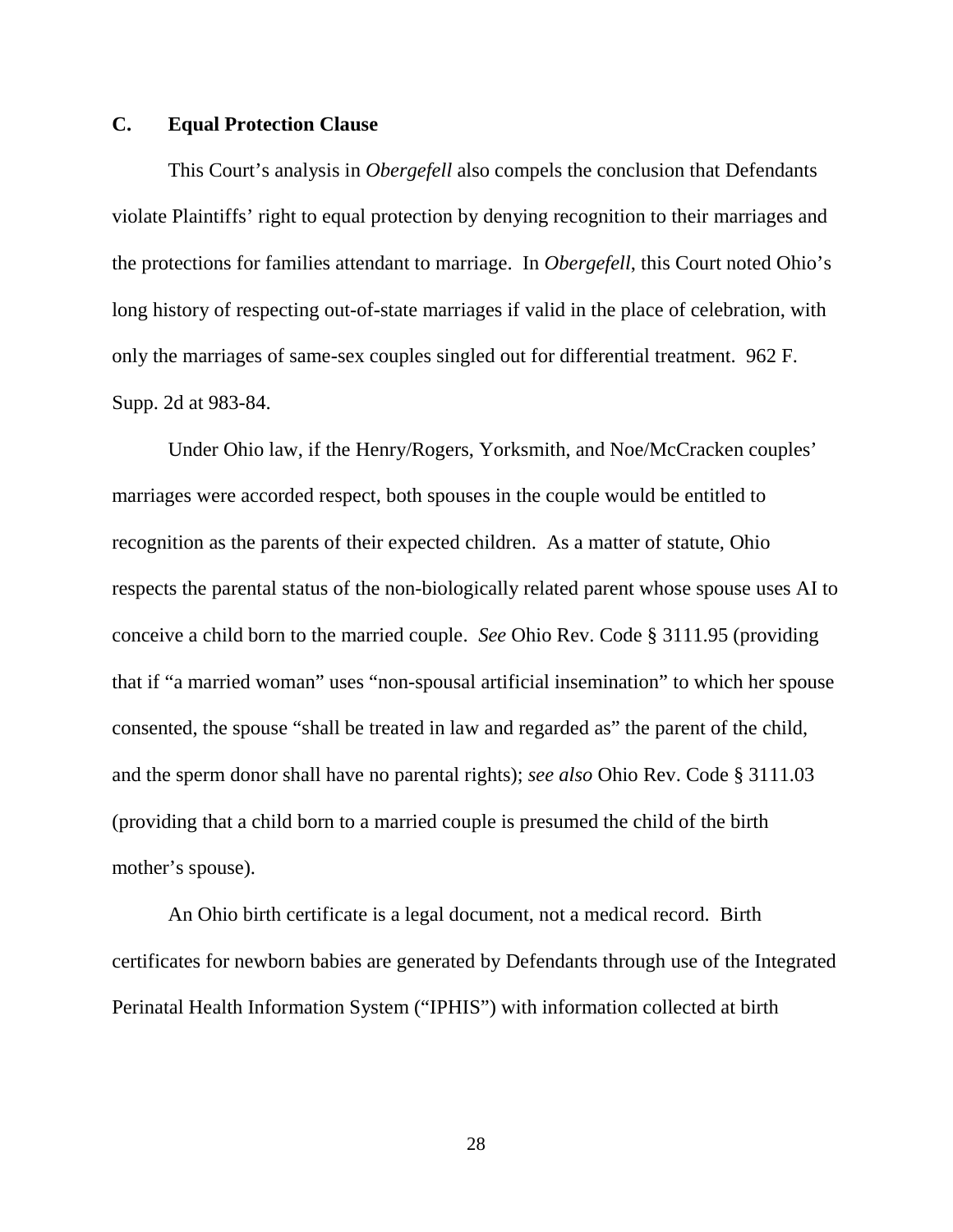facilities.[17](#page-28-0) Informants are advised that "[t]he birth certificate is a document that will be used for important purposes including proving your child's age, citizenship and parentage. The birth certificate will be used by your child throughout his/her life."<sup>[18](#page-28-1)</sup>

#### **The Ohio Department of Health routinely issues birth certificates naming as parents**

## **both spouses to opposite-sex married couples who use AI to conceive their**

 $\overline{a}$ 

**children.**[19](#page-28-2) However, Defendants refuse to recognize these Plaintiffs' marriages and the parental presumptions that flow from them, and will refuse to issue birth certificates identifying both women in these couples as parents of their expected children. (Doc. 15 at  $\P$ [ 59-62).

<span id="page-28-0"></span> $17$  A suggested worksheet is provided to the hospital or other birth facility by the Ohio Department of Health for use by the birth mother or other informant. A copy of the worksheet can be found at Ohio Department of Health, [http://vitalsupport.odh.ohio.](http://vitalsupport.odh.ohio/)gov/gd/gd. aspx? Page= 3&TopicRelationID=5&Content=5994 (last visited Feb. 28, 2014). The hospital or birth facility then enters the information gathered into the IPHIS. Two flow sheets describing the typical sequence of steps leading to a birth certificate can be found at *Birth Facility Easy-Step Guide For IPHIS*, pages 4-5, Ohio Department of Health, http://vitalsupport.odh.ohio.gov/gd/gd. [aspx?](http://vitalsupport.odh.ohio.gov/gd/gd.%20aspx)Page=3& TopicRelationID=519&Content=4597 (last visited Feb. 28, 2014).

<span id="page-28-1"></span><sup>18</sup> *Mother's Worksheet for Child's Birth*, available at Ohio Department of Health, http://vitalsupport.odh.ohio.gov /gd/gd.aspx?Page=3&TopicRelationID=5&Content=5994 (last visited February 28, 2014).

<span id="page-28-2"></span><sup>19</sup> *See* Ohio Rev. Code § 3111.03(A)(1) ("[a] man is presumed to be the natural father of a child," including when "[t]he man and the child's mother are or have been married to each other, and the child is born during the marriage or is born within three hundred days after the marriage is terminated by death, annulment, divorce, or dissolution or after the man and the child's mother separate pursuant to a separation agreement"); *see also* Ohio Rev. Code § 3111.95(A) ("If a married woman is the subject of a non-spousal artificial insemination and if her husband consented to the artificial insemination, the husband shall be treated in law and regarded as the natural father of a child conceived as a result of the artificial insemination, and a child so conceived shall be treated in law and regarded as the natural child of the husband."); Ohio Rev. Code § 3705.08(B) ("All birth certificates shall include a statement setting forth the names of the child's parents. . . ").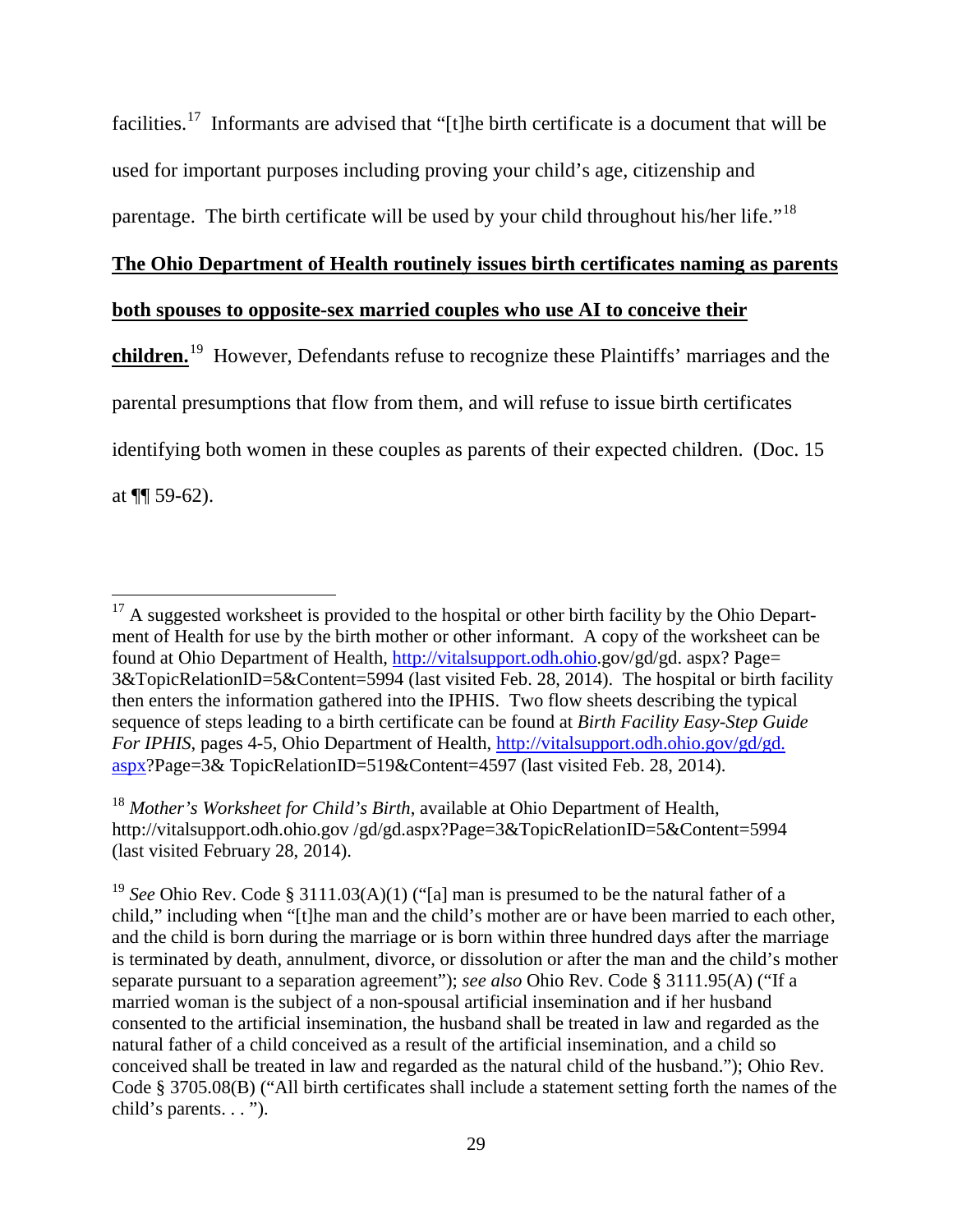Similarly, when an Ohio-born child is adopted by the decree of a court of another state, the Ohio Department of Health "shall issue … a new birth record using the child's adoptive name and the names of and data concerning the adoptive parents." Ohio Rev. Code § 3705.12(A)(1). However, the Department of Health refuses to comply with this requirement based on Ohio Rev. Code § 3107.18(A), which provides that "[e]xcept when giving effect to such a decree would violate the public policy of this state, a court decree … establishing the relationship by adoption, issued pursuant to due process of law by a court of any jurisdiction outside this state … shall be recognized in this state."

 Before Governor Kasich's administration and prior-Defendant Wymyslo's leadership of the Department of Health, Ohio recognized out-of-state adoption decrees of same-sex couples and supplied amended birth certificates identifying the adoptive parents. (*See* Docs. 4-6, 4-7, and 4-8). However, the current administration takes the position that issuing birth certificates under such circumstances would violate "public policy," *i.e.*, Ohio's purported limitation on adoptions within the State to couples only if those couples are married. O.R.C. § 3107.03(A). **If the Vitale/Talmas spouses were an opposite-sex couple, Defendant Himes would recognize their marriage, their New York adoption decree, and their right to an accurate birth certificate for Adopted Child Doe**.

## **1. Heightened Scrutiny**

 As the Court discussed in *Obergefell*, the Sixth Circuit has not reviewed controlling law regarding the appropriate level of scrutiny for reviewing classifications based on sexual orientation, such as Ohio's marriage recognition ban, since *Windsor*.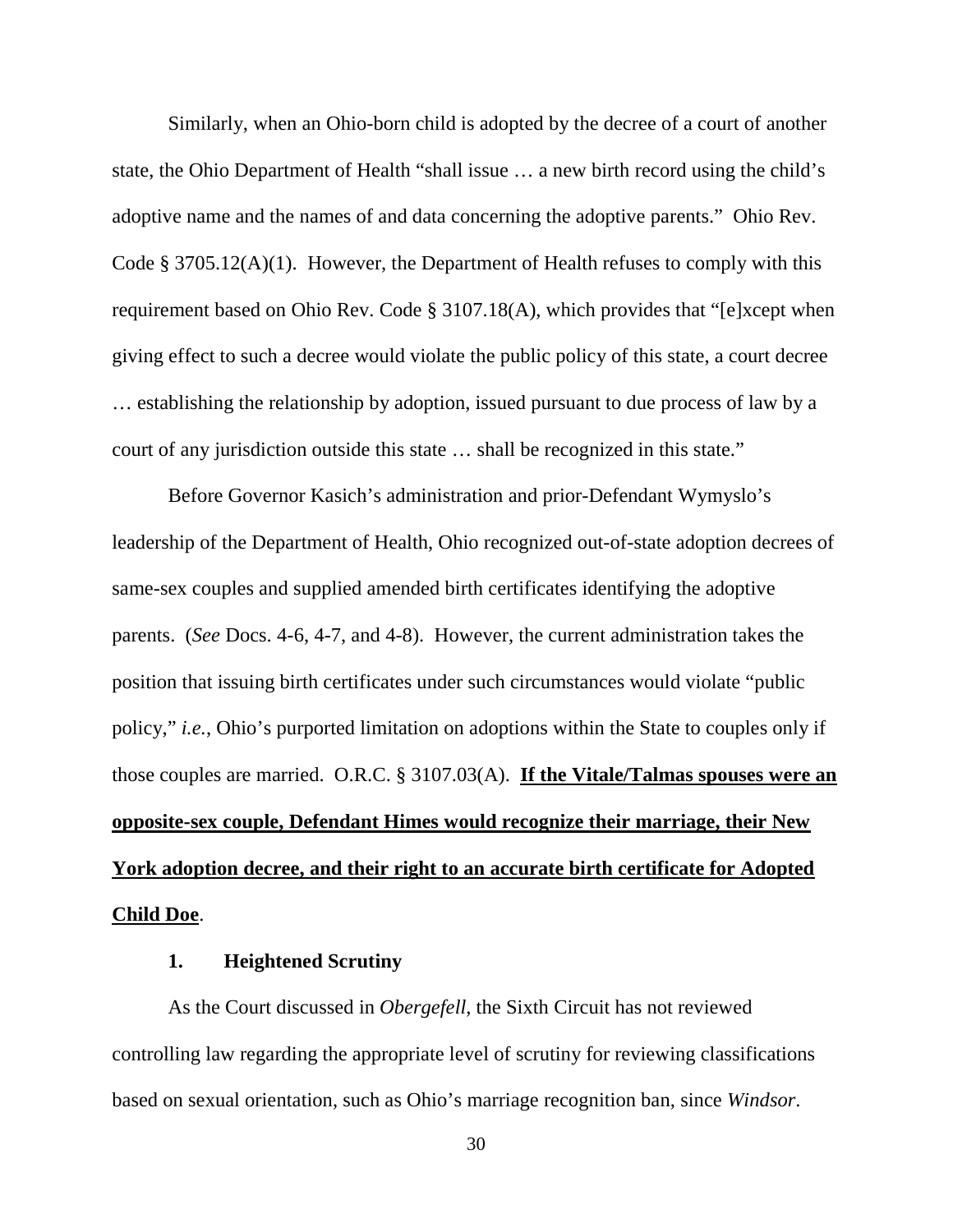962 F. Supp. 2d at 986. The most recent Sixth Circuit case to consider the issue, *Davis v. Prison Health Servs*., 679 F.3d 433, 438 (6th Cir. 2012), rejected heightened scrutiny by relying on *Scarbrough v. Morgan Cnty. Bd. of Educ*., 470 F.3d 250, 261 (6th Cir. 2006), which in turn relied on *Equality Foundation of Greater Cincinnati, Inc. v. City of Cincinnati*, 128 F.3d 289, 293 (6th Cir. 1997). As the Court concluded in *Obergefell*, however, *Equality Foundation* now rests on shaky ground and there are "ample reasons to revisit the question of whether sexual orientation is a suspect classification," including the fact that Sixth Circuit precedent on this issue – *Equality Foundation* among it – is based on *Bowers v. Hardwick*, 478 U.S. 186 (1986), which was overruled by *Lawrence*, 549 U.S. at 558. *Bassett v. Snyder*, No. 12-10038, 2013 WL 3285111, at \*1 (E.D. Mich. June 28, 2013) (same-sex couples demonstrated a likelihood of success on the merits of their equal protection claim regarding a Michigan law prohibiting same-sex partners from receiving public employer benefits).[20](#page-30-0) The Supreme Court, in overruling *Bowers*, emphatically declared that it "was not correct when it was decided and is not correct today." *Lawrence*, 539 U.S. at 578.

 As a result, this Court held in *Obergefell* that lower courts without controlling post-*Lawrence* precedent on the issue should now apply the criteria mandated by the Supreme Court to determine whether sexual orientation classifications should receive

 $\overline{a}$ 

<span id="page-30-0"></span><sup>20</sup> *See also Pedersen v. Office of Pers. Mgmt*., 881 F. Supp. 2d 294, 312 (D. Conn. 2012) ("The Supreme Court's holding in Lawrence 'remov[ed] the precedential underpinnings of the federal case law supporting the defendants' claim that gay persons are not a [suspect or] quasi-suspect class"') (citations omitted); *Golinski*, 824 F. Supp. 2d at 984 ("[T]he reasoning in [prior circuit court decisions], that laws discriminating against gay men and lesbians are not entitled to heightened scrutiny because homosexual conduct may be legitimately criminalized, cannot stand post-*Lawrence*").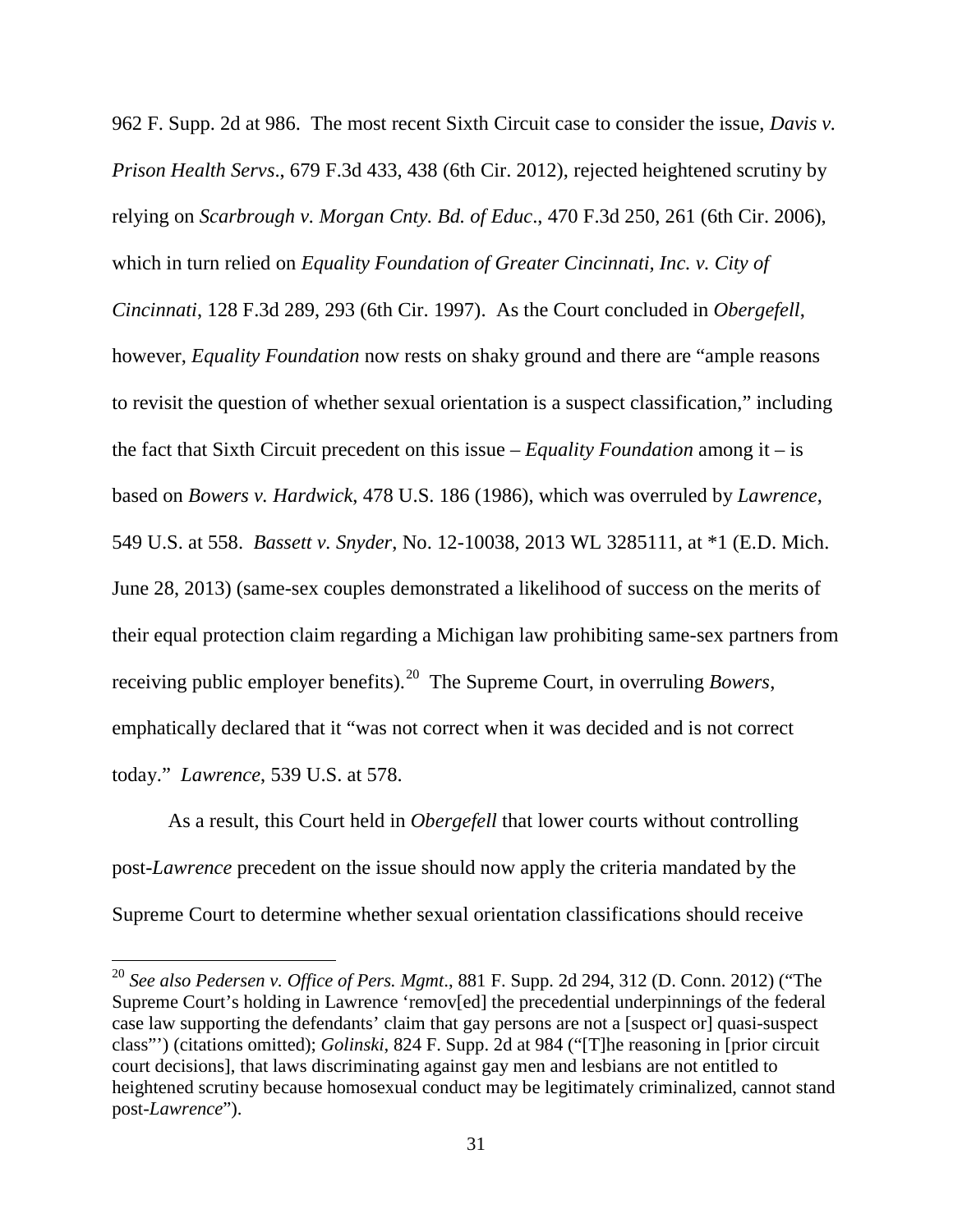heightened scrutiny. 962 F. Supp. 2d at 987. The Court then analyzed the four factors that, to varying degrees, may be considered to determine whether classifications qualify as suspect or quasi-suspect: whether the class (1) has faced historical discrimination, (2) has a defining characteristic that bears no relation to ability to contribute to society, (3) has immutable characteristics, and (4) is politically powerless. *Id*. at 987-91. The Court concluded that "[s]exual orientation discrimination accordingly fulfills all the criteria the Supreme Court has identified, thus Defendants must justify Ohio's failure to recognize same-sex marriages in accordance with a heightened scrutiny analysis," and finally that Defendants "utterly failed to do so." *Id.* at 991. Subsequent to *Obergefell*, the Ninth Circuit similarly held that *Windsor* "requires heightened scrutiny" for classifications based on sexual orientation. *Smithkline Beechan Corp. v. Abbott Laboratories*, 740 F.3d 471, 484 (9th Cir. 2014) ("we are required by *Windsor* to apply heightened scrutiny to classifications based on sexual orientation for purposes of equal protection… Thus, there can no longer be any question that gays and lesbians are no longer a 'group or class of individuals normally subject to 'rational basis' review.'") (citation omitted). The Court's entire *Obergefell* analysis applies and controls here, and classifications based on sexual orientation must pass muster under heightened scrutiny to survive constitutional challenge.

**Here, Defendants' discriminatory conduct most directly affects the children of same-sex couples, subjecting these children to harms spared the children of opposite-sex married parents. Ohio refuses to give legal recognition to both parents of these children, based on the State's disapproval of their same-sex relationships.**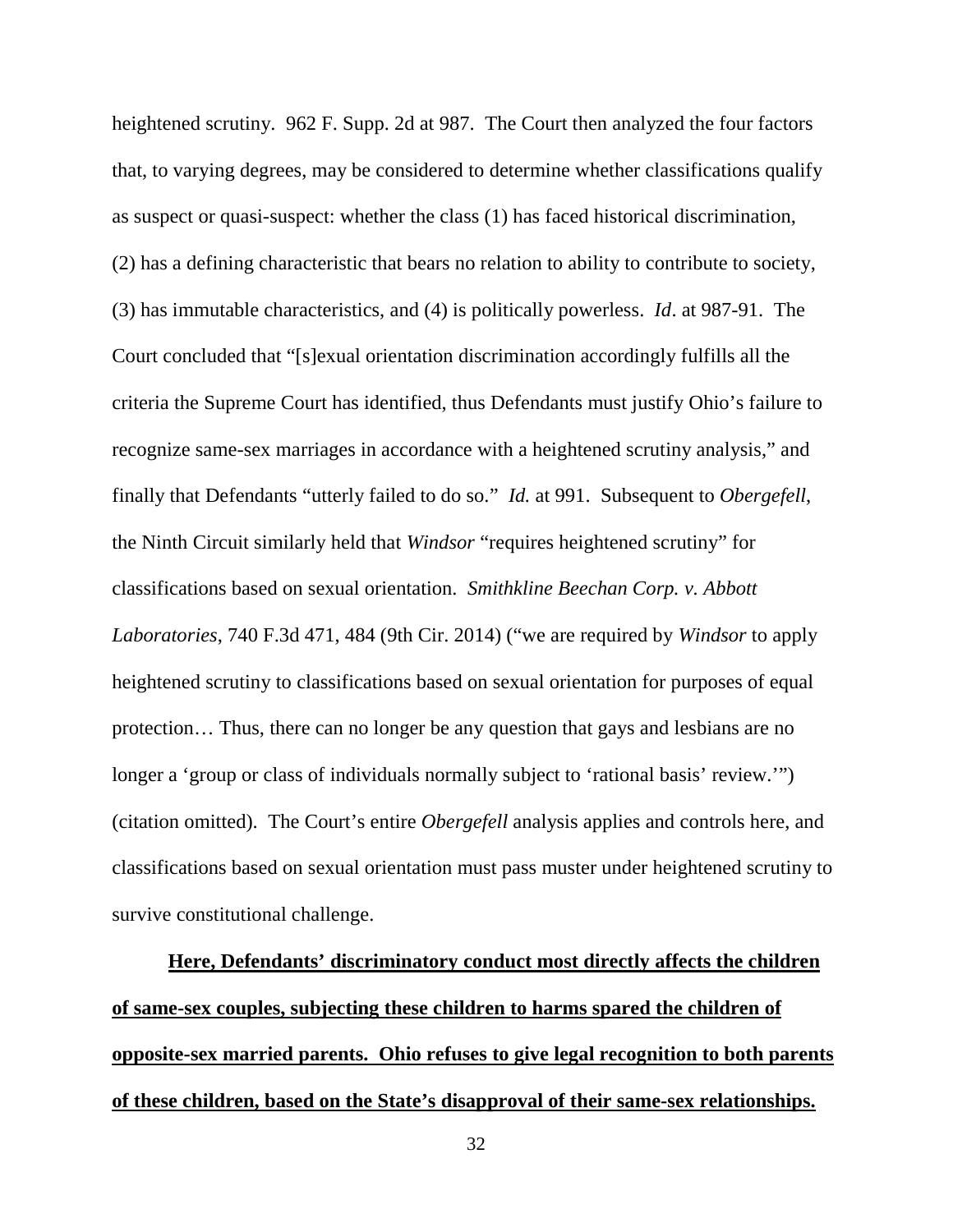Defendants withhold accurate birth certificates from these children, burdening the children because their parents are not the opposite-sex married couples who receive the State's special stamp of approval. **The Supreme Court has long held that disparate treatment of children based on disapproval of their parents' status or conduct violates the Equal Protection Clause.** *See*, *e.g.*, *Plyler v. Doe*, 457 U.S. 202, 220 (1982) (striking down statute prohibiting undocumented immigrant children from attending public schools because it "imposes its discriminatory burden on the basis of a legal characteristic over which the children can have little control"). $^{21}$  $^{21}$  $^{21}$  Such discrimination also triggers heightened scrutiny. *See*, *e.g.*, *Pickett v. Brown*, 462 U.S. 1, 8 (1983).

 The children in Plaintiffs' and other same-sex married couples' families cannot be denied the right to two legal parents, reflected on their birth certificates and given legal respect, without a sufficient justification. No such justification exists.

## **2. Rational Basis**

 $\overline{a}$ 

 As the Court further held in *Obergefell*, even if no heightened level of scrutiny is applied to Ohio's marriage recognition bans, they still fail to pass constitutional muster. 962 F. Supp. 2d at 991. The Court noted that "[e]ven in the ordinary equal protection case calling for the most deferential of standards, [the Court] insist[s] on knowing the

<span id="page-32-0"></span><sup>21</sup> *See also Mathews v. Lucas*, 427 U.S. 495, 505 (1976) ("visiting condemnation upon the child in order to express society's disapproval of the parents' liaisons 'is illogical and unjust'"); *Weber v. Aetna Ca. Sur. Co*., 406 U.S. 164, 175 (1972) ("imposing disabilities on the illegitimate child is contrary to the basic concept of our system that legal burdens should bear some relationship to individual responsibility or wrongdoing"); *Walton v. Hammons*, 192 F.3d 590, 599 (6th Cir. 1999) (holding state could not withhold children's food stamp support based on their parents' non-cooperation in establishing paternity of their children).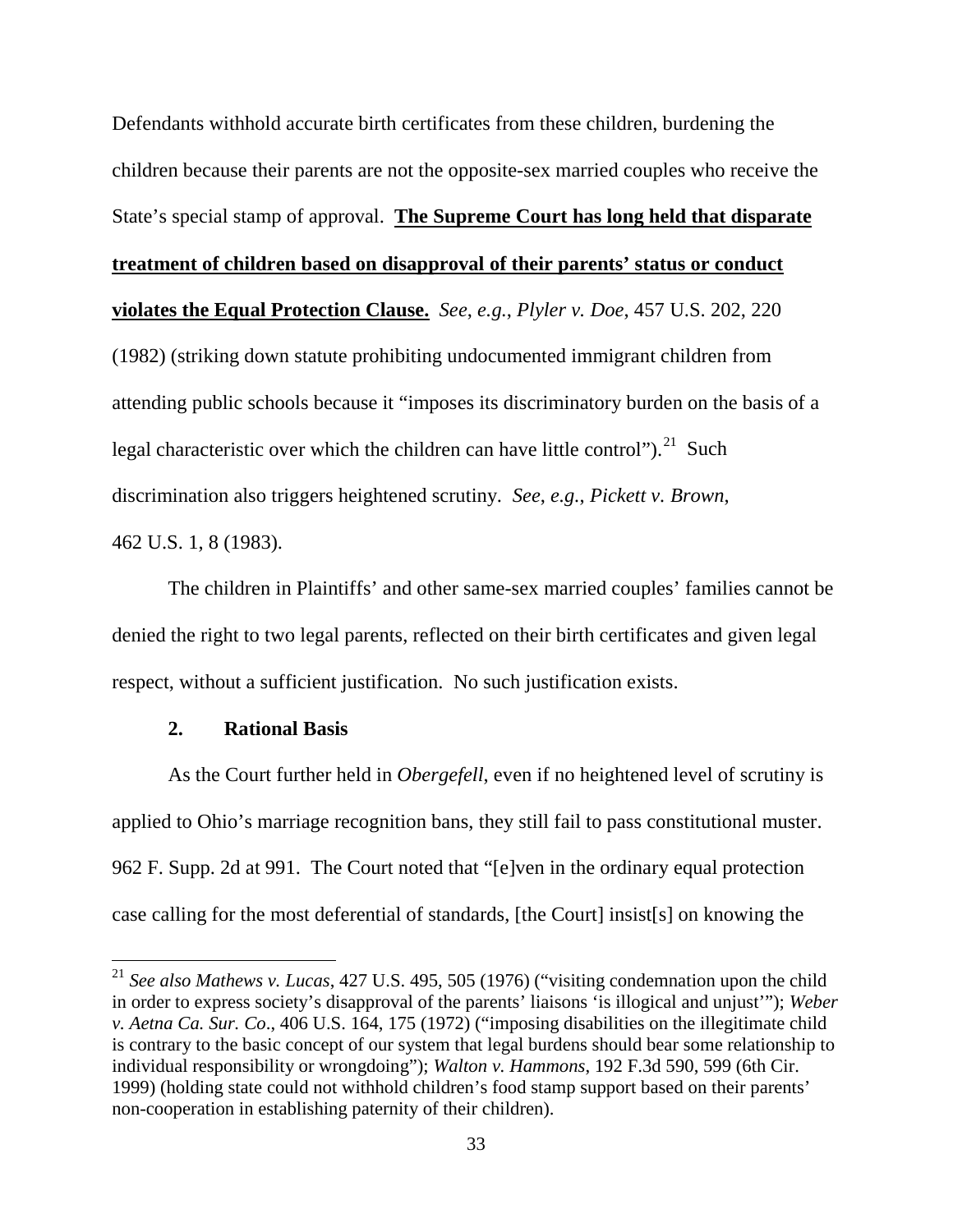relation between the classification adopted and the object to be attained," that "some objectives … are not legitimate state interests," and, even when a law is justified by an ostensibly legitimate purpose, that "[t]he State may not rely on a classification whose relationship to an asserted goal is so attenuated as to render the distinction arbitrary or irrational." *Romer*, 517 U.S. at 632; *City of Cleburne, Tex. v. Cleburne Living Ctr*., 473 U.S. 432, 446-47 (1985).

**At the most basic level, by requiring that classifications be justified by an independent and legitimate purpose, the Equal Protection Clause prohibits classifications from being drawn for "the purpose of disadvantaging the group burdened by the law."** *Romer*, 517 U.S. at 633 (emphasis supplied); *see also Windsor*, 133 S. Ct. at 2693; *City of Cleburne, Tex*., 473 U.S. at 450; *U.S. Dep't of Agriculture v. Moreno*, 413 U.S. 528, 534 (1973). This Court concluded by noting that in *Bassett*, 2013 WL 3285111 at 24-26, the court held that same-sex couples demonstrated a likelihood of success on the merits of their equal protection claim regarding a Michigan law prohibiting same-sex partners from receiving public employee benefits where "[t]he historical background and legislative history of the Act demonstrate that it was motivated by animus against gay men and lesbians." The Court further determined that a review of the historical background and legislative history of the laws at issue and the evidentiary record established conclusively that the requested relief must also be granted to Plaintiffs on the basis of the Equal Protection Clause. *Obergefell*, 962 F. Supp.2d at 993.

 Again, the Court's prior analysis controls, and Ohio's marriage recognition bans also fail rational basis review.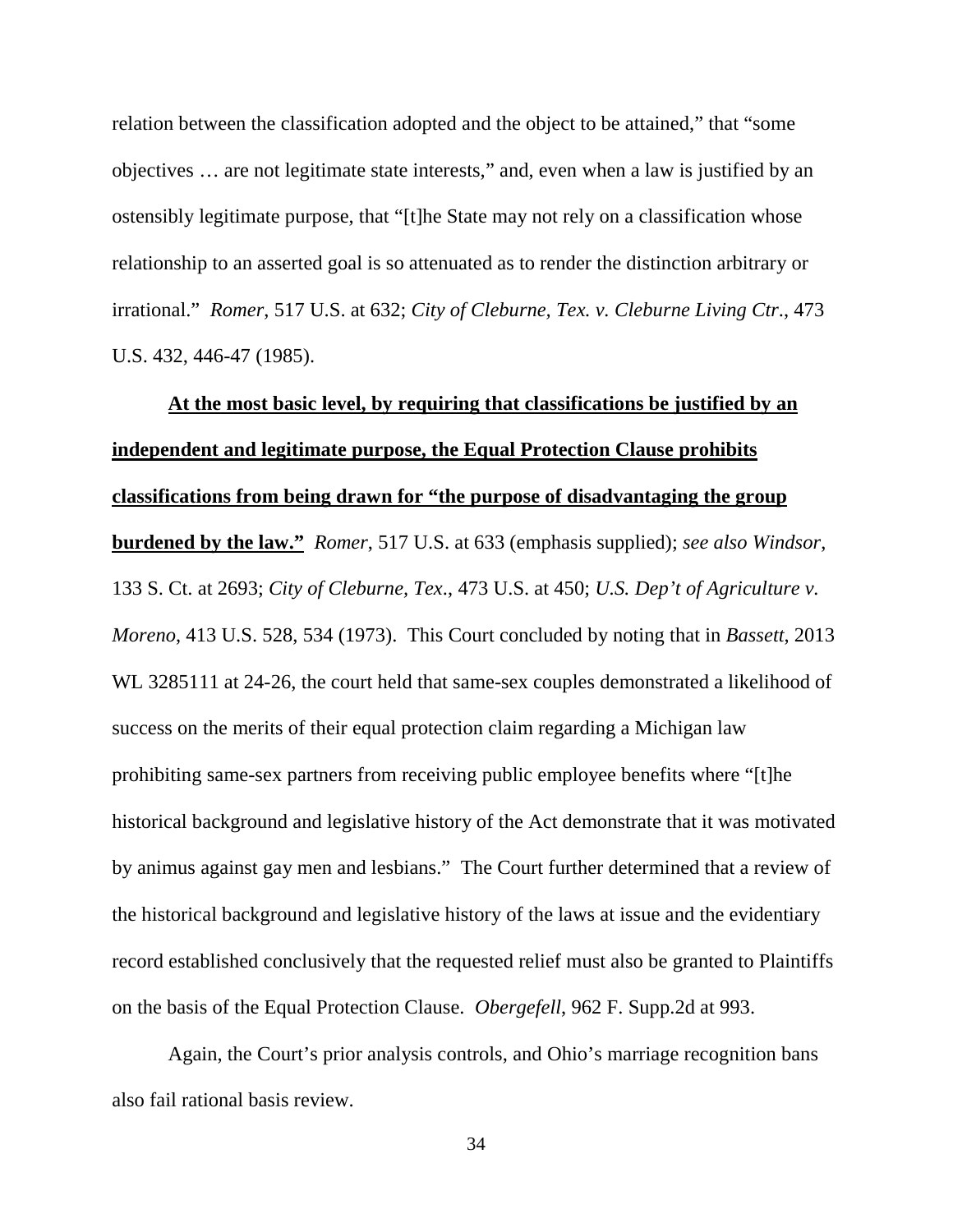#### **3. Potential State Interests**

# **This Court has already considered and rejected as illegitimate and irrational any purported State interests justifying the marriage recognition bans.** *Obergefell,*

962 F. Supp. 2d at 993-95. Based on this controlling analysis, the government certainly cannot meet its burden under heightened scrutiny to demonstrate that the marriage recognition ban is necessary to further important State interests. All advanced State interests are as inadequate now as they were several months ago to justify the discrimination caused by the marriage recognition ban and the ban's particularly harmful impact on Ohio-born children.

 Of particular relevance to this case, in *Obergefell* this Court analyzed and roundly rejected any claimed government justifications based on a preference for procreation or childrearing by heterosexual couples. 962 F. Supp. 2d at 994. This Court further concluded that **the overwhelming scientific consensus, based on decades of peerreviewed scientific research, shows unequivocally that children raised by same-sex couples are just as well adjusted as those raised by heterosexual couples**. *Id*. at n.20. In fact, the U.S. Supreme Court in *Windsor* (and more recently, numerous lower courts around the nation) similarly rejected a purported government interest in establishing a preference for or encouraging parenting by heterosexual couples as a justification for denying marital rights to same-sex couples and their families. The Supreme Court was offered the same false conjectures about child welfare this Court rejected in *Obergefell*, and the Supreme Court found those arguments so insubstantial that it did not deign to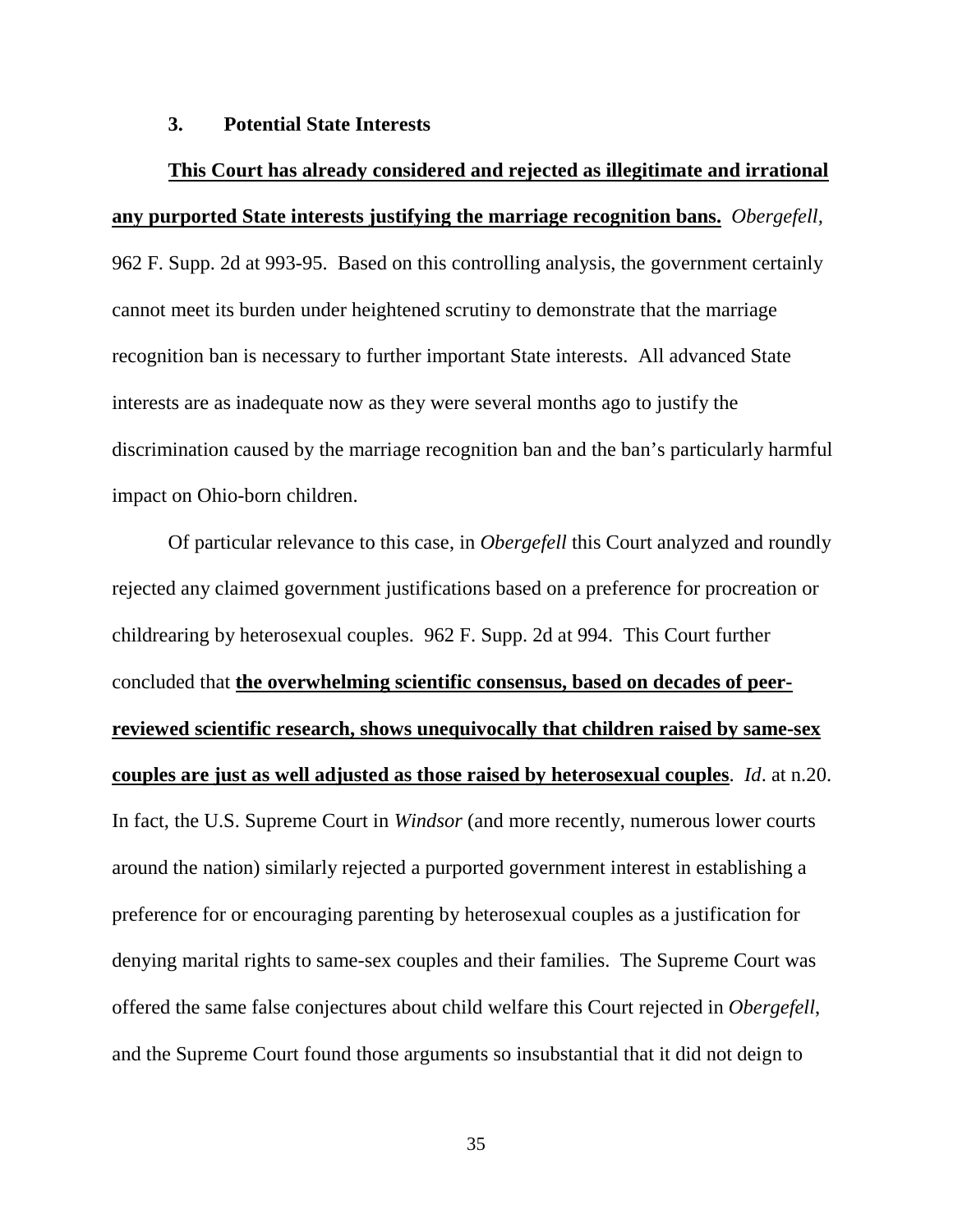acknowledge them. Instead, the Supreme Court concluded:

DOMA instructs all federal officials, and indeed all persons with whom same-sex couples interact, including their own children, that their marriage is less worthy than the marriages of others. The federal statute is invalid, for **no legitimate purpose overcomes the purpose and effect to disparage and to injure those whom the State, by its marriage laws, sought to protect in personhood and dignity**. By seeking to displace this protection and treating those persons as living in marriages less respected than others [the federal government's non-recognition of marriages is unconstitutional].

*Windsor*, 133 S. Ct. at 2696 (emphasis supplied). All of the federal trial court court decisions since *Windsor* have included similar conclusions on this issue, including that child welfare concerns weigh exclusively in favor of recognizing the marital rights of same-sex couples. $22$ 

<span id="page-35-0"></span> $\overline{a}$ <sup>22</sup> *See*, *e.g*., *De Leon*, 2014 WL 715741 (declaring unconstitutional Texas bans on same-sex marriage and out-of-state marriage recognition, and rejecting as irrational purported childrearing and procreation justifications); *Bostic*, 2014 WL 561978 at 18 (declaring unconstitutional Virginia's marriage ban, which has the effect of "needlessly stigmatizing and humiliating children who are being raised" by same-sex couples and "betrays" rather than serves an interest in child welfare); *Bourke*, 2014 WL 556729 at 8 (rejecting purported government interest in withholding marriage recognition to advance procreation and childrearing goals, and holding Kentucky's marriage recognition ban, similar to Ohio's, unconstitutional); *Bishop*, 2014 WL 116013 at 28–33 (rejecting purported government interests in responsible procreation and childrearing as justifications for Oklahoma's same-sex marriage ban, which was held unconstitutional); *Kitchen*, 2013 WL 6697874 at 25–27 (declaring Utah's marriage ban unconstitutional and finding that same-sex couples' "children are also worthy of the State's protection, yet" the marriage ban "harms them for the same reasons that the Supreme Court found that DOMA harmed the children of same-sex couples"); *Griego v. Oliver*, No. 34-306, 2013 WL 6670704, at 3 (D.N.M. Dec. 19, 2013) (rejecting "responsible procreation and childrearing" rationales to justify New Mexico's marriage ban, and declaring ban in violation of state constitution).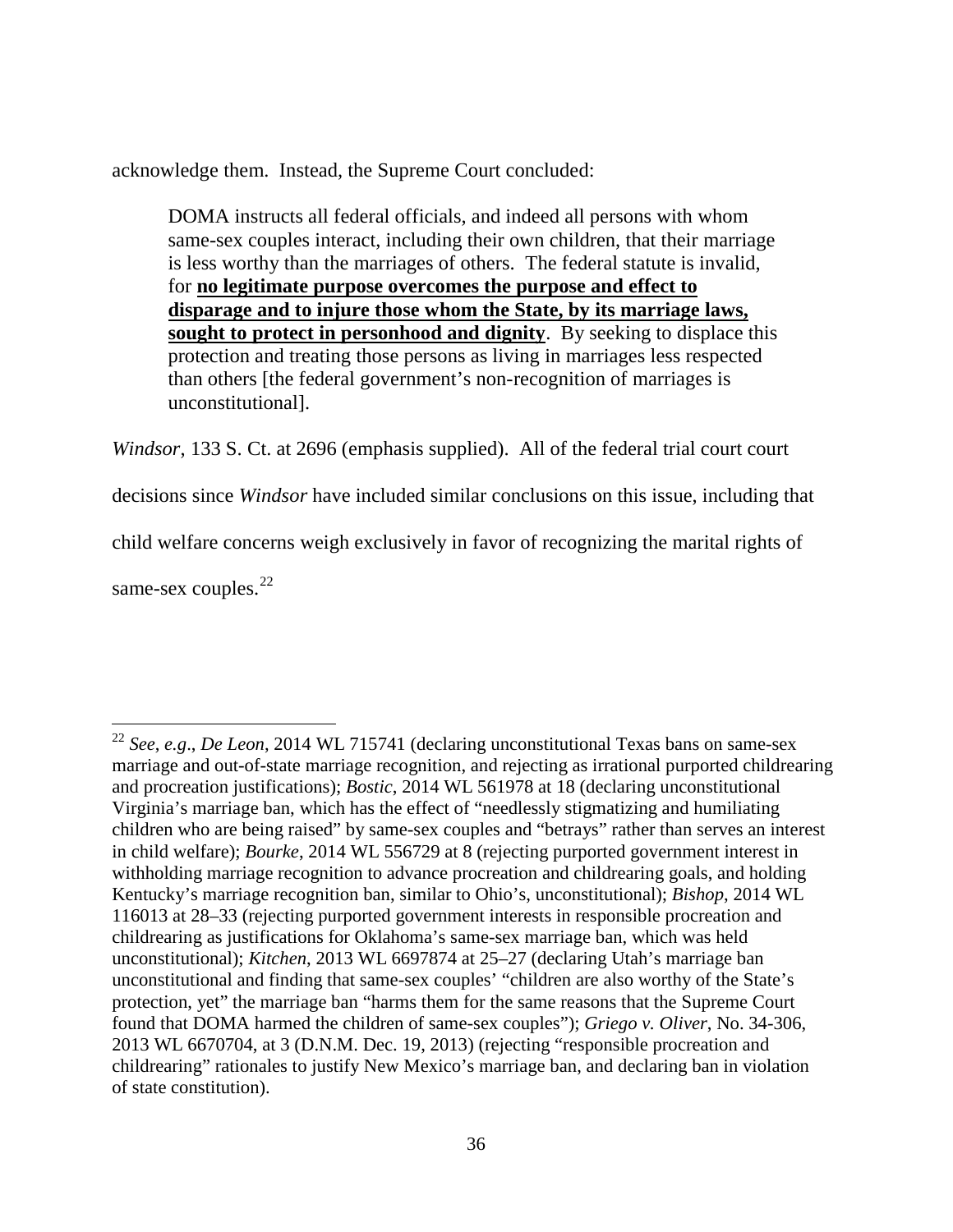In sum, under Supreme Court jurisprudence, and as confirmed in numerous recent trial court decisions, states do not have any governmental interest sufficient to justify their refusal to recognize lawful out-of-state marriages between same-sex couples.<sup>[23](#page-36-0)</sup>

#### **D. Full Faith and Credit**

 Because this Court has found that Ohio's marriage recognition bans are constitutionally invalid on their face and unenforceable, Defendants no longer have a basis on which to argue that recognizing same-sex marriages on out-of-state adoption decrees violates Ohio public policy, and thus it is unnecessary to reach Plaintiffs' arguments based on the Full Faith and Credit Clause. However, the Court determines that, as expressed *infra* in endnote i, Plaintiffs have also demonstrated a compelling basis on which to find, and the Court does so find, that **Plaintiffs Vitale and Talmas have a** 

# **right to full faith and credit for their New York adoption decree here in Ohio.[i](#page-40-0)**

#### **E. Irreparable Harm**

 $\overline{a}$ 

Finally, Plaintiffs have easily met their burden to demonstrate they are suffering irreparable harm from Defendants' violation of their rights to due process, equal protection, and full faith and credit for their adoption decrees. Birth certificates are vitally important documents. As outlined above, Ohio's refusal to recognize Plaintiffs' and other same-sex couples' valid marriages imposes numerous indignities, legal disabilities, and psychological harms. Further, the State violates Plaintiffs' and other

<span id="page-36-0"></span> $^{23}$  Again, the Court's Order today does NOT require Ohio to authorize the performance of same-sex marriage in Ohio. Today's ruling merely requires Ohio to recognize valid same-sex marriages lawfully performed in states which authorize such marriages.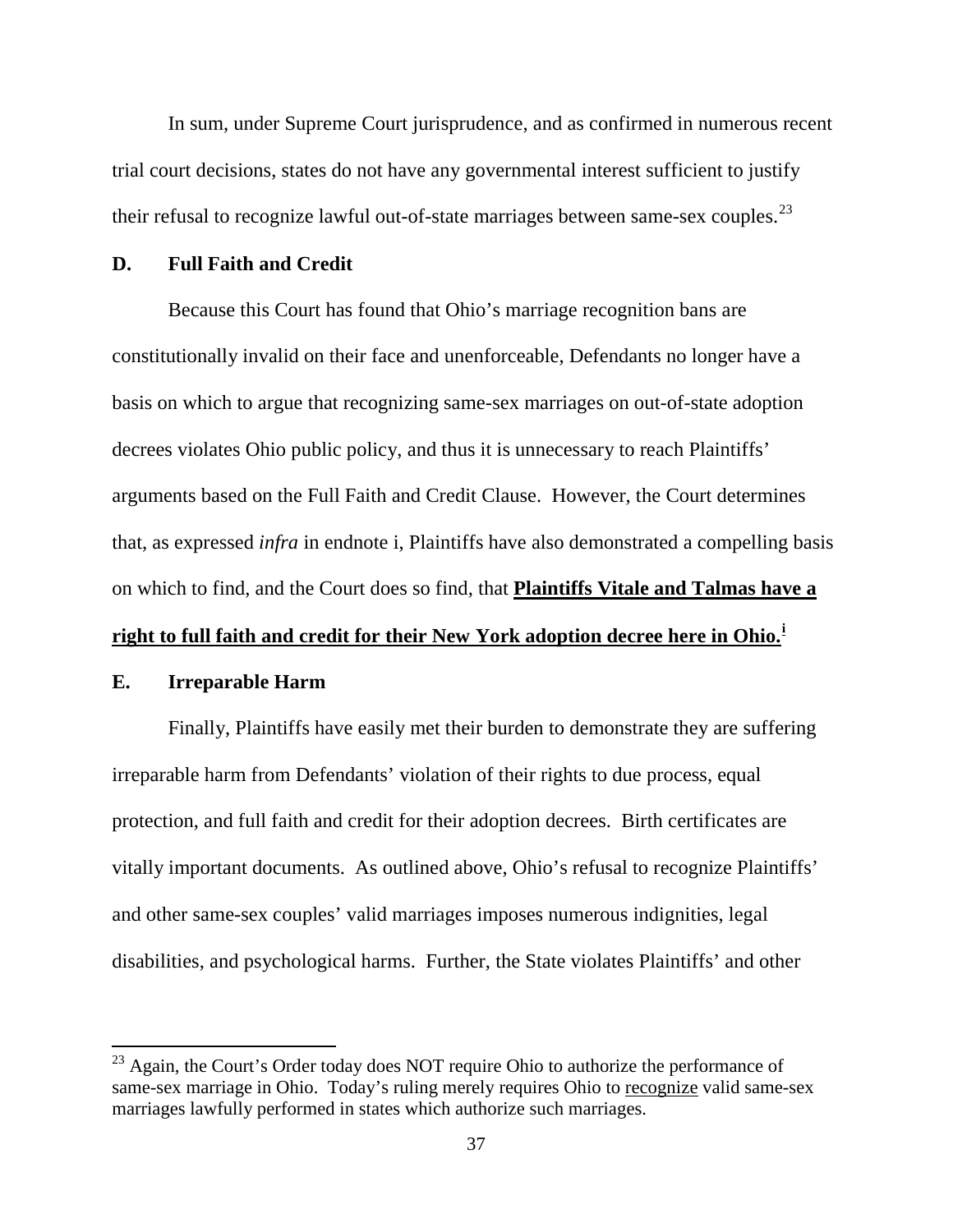same-sex couples' fundamental constitutional rights to marry, to remain married, and to function as a family.

 "Constitutional violations are routinely recognized as causing irreparable harm unless they are promptly remedied." *Obergefell*, 962 F. Supp. 2d at 996; *see also Elrod v. Burns*, 427 U.S. 347, 373 (1976) (loss of constitutional "freedoms, for even minimal periods of time, unquestionably constitutes irreparable injury"); *Saenz v. Roe*, 526 U.S. 489, 498 (1999) (violation of the right to travel interstate constitutes irreparable injury). Without a permanent injunction and declaratory relief, the affected same-sex couples and their children would have to continue to navigate life without the birth certificates that pave the way through numerous transactions, large and small. They would needlessly suffer harmful delays, bureaucratic complications, increased costs, embarrassment, invasions of privacy, and disrespect. Same-sex couples' legal status as parents will be open to question, including in moments of crisis when time and energy cannot be spared to overcome the extra hurdles Ohio's discrimination erects.<sup>[24](#page-37-0)</sup> The marital status of the couples will likewise be open to question, depriving these families of the far-reaching security, protections, and dignity that come with recognition of their marriages.

<u>.</u>

<span id="page-37-0"></span> $24$  For example, families can be barred in hospitals from their loved ones' bedsides due to a lack of legally-recognized relationship status. (*Id*. Doc. 17-3 at ¶ 23). And, although Ohio same-sex couples may obtain co-custody agreements for their children, such an agreement "does not … create the full rights and responsibilities of a legally recognized child-parent relationship." (*Id*. at ¶ 19). Moreover, inheritance is governed in part by parentage (*Id*. at ¶¶ 21, 24, 30), and children are entitled to bring wrongful death actions (Doc. 17-7 at ¶ 37). Indeed, "[s]ame-sex married couples and their children live in an Ohio that automatically denies most state and federal rights, benefits and privileges to them." (*Id*. at ¶ 103).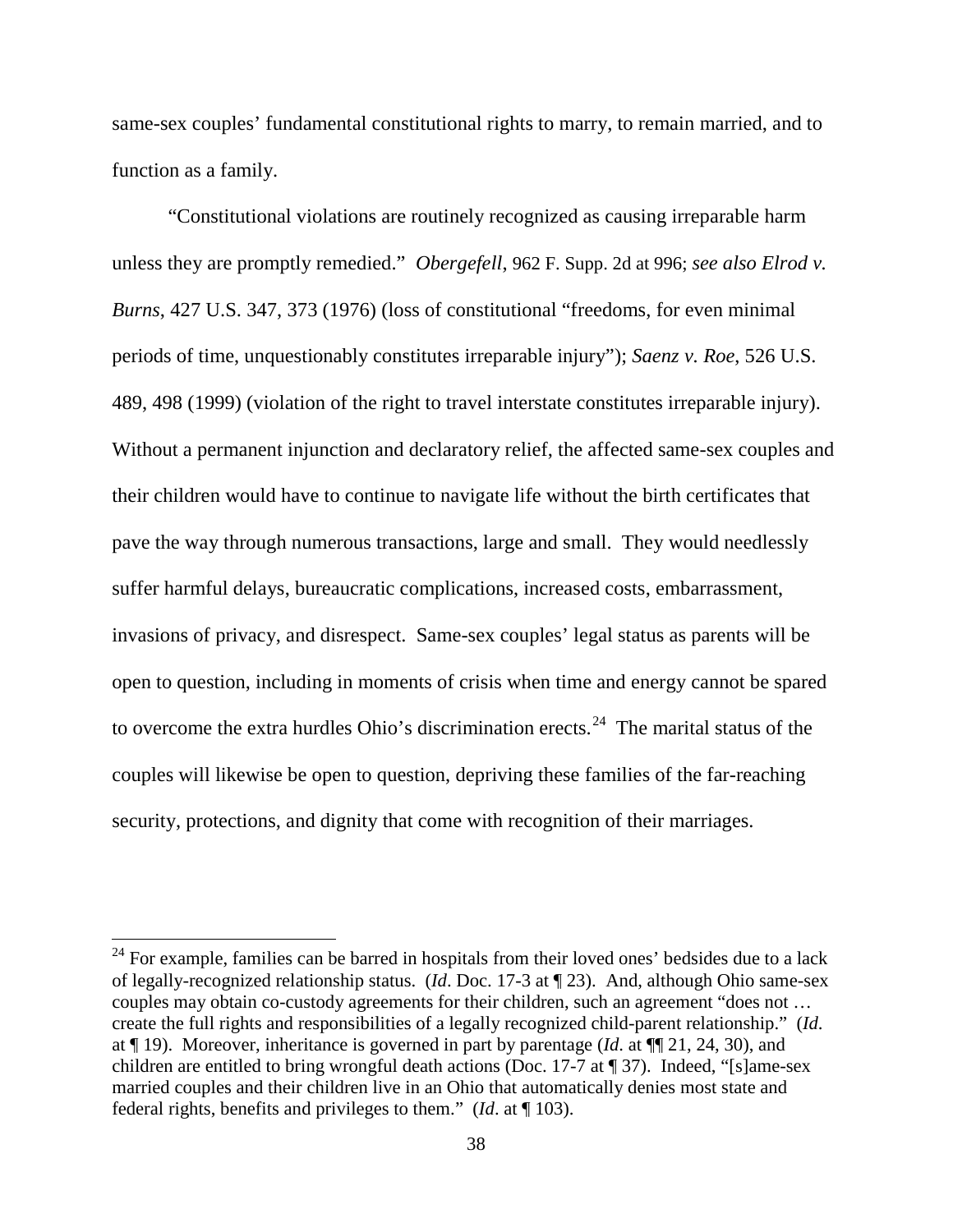Plaintiffs and other affected same-sex couples require injunctive and declaratory relief to lift the stigma imposed by Defendants' disrespect for their spousal and parental statuses. Imposition of these burdens on same-sex couples serves no legitimate public interest that could counteract the severe and irreparable harm imposed by the marriage recognition bans.

 Plaintiffs have therefore more than adequately demonstrated their entitlement to declaratory and injunctive relief.<sup>[ii](#page-41-0)</sup>

# **IV. CONCLUSION**

 Accordingly, based on the foregoing, Plaintiffs' Motion for Declaratory Judgment and Permanent Injunction (Doc. 18) is hereby **GRANTED**. Specifically:

- 1. The Court finds that those portions of Ohio Const. Art. XV, § 11, Ohio Rev. Code § 3101.01(C), and any other provisions of the Ohio Revised Code that may be relied on to deny legal recognition to the marriages of same-sex couples validly entered in other jurisdictions, violate rights secured by the Fourteenth Amendment to the United States Constitution in that same-sex couples married in jurisdictions where same-sex marriage is lawful, who seek to have their out-of-state marriages recognized and accepted as legal in Ohio and the enjoy the rights, protections, and benefits of marriage provided to heterosexual married couples under Ohio law, are denied significant liberty interests and fundamental rights without due process of law and in violation of their right to equal protection.
- 2. Defendants and their officers and agents are permanently enjoined from (a) enforcing the marriage recognition ban, (b) denying same-sex couples validly married in other jurisdictions all the rights, protections, and benefits of marriage provided under Ohio law, and (c) denying full faith and credit to decrees of adoption duly obtained by same-sex couples in other jurisdictions. The Court will separately issue an Order of Permanent Injunction to this effect.
- 3. Defendants shall issue birth certificates to Plaintiffs for their children listing both same-sex parents.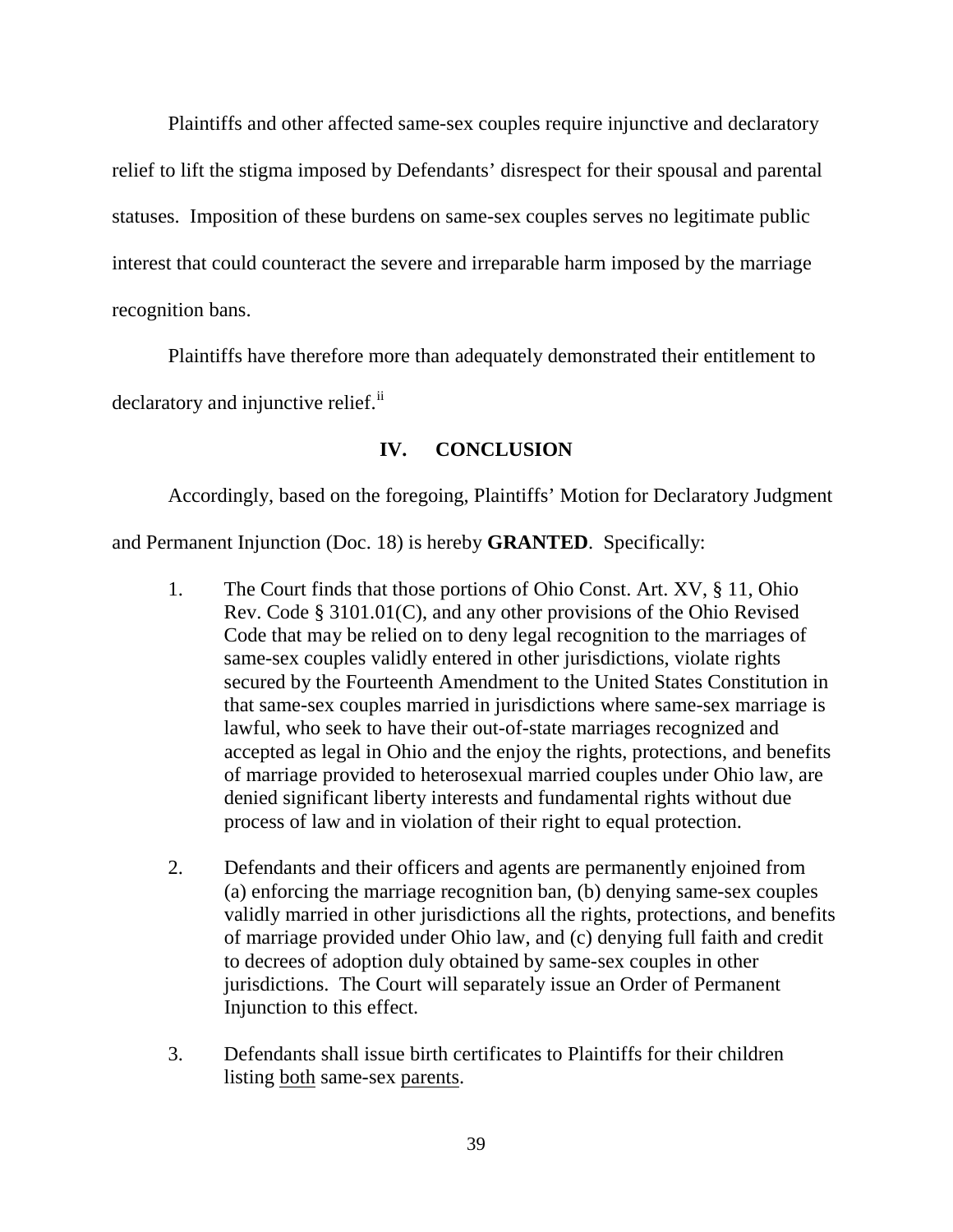# **IT IS SO ORDERED.[25](#page-39-0)**

 $\overline{a}$ 

Date: 4/14/14 *s/ Timothy S. Black* 

 Timothy S. Black United States District Judge

<span id="page-39-0"></span> $25$  The Court STAYS enforcement of this Order and the Permanent Injunction until the parties have briefed whether or not this Court should fully stay its Orders until completion of appeal to the United States Court of Appeals for the Sixth Circuit and the United States Supreme Court. The Court is inclined to stay its finding of facial unconstitutionality but not to stay the Orders as to the as-applied claims of the four couples who are Plaintiffs because they have demonstrated that a stay will harm them individually due to the imminent births of their children and other time-sensitive concerns. The Court inclines toward a finding that the issuance of correct birth certificates for Plaintiffs' children, due in June or earlier, should not be stayed. The Court is further inclined to conclude that the Defendants will not be harmed by compliance with the requirements of the United States Constitution. Nevertheless, Plaintiffs shall file today their memorandum *contra* Defendants' oral motion to stay, and Defendants shall file a reply memorandum before 3:00 p.m. tomorrow. The Court shall then rule expeditiously.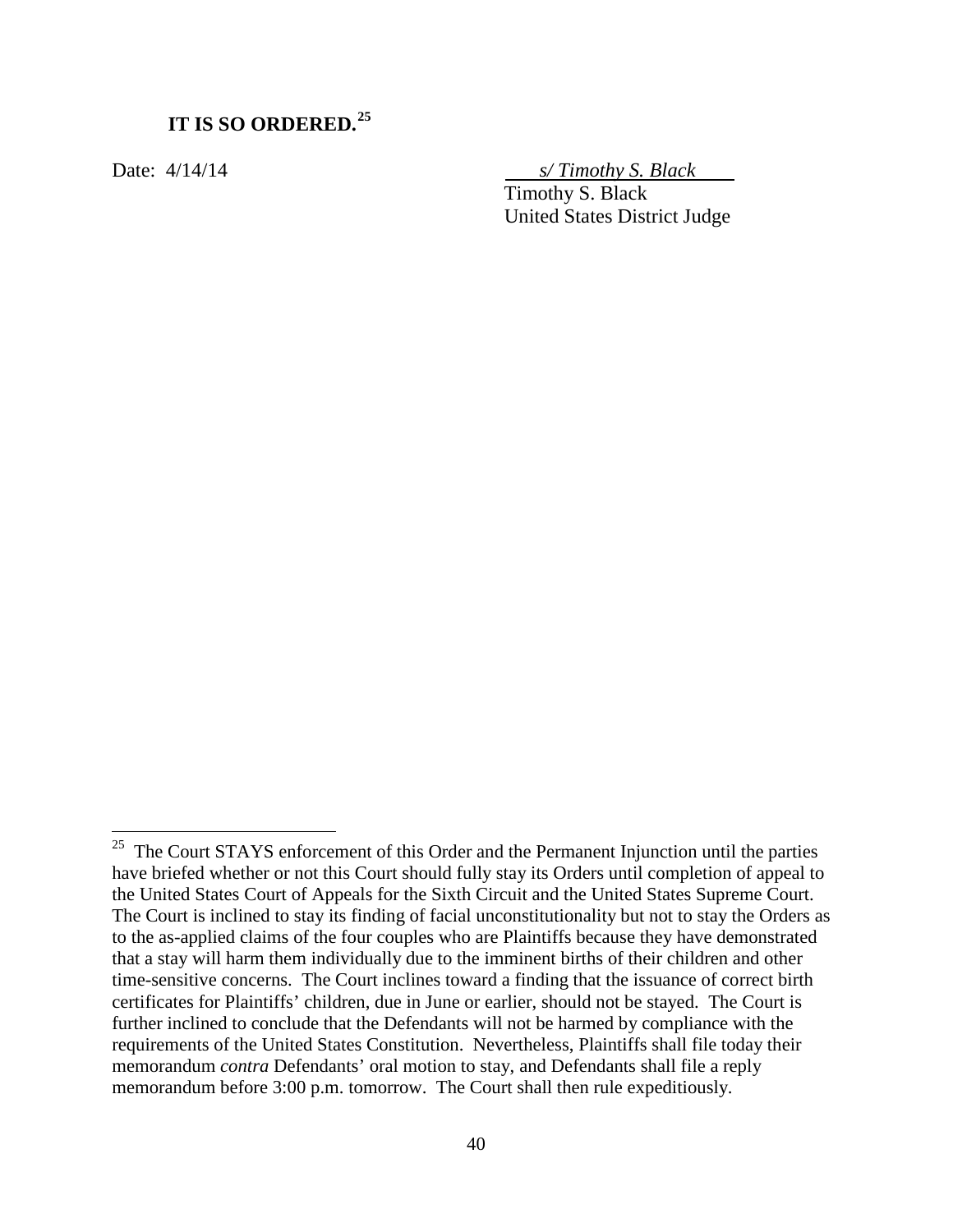$\overline{a}$ 

to alter the status of the several states as independent foreign sovereignties, each free to ignore obligations created under the laws or by the judicial proceedings of the others, and to make them integral parts of a single nation throughout which a remedy upon a just obligation might be demanded as of right, irrespective of the state of its origin.

#### *Baker v. Gen. Motors Corp*., 522 U.S. 222, 232 (1988) (quoting *Milwaukee Cnty v. M.E., White Co*., 296 U.S. 268, 277 (1935)).

 In the context of judgments, the full faith and credit obligation is exacting, giving nationwide force to a final judgment rendered in a state by a court of competent jurisdiction. *Baker*, 522 U.S. at 233. Proper full faith and credit analysis distinguishes between public acts, which may be subject to public policy exceptions to full faith and credit, and judicial proceedings, which decidedly are not subject to any public policy exception to the mandate of full faith and credit *See id.* at 232 ("Our precedent differentiates the credit owed to laws (legislative measures and common law) and to judgments"); *Magnolia Petroleum Co. v. Hunt*, 320 U.S. 430, 437 (1943) ("The full faith and credit clause and the Act of Congress implementing it have, for most purposes, placed a judgment on a different footing from a statute of one state, judicial recognition of which is sought in another").

 The Supreme Court has thus rejected any notion that a state may disregard the full faith and credit obligation simply because the state finds the policy behind the out-of-state judgment contrary to is own public policies. According to the Court, "our decisions support no roving 'public policy exception' to the full faith and credit due judgments." *Baker*, 522 U.S. at 233; *see also Estin v. Estin*, 334 U.S. 541, 546 (1948) (Full Faith and Credit Clause "ordered submission … even to hostile policies reflected in the judgment of another State, because the practical operation of the federal system, which the Constitution designed, demanded it"); *Williams v. North Carolina*, 317 U.S. 287 (1942) (requiring North Carolina to recognize change in marital status effected by Nevada divorce decree contrary to laws of North Carolina).

Consistent with the guarantee of full faith and credit, Defendant Himes's Department of Health is mandated under a provision of the Vital Statistics section of the Ohio Code to issue an amended birth certificate upon receipt of an adoption decree issued by the court of another state. Pursuant to Ohio Revised Code § 3705.12(A) and (B), upon receipt of a decree of adoption of an Ohio-born child, issued with due process by the court of another state, "the department of health shall issue, unless otherwise requested by the adoptive parents, a new birth record using the child's adopted name and the names of and data concerning the adoptive parents… ." This statute does not leave discretion in Defendant Himes's hands to reject duly issued out-of-state adoption decrees based on whether the adoption could have been obtained under Ohio law.

 Indeed, as already discussed, before the tenure of prior-Defendant Wymyslo, Ohio issued amended birth certificates based on the out-of-state adoption decrees of same-sex parents, notwithstanding Ohio's purported policy against adoptions by unmarried couples within the State. Only recently has the Department of Health taken the position that Ohio Revised Code. § 3107.18, a separate provision of the "Adoption" section of the Code, frees it of its obligation to issue a corrected birth certificate upon

<span id="page-40-0"></span><sup>&</sup>lt;sup>i</sup> Article IV, § 1 of the U.S. Constitution provides that "Full Faith and Credit shall be given in each State to the public Acts, Records, and judicial Proceedings of every other State." In incorporating this clause into our Constitution, the Framers "foresaw that there would be a perpetual change and interchange of citizens between the several states." *McElmoyle, for Use of Bailey v. Cohen*, 38 U.S. 312, 315 (1839). The Supreme Court has explained that the "animating purpose" of the full faith and credit command is: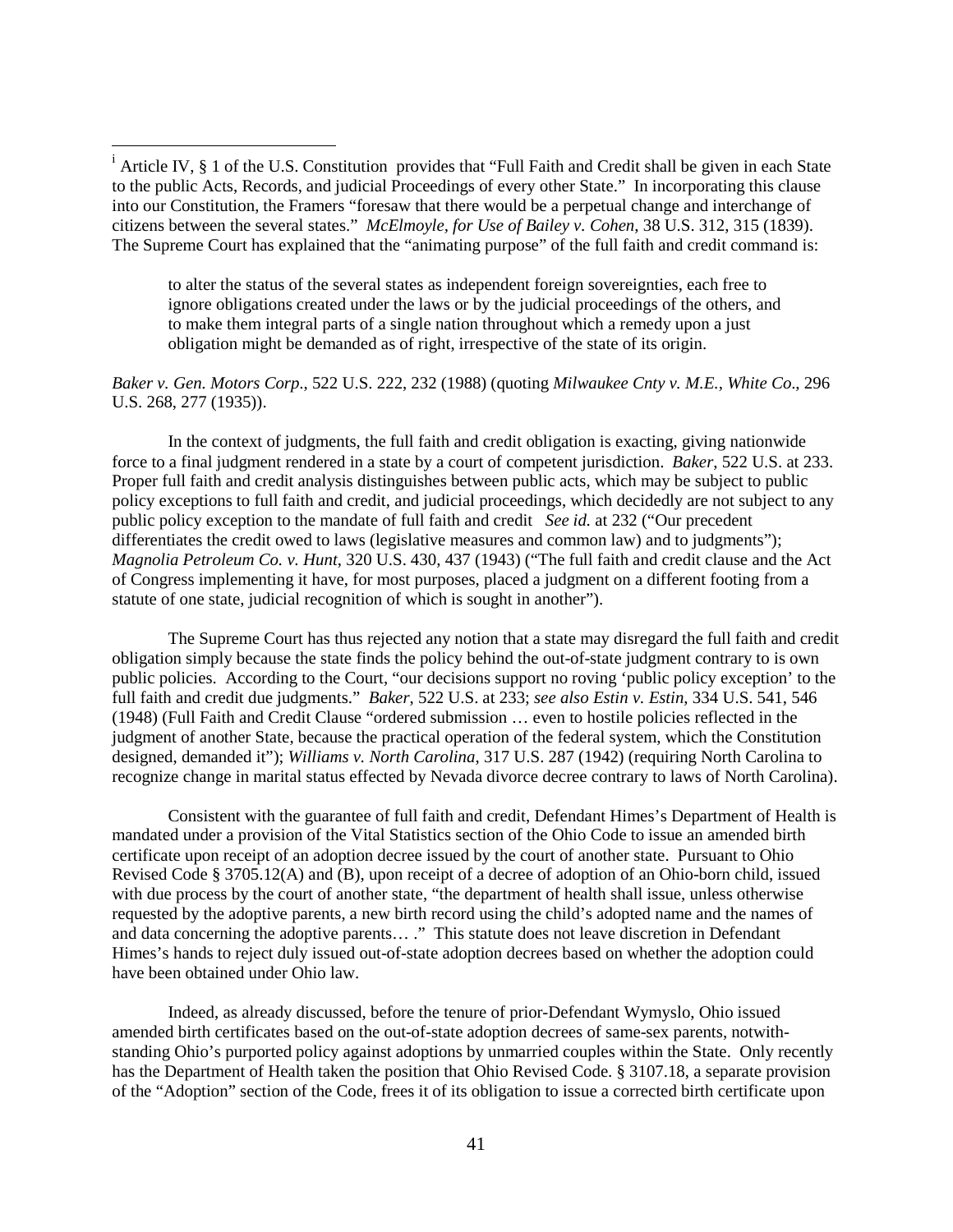receipt of another state's duly issued judgment of adoption decreeing a same-sex couple as adoptive parents. (Doc. 4-6 at 4-5). According to Defendant Himes, that provision requires the Department of Health to refuse recognition to out-of-state adoption decrees of same-sex parents, whose marriages are disrespected under Ohio law, because "giving effect to such a decree would violate the public policy of this state." Ohio Revised Code § 3107.18.

 $\overline{a}$ 

This backward evolution in Ohio, from granting accurate birth certificates to adoptive same-sex parents and their children, to the current administration's refusal to do so, is yet another manifestation of the irrational animus motivating Defendants' discriminatory treatment of lesbian and gay families. The application of section 3107.18's "public policy" exception to the adoption decree of another state is contrary to Ohio's consistent recognition of the duly-issued adoption decrees of state courts of competent jurisdiction nationwide. *See*, *e.g.*, *Matter of Bosworth*, No. 86-AP-903, 1987 WL 14234, at \*2 (Ohio Ct. App. 10th Dist. July 16, 1987) (recognizing Florida adoption decree because, "if due process was followed by another state's court in issuing an adoption decree, an Ohio court is mandated to give full faith and credit to that state's decree"); *Matter of Swanson*, No. 90-CA-23, 1991 WL 76457 (Ohio Ct. App. 5th Dist. May 3, 1991) (recognizing New York adoption decree over objection of Ohio biological parents). Defendant Himes impermissibly injects a "roving 'public policy exception' to the full faith and credit due judgments," precisely what the Supreme Court has made clear the Full Faith and Credit Clause prohibits.

 The duty to effectuate this command has commonly fallen on state courts in actions to enforce judgments obtained in out-of-state litigation, which is why many Supreme Court cases identify state courts as violators of the state's full faith and credit obligations. *See Adar v. Smith*, 639 F.3d 146, 171 (5th Cir. 2011) (Weiner, J., dissenting) (citing *Guinness PLC v. Ward*, 955 F.2d 875, 890 (4th Cir. 1992) ("[U]nder the common law, the procedure to enforce the judgment of one jurisdiction in another required the filing of a new suit in the second jurisdiction to enforce the judgment of the first")). However, this historical fact does not dictate that the command is directed only to state courts. For example, now "all but two or three of the fifty states have enacted some version of the Revised Uniform Enforcement of Foreign Judgments Act, which authorizes non-judicial officers to register out-of-state judgments, thereby entrusting to them their states' obligations under the [Full Faith and Credit] Clause." *Adar*, 639 F.3d at 171 (Weiner, J., dissenting) (citation omitted). Ohio's vital statistics statutes likewise transfer to state executive officials the responsibility to receive and recognize out-of-state judgments of adoption and to issue amended Ohio birth certificates based on those judgments. *See* Ohio Revised Code § 3705.12(A) and  $(B)$ .

<span id="page-41-0"></span> The Fifth Circuit stands alone in holding that federal claims to enforce rights conferred by the Full Faith and Credit Clause are unavailable under § 1983 against non-judicial state officials. *Adar*, 639 F.3d at 153. Given that § 1983 creates a remedy for those denied "rights, privileges, or immunities secured by the Constitution and laws," 42 U.S.C. § 1983, and that the Supreme Court has repeatedly held that § 1983 is a remedial statute that must be applied expansively to assure the protection of constitutional rights (*see Monell v. Dep't of Soc. Servs*., 436 U.S. 658, 700-01 (1978) (§ 1983 is "to be broadly construed, against all forms of official violation[s] of federally protected rights"); *Golden State Transit Corp. v. City of Los Angeles*, 493 U.S. 103, 105 (1989) (§ 1983's coverage is to be "broadly construed"); *Wayne v. Vill. of Sebring*, 36 F.3d 517, 528 (6th Cir. 1994) (same)), other circuits have unremarkably entertained such claims. *See Rosin v. Monken*, 599 F.3d 574, 575 (7th Cir. 2010) (adjudicating full faith and credit claim against state actors on the merits in § 1983 action); *United Farm Workers v Ariz. Agric. Emp't Relations Bd*., 669 F.2d 1249, 1257 (9th Cir. 1982) (same); *Lamb Enters., Inc. v. Kiroff*, 549 F.2d § 1983 claim in federal court to enforce full faith and credit obligation against state judge not questioned, but abstention deemed warranted).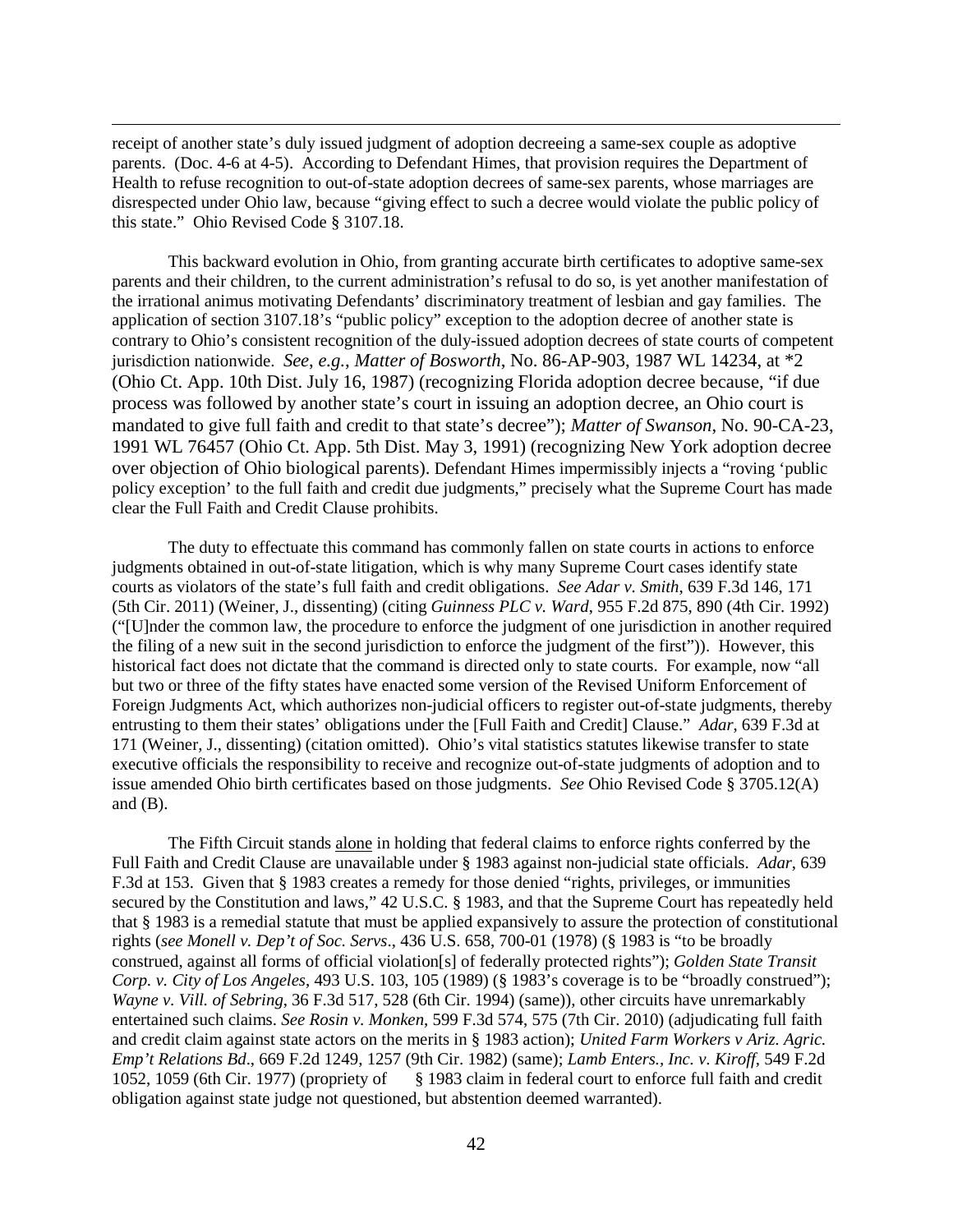The Supreme Court has employed a three-part test, articulated in *Golden State Transit Corp*., 493 U.S. at 106, to determine whether a constitutional provision creates a right actionable under § 1983: whether the provision 1) "creates obligations binding on the governmental unit," 2) that are sufficiently concrete and specific as to be judicially enforced, and 3) were "intended to benefit the putative plaintiff." *Dennis v. Higgins*, 498 U.S. 439, 449 (1991) (internal quotations and citations omitted). The Full Faith and Credit Clause explicitly creates obligations binding on the states, is concrete and judicially recognizable, and was intended to protect the rights of individuals to require respect across state lines for judgments in their favor. *See Thomas v. Wash. Gas Light Co*., 448 U.S. 261, 278 n.23 (1980) ("[T]he purpose of [the Clause] was to preserve rights acquired or confirmed under the … judicial proceedings of one state by requiring recognition of their validity in other states. …") (quoting *Pac. Emp'rs Ins. Co. v. Indus. Accident Comm'n of Cal*., 306 U.S. 493, 501 (1939)); *Magnolia Petroleum Co*., 320 U.S. at 439 (referring to the Clause as preserving judicially established "rights"); *see also Adar*, 639 F.3d at 176 (Weiner, J., dissenting) ("For all the same reasons advanced by the Dennis Court in recognizing the private federal right created by the Commerce Clause… the [Full Faith and Credit] Clause indisputably does confer a constitutional 'right' for which § 1983 provides an appropriate remedy").

 $\overline{a}$ 

In *Finstuen v. Crutcher*, 496 F.3d 1139 (10th Cir. 2007), a § 1983 action, the Tenth Circuit held that Oklahoma was required to issue an amended birth certificate listing as parents both members of a California same-sex couple that had legally adopted a child born in Oklahoma, notwithstanding Oklahoma's prohibition against such adoptions within the state. *Id*. at 1141-42. Oklahoma, like Ohio, had a statute providing for issuance of amended birth certificates for children adopted in other states' courts. The Tenth Circuit ruled that the Full Faith and Credit Clause required Oklahoma "to apply its own law to enforce [those] adoption order[s] in an 'even-handed' manner." *Id*. at 1154 (citing *Baker*, 522 U.S. at 235). The Tenth Circuit concluded: "We hold today that final adoption orders and decrees are judgments that are entitled to recognition by all other states under the Full Faith and Credit Clause." *Id*. at 1156. Oklahoma's "refusal to recognize final adoption orders of other states that permit adoption by same-sex couples" was therefore "unconstitutional." *Id*.

 The principles and precedent outlined above provide a compelling basis to conclude that the Full Faith and Credit Clause also requires full recognition of Plaintiffs Vitale's and Talmas's New York adoption decree, and this Court so holds.

(As in *Obergefell,* this Court again acknowledges the continuing pendency of Section 2 of the discredited federal Defense of Marriage Act ("DOMA"), which was not before the Supreme Court in *Windsor*, and wherein Congress has sought to invoke its power under the Full Faith and Credit Clause to establish that "[n]o State … shall be required to give effect to any public act, record, or judicial proceeding of any other State … respecting a relationship between persons of the same sex that is treated as a marriage under the laws of such other State," 28 U.S.C. § 1738C. However, as in *Obergefell*, although Section 2 of DOMA is not specifically before the Court, the implications of today's ruling speak for themselves.)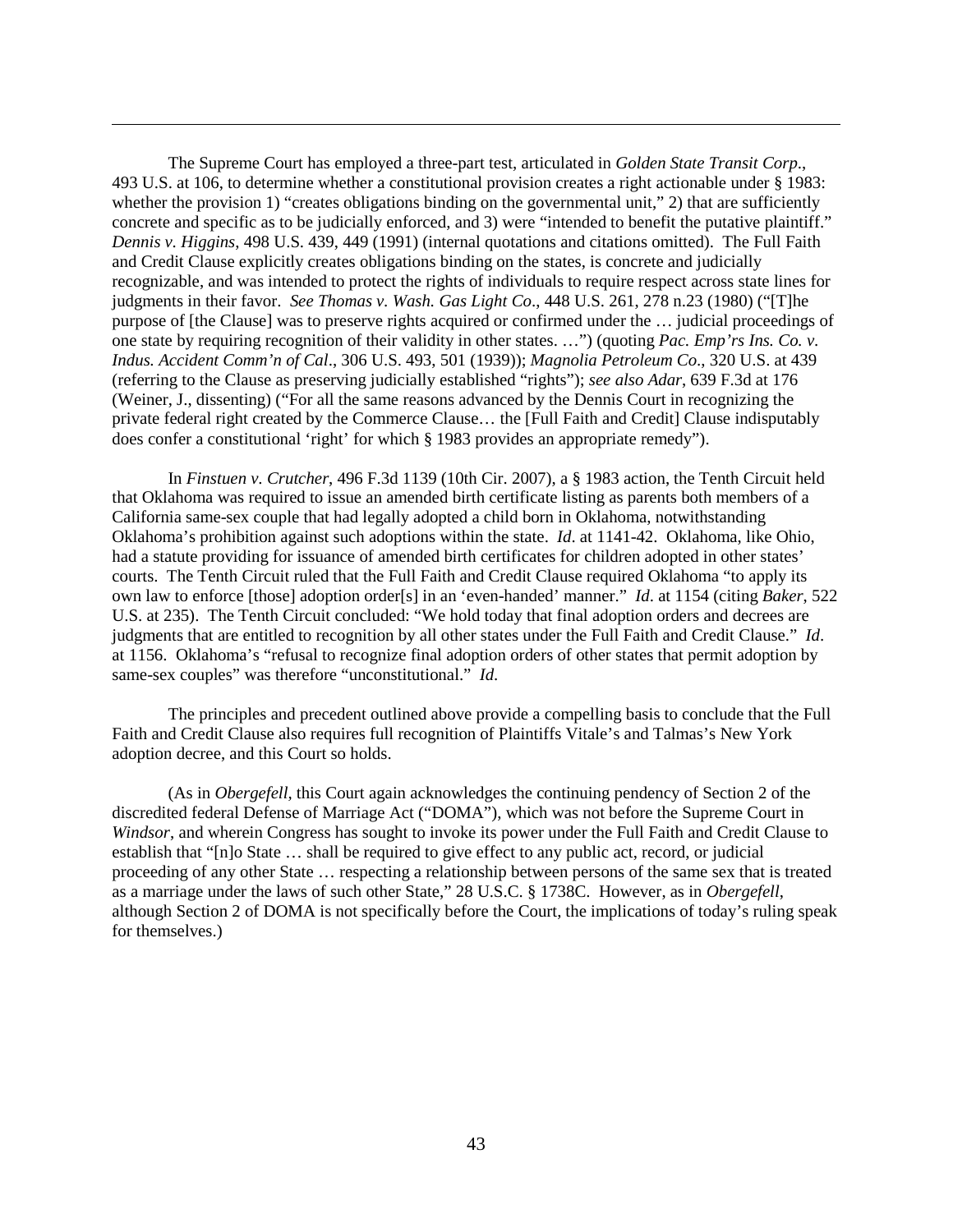ii However, the Court agrees with Defendants that Plaintiff Adoption S.T.A.R. lacks standing to pursue its claims. Rather than relying on its own rights, Adoption S.T.A.R. purports to bring this action "on behalf of its clients who seek to complete adoptions" involving Ohio-born children and seeks relief for any … "same-sex couples married in [other] jurisdiction … who become clients of Plaintiff Adoption S.T.A.R. …" (Doc. 1 at 17). To establish Article III standing, a plaintiff must show that an injury is "concrete, particularized, and actual or imminent; fairly traceable to the challenged action; and redressable by a favorable ruling." *Clapper v. Amnesty Intern. USA*, 133 S. Ct. 1138, 1147 (2013) (internal quotations omitted). Adoption S.T.A.R. bears the burden of proving each element of standing "in the same way as any other matter on which the plaintiff bears the burden of proof, i.e., with the manner and degree of evidence required at successive stages of the litigation." *Lujan v. Defenders of Wildlife*, 504 U.S. 555, 561 (1992).

 $\overline{a}$ 

"[A] party generally must assert his own legal rights and interests, and cannot rest his claim to relief on the legal rights or interests of third parties." *Kowalski v. Tesmer*, 543 U.S. 125, 129 (2004) (internal quotations omitted). If a party can demonstrate injury, however, that party may pursue the rights of others when it can establish that (1) "the party asserting the right has a 'close' relationship with the person who possesses the right" and (2) "there is a 'hindrance' to the possessor's ability to protect his own interests." *Boland v. Holder*, 682 F.3d 531, 537 (6th Cir. 2012) (internal quotations omitted). The concept of third-party standing is typically disfavored. *Kowalski*, 543 U.S. at 130; *see also Singleton v. Wulff*, 428 U.S. 106, 113-14 (1976) (outlining reasons why "[f]ederal courts must hesitate before resolving a controversy, even one within their constitutional power to resolve, on the basis of the rights of third persons not parties to the litigation").

 Here, Adoption S.T.A.R. fails to satisfy its burden of establishing standing because it fails to satisfy the hindrance requirement. Adoption S.T.A.R. must demonstrate that its clients face some obstacle "in litigating their rights themselves." *Smith v. Jefferson Cnty. Bd. of Sch. Comm'rs*, 641 F.3d 197, 209 (6th Cir. 2011). In analyzing this question, the United States Supreme Court has generally looked for "daunting" barriers or "insurmountable procedural obstacles" to support a finding of hindrance. *See Miller v. Albright*, 523 U.S. 420, 449-50 (1998) (O'Connor, J., concurring, Kennedy, J., joining) ("A hindrance signals that the rightholder did not simply decline to bring the claim on his own behalf, but could not in fact do so"). Adoption S.T.A.R. has not shown that same-sex couples married in other jurisdictions are hindered from litigating their own rights, and the participation of the other Plaintiffs in this lawsuit demonstrates that such parties are capable of doing so. Moreover, because birth certificates can be amended and reissued, there are no significant time restrictions on the ability of potential third parties to bring their own actions. Under these circumstances, where the time constraints and logistical and emotional burdens that prevented injured third parties from vindicating their rights in *Obergefell* do not exist, there is no basis for departing from the ordinary rule that "one may not claim" standing … to vindicate the constitutional rights of some third party." *Barrows v. Jackson*, 346 U.S. 249, 255 (1953).

 Consequently, the Court finds that Plaintiff Adoption S.T.A.R. lacks standing to pursue its claims. The Court also notes, however, that given today's ruling, the question of Adoption S.T.A.R.'s standing is ultimately of no practical effect.